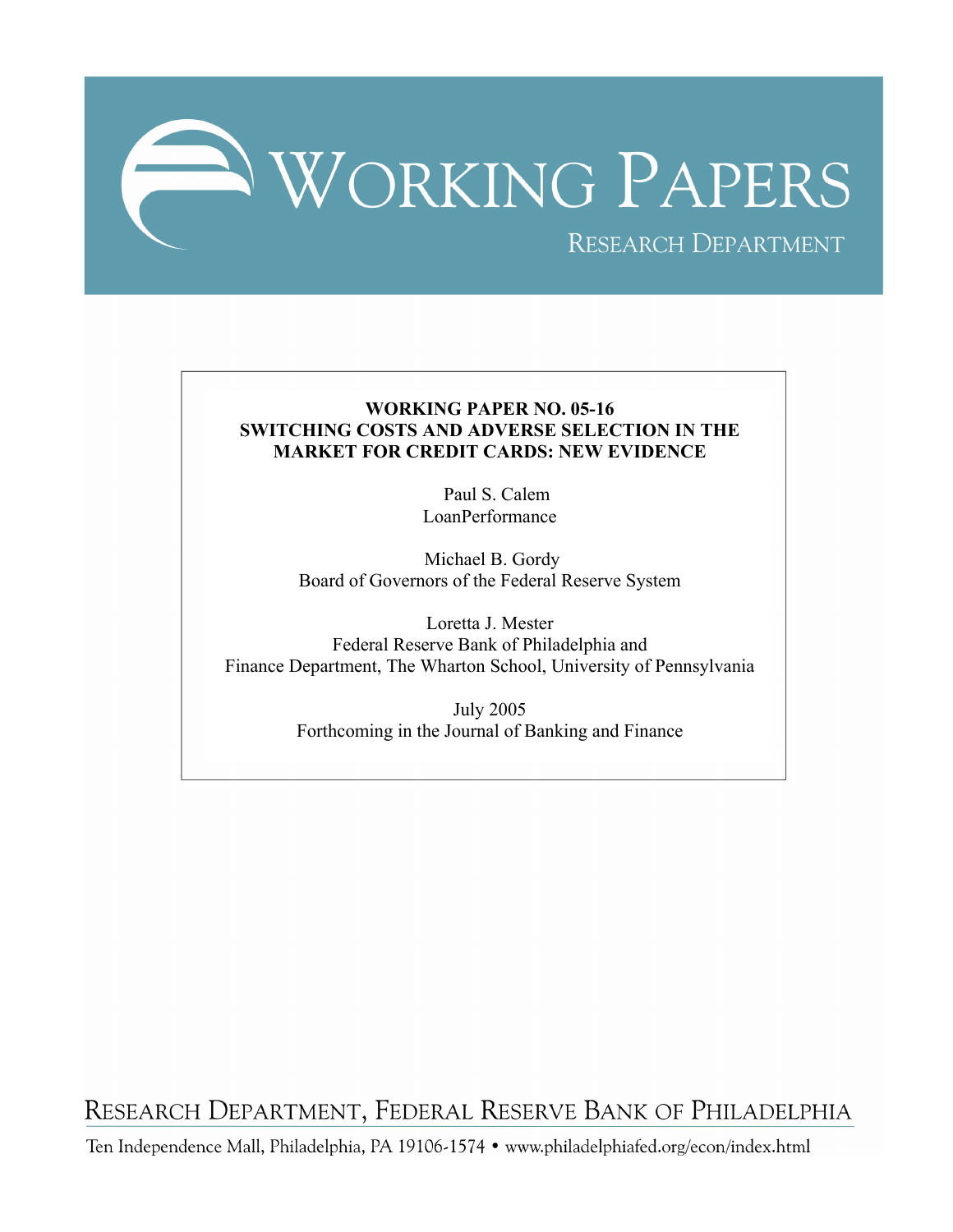### **WORKING PAPER NO. 05-16**

### **Switching Costs and Adverse Selection in the Market for Credit Cards: New Evidence**

**Paul S. Calem**  LoanPerformance

 **Michael B. Gordy**  Board of Governors of the Federal Reserve System

**Loretta J. Mester** Federal Reserve Bank of Philadelphia Finance Department, The Wharton School, University of Pennsylvania

 **July 2005** 

Forthcoming in *Journal of Banking and Finance*.

We thank Jonathan Hershaff, Mark Hyrcay, Avi Peled, and Susan Yeh for excellent research assistance, Gerhard Fries and Kevin Moore for assistance with the SCF data, and Wenli Li for assistance with the PSID data

Please address correspondence to Paul Calem at email: paul.calem@LoanPerformance.com; to Michael Gordy at Federal Reserve Board, Washington, D.C. 20551; phone: (202) 452-3705; fax: (202) 452-5295; email: michael.gordy@frb.gov; or to Loretta J. Mester at Research Department, Federal Reserve Bank of Philadelphia, Ten Independence Mall, Philadelphia, PA 19106-1574; phone: (215) 574- 3807; fax: (215) 574-4303; email: Loretta.Mester@phil.frb.org.

Calem was with the Board of Governors of the Federal Reserve System when this research was conducted.

The views expressed in this paper are those of the authors and do not necessarily represent those of the Federal Reserve Bank of Philadelphia or the Board of Governors of the Federal Reserve System or of LoanPerformance.

This paper is available free of charge at www.philadelphiafed.org/econ/wps/index.html.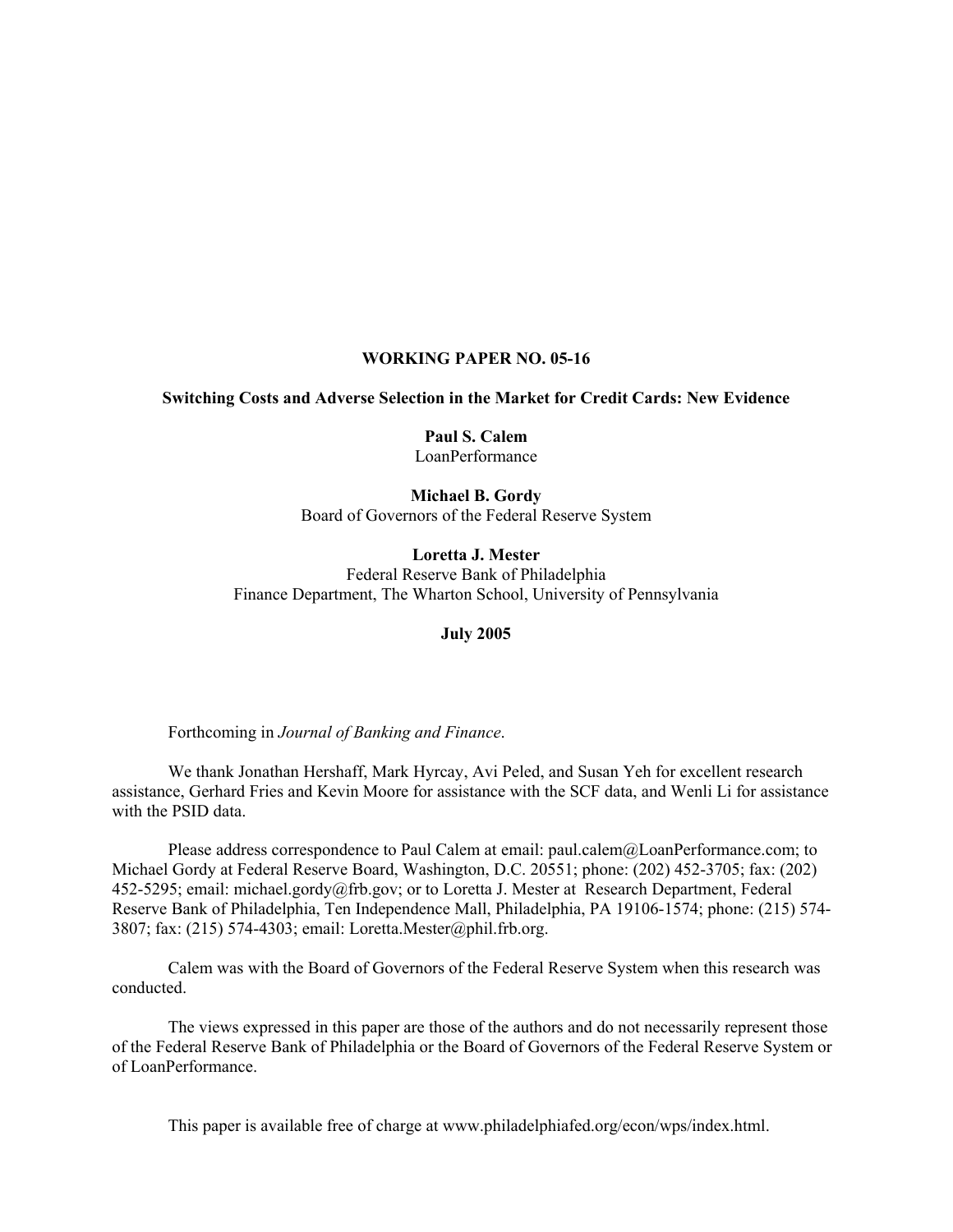### **Switching Costs and Adverse Selection in the Market for Credit Cards**

### **Paul S. Calem, Michael B. Gordy, and Loretta J. Mester**

### **July 2005**

### **Abstract**

To explain persistence of credit card interest rates at relatively high levels, Calem and Mester (AER, 1995) argued that informational barriers create switching costs for high-balance customers. As evidence, using data from the 1989 Survey of Consumer Finances, they showed that these households were more likely to be rejected when applying for new credit. In this paper, we revisit the question using the 1998 and 2001 SCF. Further, we use new information on card interest rates to test for pricing effects consistent with information-based switching costs. We find that informational barriers to competition persist, although their role may have declined.

*JEL Codes*: D82, G2 *Key Words*: Credit cards, consumer switching costs, search, adverse selection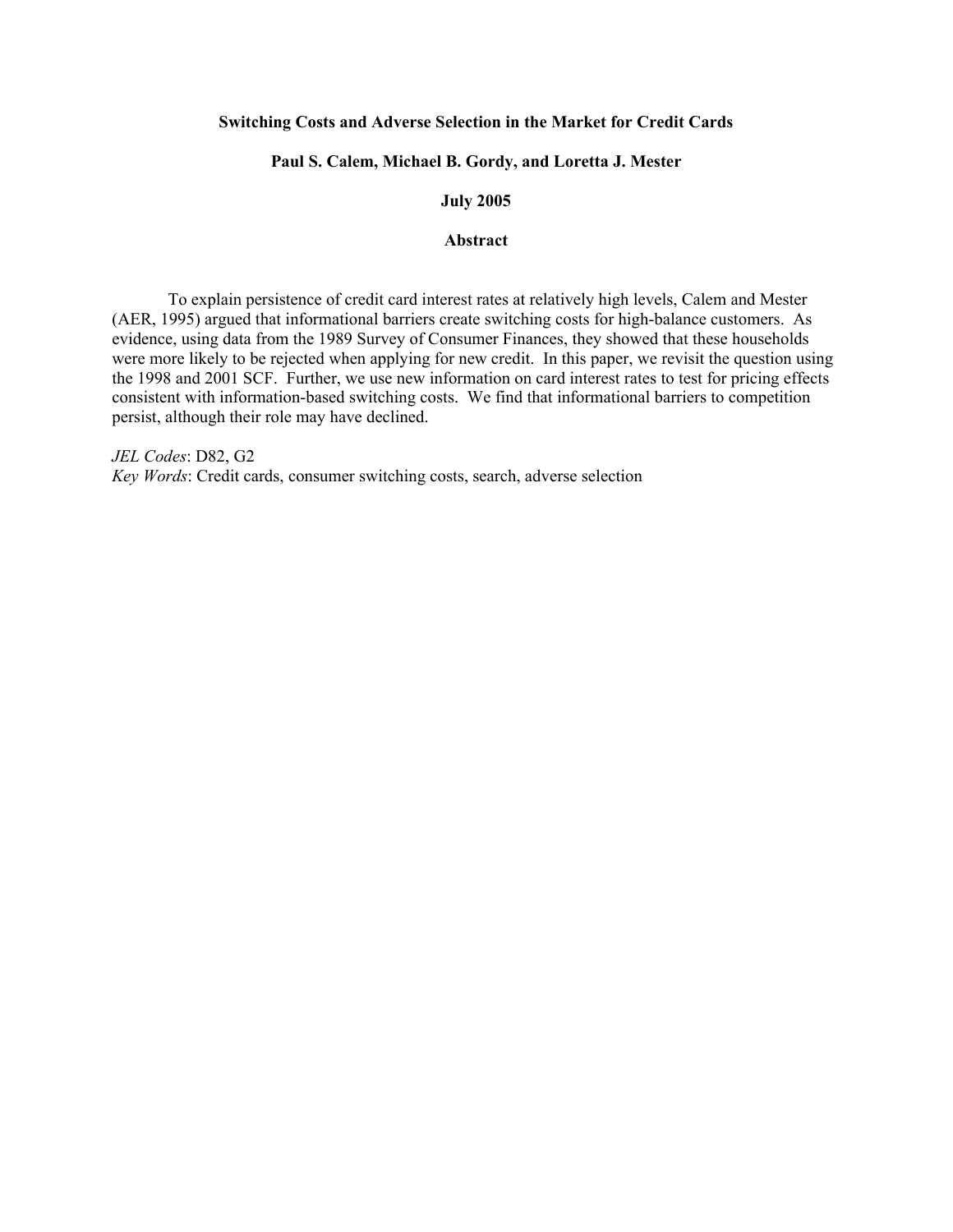#### **Switching Costs and Adverse Selection in the Market for Credit Cards**

### **1. Introduction**

Persistence of credit card interest rates at relatively high levels has been the subject of lively debate. Simple explanations based on consumer search have not generally been supported by the data. Berlin and Mester (2004) find that consumer search costs were likely not adequate to explain imperfect competition in the credit card market. They found that the distributions of credit card rates in the 1980s, a time when search costs were thought to be significant, were inconsistent with those derived from many models of search. Ausubel (1991) documented rate stickiness and the persistence of high issuer profits during the 1980s. He proposed an adverse selection model in which low-risk consumers underestimate their likelihood of borrowing and thus are less sensitive to interest rates than high-risk consumers. In this case, card issuers would be discouraged from competing on interest rate, because a rate cut would disproportionately attract high-risk borrowers.

Calem and Mester (1995) proposed an alternative explanation of persistence in credit card rates. They argued that such persistence is consistent with imperfect competition for high-balance customers that is tied to information-based barriers to switching between issuers. In particular, switching costs may arise because card issuers cannot readily distinguish between applicants intending to switch and those intending to accumulate more debt, implying that high-balance customers may have difficulty qualifying for new credit. Adverse-selection effects may compound these switching costs because those seeking to accumulate more debt are likely to have the stronger incentive to respond to a solicitation. For example, they may have been denied higher credit limits by their current issuer on the basis of private information.

Calem and Mester (1995) found general support for these theories using data from the 1989 Survey of Consumer Finances (SCF). They found that households with larger balances were more likely to be rejected or to be granted a lower-than-desired credit limit when applying for new credit and thus might have found it difficult to switch from one card issuer to another. In addition, they found that credit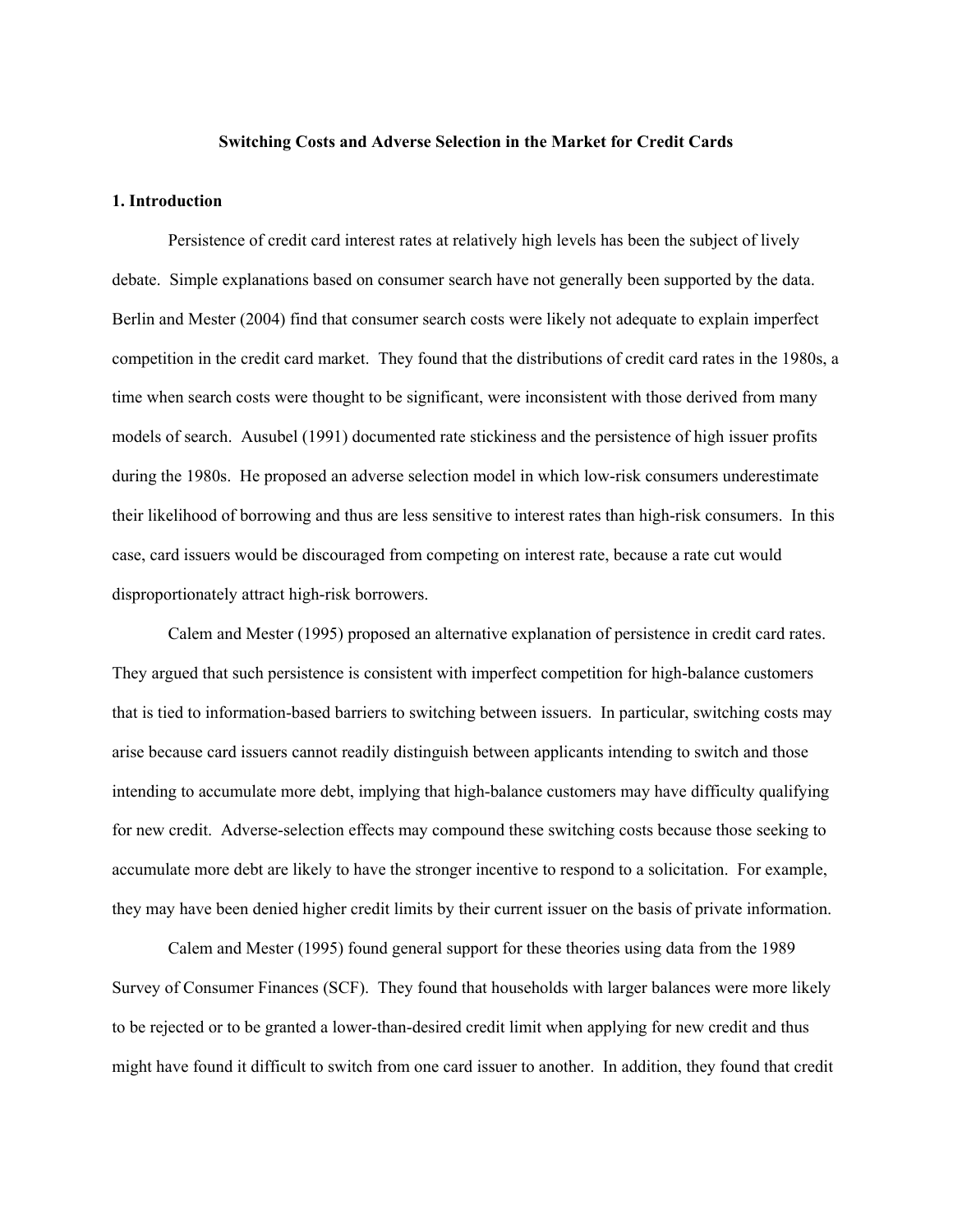card borrowing was inversely correlated with a household's willingness to comparison shop for loans and deposits.

Much has changed in the credit card industry since 1989. In particular, advances in credit scoring technology and data quality have led to widespread use of automated systems for the prescreening and solicitation of card applicants. Proponents claim that these advances improve issuers' ability to judge creditworthiness and lower evaluation costs. Moreover, marketing innovations, such as the development of affinity card programs, may have improved issuers' ability to target solicitation activity to higher credit-quality borrowers. If so, then the economic significance of information-based barriers to switching should be reduced, enabling the market to become more competitive.

Existing evidence on whether the market has evolved in this direction is mixed and somewhat difficult to interpret. On the one hand, anecdotal evidence concerning the introduction of balance transfer checks coupled with offers of teaser rates suggests that the cost of switching among cards may be lower now. Crook (2002) and Kerr and Dunn (2002) used data from the 1998 SCF to revisit Calem and Mester's (1995) analysis. Using the later data, they find no relation between search behavior and credit card balance, consistent with reduced barriers to searching and switching and, hence, a more competitive market structure. On the other hand, the rapid expansion of solicitation activity and new card issuance in the mid-1990s was accompanied by unexpectedly large increases in delinquency rates (Ausubel 1999, Gross and Souleles 2002), consistent with information-based switching costs or adverse selection problems associated with solicitation activity. Moreover, while spreads between credit card and money market rates trended down some during the 1990s, they continued to exhibit a degree of "stickiness" relative to general market rates.

This paper provides further evidence on possible changes in the informational structure of the credit card market. First, we compare the results using the 1998 and 2001 SCF data with the results using the 1989 SCF data to explore the consistency of the empirical evidence. If information-based barriers to switching have become less important, then pre-existing levels of household credit card debt should be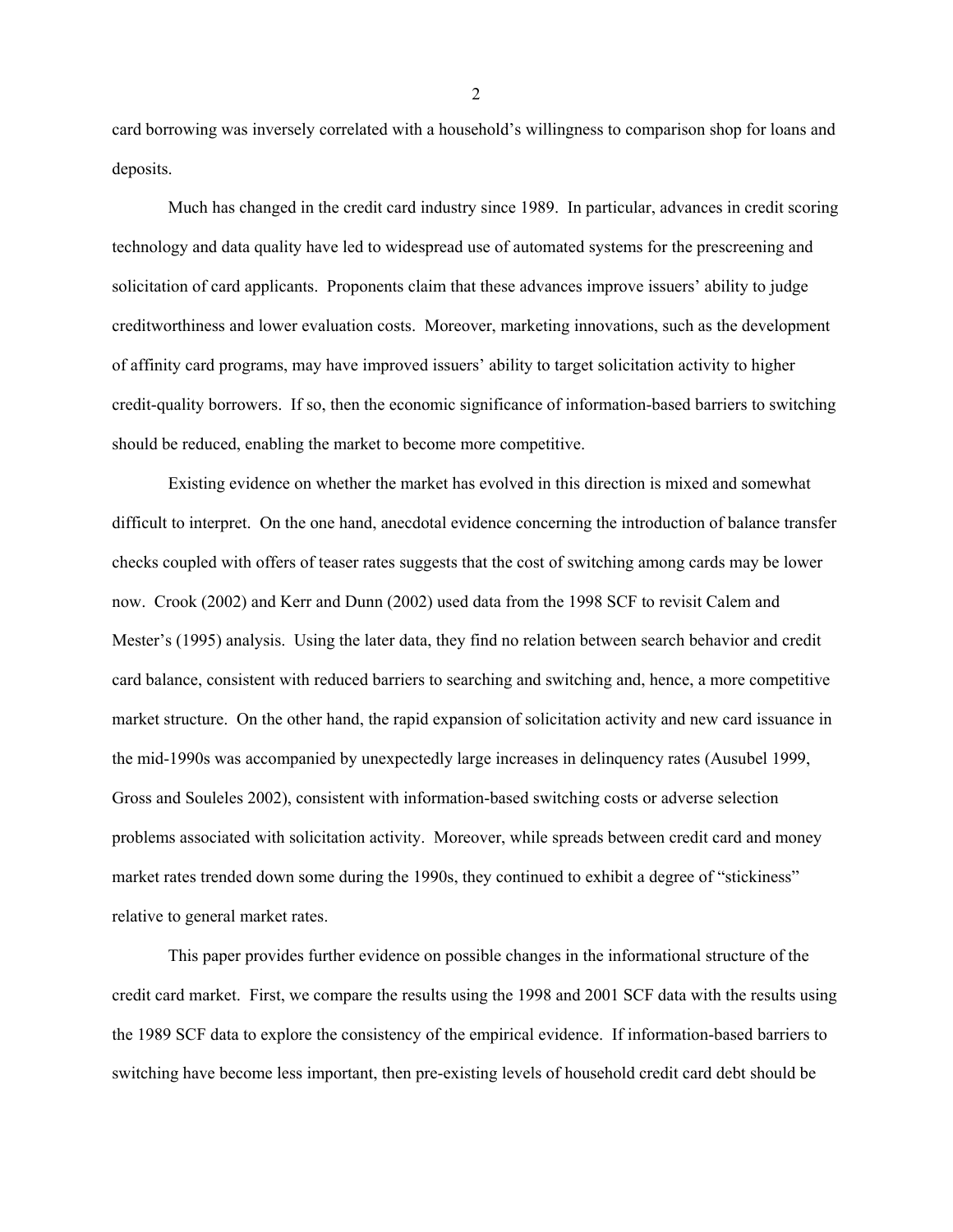less associated with credit denial in 1998 and 2001 than in 1989. Second, we construct an entirely new test, one that investigates pricing effects attributable to informational barriers to competition, using information on credit card interest rates, which was newly available in the 1998 and 2001 SCF. For this analysis, we also rely on a pseudo credit score that we construct for each respondent to the SCF. We analyze the relationship between credit card balances and interest rates, controlling for other observable risk characteristics via the pseudo credit score.

As in 1989, we find that in 1998 and 2001, high-balance households remain more likely to be rejected or to be granted a lower-than-desired credit limit when applying for new credit. Important in making this conclusion is controlling for reverse causality, i.e., the possibility that households that are temporarily liquidity constrained resort to borrowing on their credit cards and running up balances, rather than high credit card balances resulting in reduced access to credit. We control for this possibility by segmenting the sample of households into groups that are less likely to be subject to liquidity shocks. In addition, we find that a large credit card balance represents an impediment to obtaining a better interest rate, particularly for consumers with lower scores. This holds true for the full sample and also for the subsamples of liquidity unconstrained households. Taken together, our findings suggest that informationbased barriers to switching have remained relevant in the credit card market despite the many changes seen in the market over the past decade.

The paper is organized as follows. The following section surveys recent developments in the credit card market. Section 3 reviews the Calem and Mester (1995) hypothesis of informational barriers to competition. The section describes our empirical strategy for evaluating the continuing validity of this theory, including our strategy for handling possible endogeneity problems. Section 4 presents an update of the Calem and Mester (1995) analysis of the relationship between credit card balances and likelihood of being rejected for new credit. Section 5 presents the new empirical analysis of pricing effects, and section 6 concludes.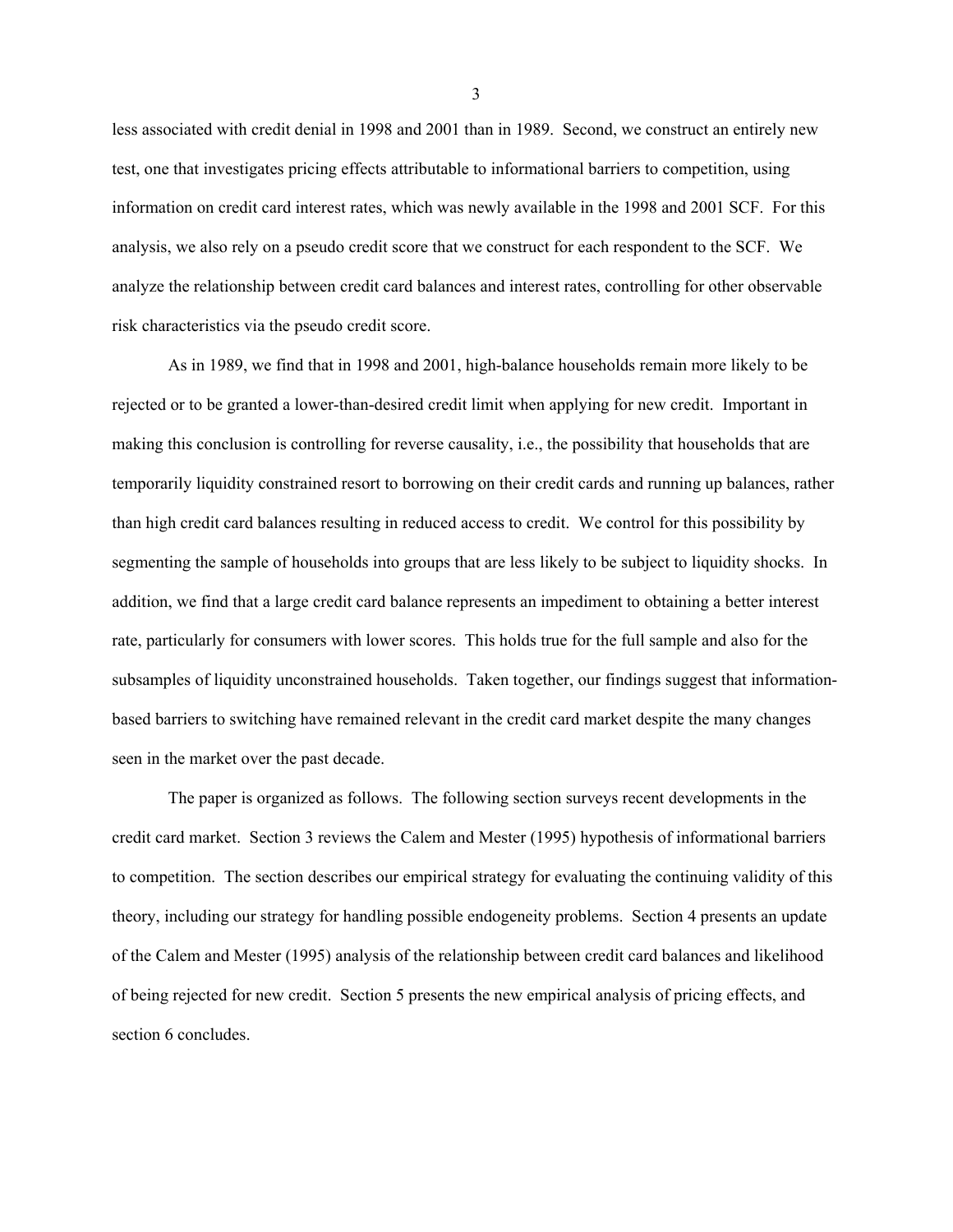### **2. Recent Developments in the Credit Card Market**

The credit card market has undergone a number of important changes since the 1980s. These include rapid growth in direct mail solicitations and related marketing innovations; expansion in the use of card credit and in consumer debt burdens; and increased delinquency rates on cards.

*Credit card marketing*. Some of the most striking changes pertain to activities designed to market cards. The volume of direct mail solicitations in the U.S. grew dramatically from about 990 million in 1991 to about 2.7 billion in 1995, to 3.4 billion in 1998, to 5.0 billion in 2001.<sup>1</sup> Typically, these solicitations offered introductory teaser rates, which are very low relative to average card rates, and also offered balance transfer checks, making it easy for customers to switch their balances outstanding on other cards to the new card being issued. $2$  During this period, affinity card and co-branding programs often were used as marketing channels.<sup>3</sup> Co-branding, in particular, increased substantially in popularity during the 1990s; by 1996, the majority of large issuers offered co-branded card products (American Bankers Association, 1995, 1996).

*Credit card usage*. Another prominent feature of the market during this period was a significant expansion of the use of card credit, both in terms of number of cards used and the amount of outstanding balances. As reported by Durkin (2000) and updated here, the amount of revolving credit outstanding, as a percentage of disposable personal income, increased significantly, from about 5 percent in 1990 to over 9 percent in 2004 (Figure 1). Revolving credit also has become a larger share of consumer credit

1

<sup>&</sup>lt;sup>1</sup> See Furletti (2003). His source for these data was BAI Global Mail Monitor.

<sup>2</sup> As cited in a 1998 *Wall Street Journal* article, the market research firm Behavioral Analysis Inc. estimated that almost three-quarters of standard Visa and MasterCard solicitations contained balance-transfer applications and more than 60 percent included teaser rates (Bailey and Kilman, 1998).

<sup>&</sup>lt;sup>3</sup> Affinity card plans, which gained popularity in the late 1980s, are joint marketing arrangements between a credit card issuer and a group (club, religious group, labor union, professional organization, or business) that markets the card to its members or customers and receives a share of interest or fee income earned on the card (American Bankers Association, 1988). Co-branding refers to the case where the affinity group is a business that markets the card to its customers. In the case of an affinity group that is a non-profit organization, a major appeal to the cardholder is the opportunity to support the organization. In the case of co-branding, consumers typically accumulate "points" good for rebates on purchases of the co-branded product(s). One popular type of co-branding is with airline companies; in this case, accumulated points are exchangeable for flight tickets.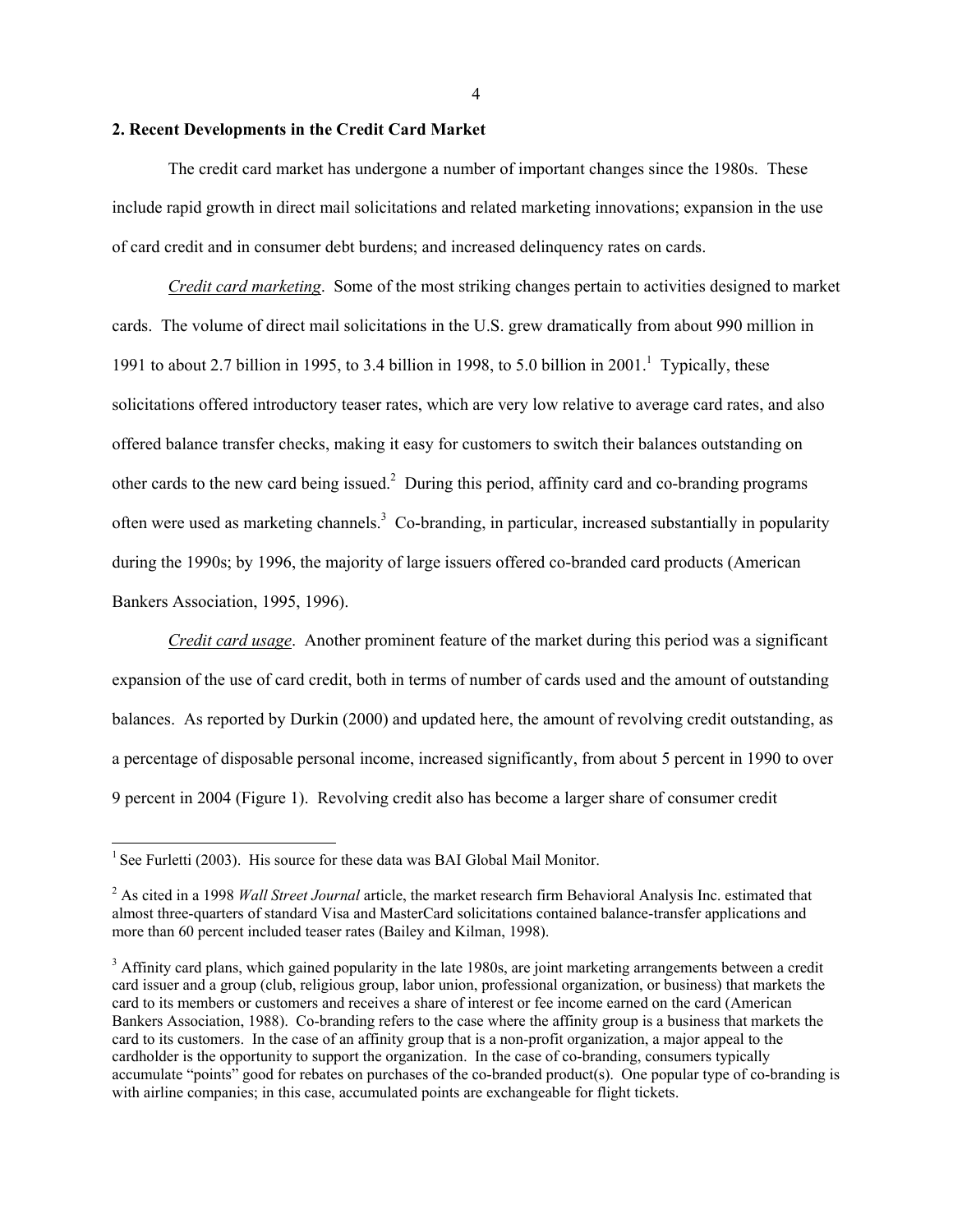outstanding – in 1990, revolving credit's share was 28 percent; in 2003, its share was 37 percent (Figure 2). The Survey of Consumer Finance data indicate an increase in card balances as well as in cards per household, and in credit limits offered to customers. According to the SCF in 1989, 67 percent of respondent households reported having at least one bank credit card, with an average of two cards per household (among those reporting at least one card). By 1998, 75 percent of households had at least one card, with an average of 2.5 cards per household. By 2001, 79 percent of households had at least one card, with an average of 2.5 cards per household.<sup>4</sup> The average revolving balance among those respondents having at least one card rose from \$761 in 1989 to \$1577 in 1998; it fell back slightly to \$1431 in 2001 (measured in constant 1989 dollars.)

*Credit card portfolio performance*. At the same time that the use of credit cards expanded, there was deterioration in the performance of credit card portfolios. Delinquency and charge-off rates on credit cards rose between 1995 and 1997, despite a strong economy, to levels nearly as high as the previous peak in 1991, which was tied to the 1990 recession (Figure 3). After peaking in 1997, they remained at historically high levels, rising again during the 2001 recession before subsiding somewhat during the recovery.

The significance of all of these developments was reflected in major realignments of market shares during the 1990s. For instance, MBNA and First USA rapidly grew market share during this period – an achievement widely attributed to their creative uses of affinity and co-branding programs.<sup>5</sup> AT&T and GE entered the market early in the decade via co-branded cards issued by credit card bank subsidiaries and quickly achieved large market shares. <sup>6</sup> Some major issuers were particularly hard hit by

The SCF uses multiple imputation techniques to fill in missing values, creating five "implicates" of each data record. These figures are based on the first implicate in the SCF data. See Kennickell (1998) for a discussion of the imputation procedure used in the SCF.

<sup>&</sup>lt;sup>5</sup> MBNA and First USA ranked  $15<sup>th</sup>$  and lower than  $20<sup>th</sup>$ , respectively, in 1989. But by 1997 they were among the five largest issuers with respect to owned and managed receivables (American Bankers Association, 1990, 1997). On June 30, 2005, Bank of America announced it will acquire MBNA, with the action expected to be completed by the end of 2005.

<sup>&</sup>lt;sup>6</sup> As of January 1, 1997, AT&T ranked 8th and GE ranked 17th (American Bankers Association, 1997).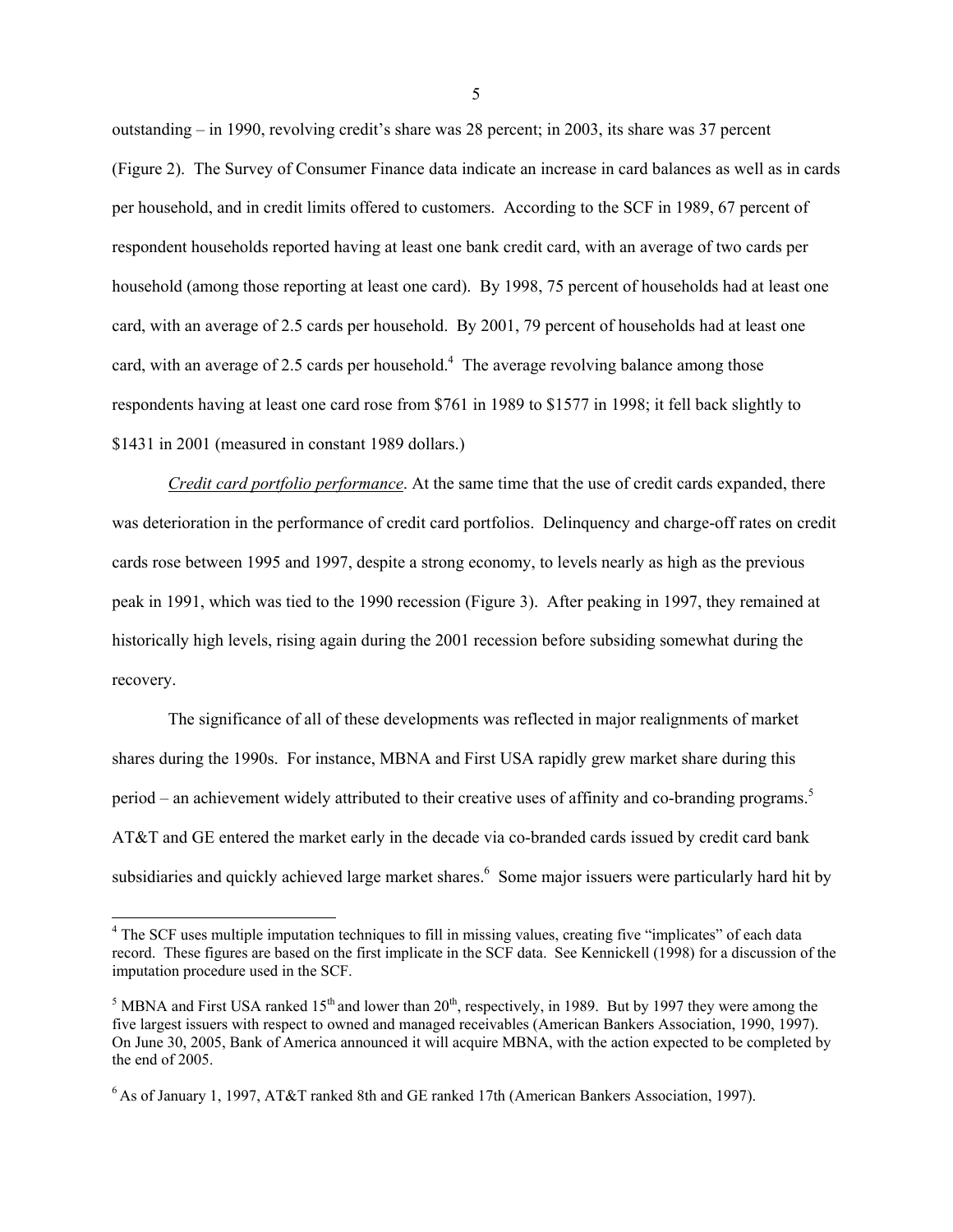deterioration in credit quality after 1995. For instance, by 1999, Advanta and AT&T had exited the consumer card industry in the wake of deteriorating portfolios.<sup>7</sup>

*Credit card competition*. It is reasonable to conjecture that these developments indicate an increasingly competitive environment for card issuers. The adoption of automated systems for the prescreening and solicitation of card applications may have reduced consumer switching costs and mitigated adverse selection associated with consumer switching. At the same time, marketing innovations and expanded solicitation activity by card issuers may have increased the willingness of consumers to comparison shop for lower rates, as suggested by Crook (2002) and Kerr and Dunn (2002).

Indeed, growth in card marketing activity and borrowing is consistent with improved credit screening processes and increased competition, both of which may lead to lower prices and an expanded supply of credit. Moreover, deterioration in credit quality is consistent with increased competition prompting issuers to expand usage among less creditworthy customers. In fact, Black and Morgan (1999) demonstrate that between 1989 and 1995, there were increases in the proportions of credit cards held by younger persons, lower-income persons, and those working in blue-collar occupations, and an increase in the overall debt burden (debt payment-to-income ratios) of cardholders. They argue that these factors may help explain the subsequent rise in credit card delinquency.

These observed outcomes also are consistent, however, with information-based switching costs or with adverse selection problems associated with solicitation activity. To the extent that the solicitation draws in less creditworthy customers than expected, or customers who unexpectedly increase their overall borrowing (i.e., retain, rather than transfer, their old balances), then realized charge-off rates would be higher than issuers expected. The evidence presented by Ausubel (1999) and Gross and Souleles (2002) suggest that some of the rise in delinquencies after 1995 was, in fact, unanticipated by issuers.

*Rates and spreads*. Interest rates on credit cards declined substantially over the past decade, consistent with a general decline in market rates. The average credit card yield declined steadily from

l

 $<sup>7</sup>$  Major bank mergers and acquisitions during this period, such as Chase Manhattan with Chemical Bank and Bank</sup> of America with NationsBank, also caused realignments of market share.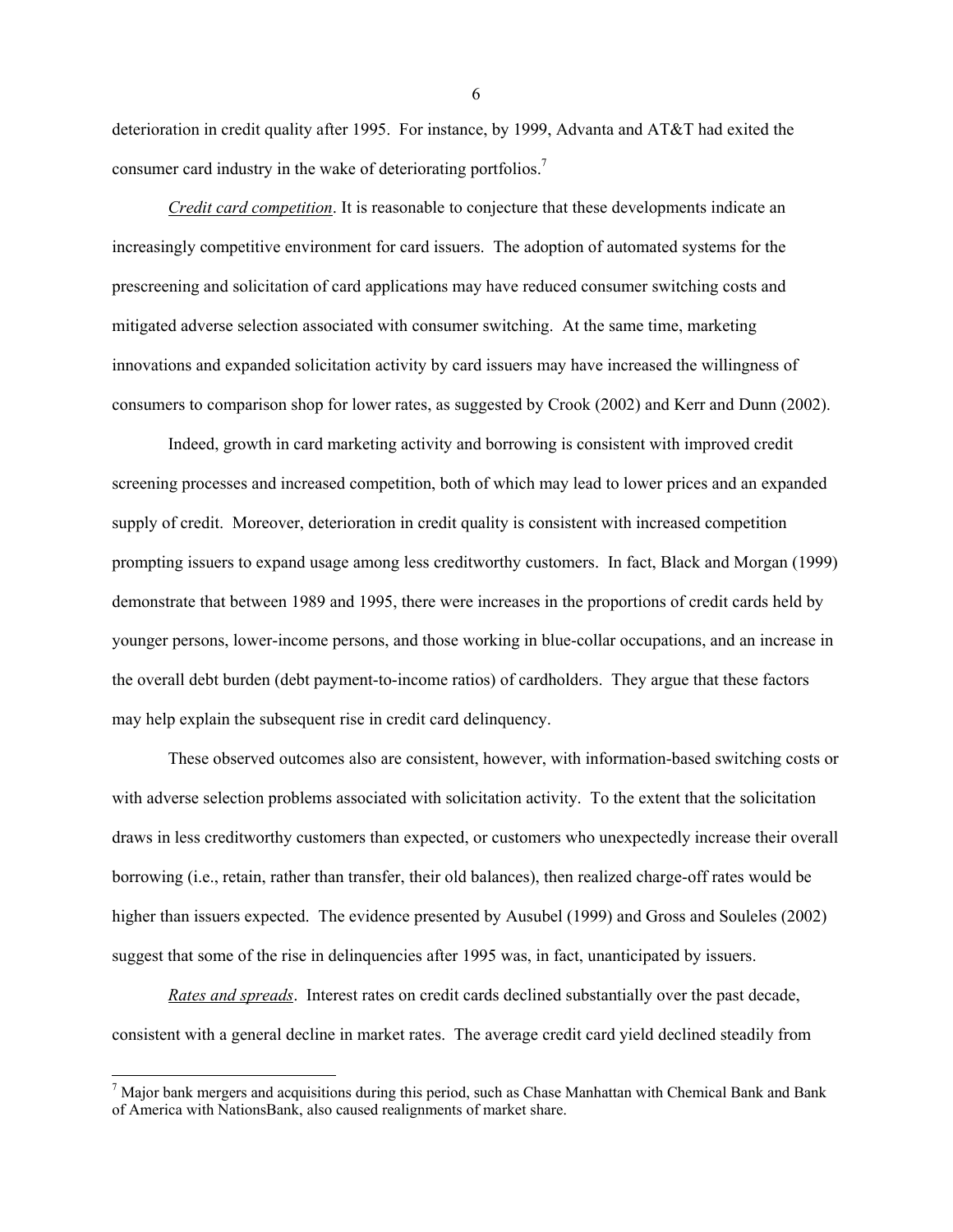about 18 percent in the first quarter of 1992 to just 12.5 percent in the last quarter of 2004 (Figure 4). It is tempting to conclude that this decline in credit card rates is due to competition taking hold in the credit card market. However, the behavior of *spreads* between credit card rates and other market rates does not necessarily indicate that pricing has become more competitive. Credit card spreads reached historically high levels in 1991 through 1993, following the steep decline in general market rates after 1989, and then returned to levels more comparable with historical spreads as credit card rates fell and general market rates increased (Figure 5). The pattern of rate movements since 1991 also suggests that credit card interest rates have remained sticky and that spreads continue to vary countercyclically. Moreover, it is difficult to draw conclusions based on the behavior of credit card spreads due to two complicating factors. First, these spreads are affected by variation in expected credit losses, which are difficult to measure. Second, as documented by Stango (2002), in recent years issuers have increasingly provided adjustablerate plans, which likely would have altered the dynamic behavior of measured spreads.<sup>8</sup>

 In sum, developments in the credit card market over the past decade suggest that the extent to which switching costs and adverse selection problems may affect the credit card market may have changed, but existing evidence is mixed and difficult to interpret. Our empirical work seeks to shed new light on whether these factors continue to be substantial impediments to competition.

### **3. Empirical Strategy**

l

Calem and Mester (1995) attributed persistence of credit card interest rates at relatively high levels to an imperfectly competitive market structure tied to information-based barriers to switching between issuers for customers with large balances. They argue that issuers may interpret large card balances as a signal of credit risk because they are unable to distinguish card borrowers who are intending

<sup>&</sup>lt;sup>8</sup> Stango (2002) reports that the percentage of credit card accounts with a variable rate increased from 3 percent to 57 percent between 1989 and 1994 based on a panel data set of the 250 largest credit card issuers. He argues that offering the choice between fixed and adjustable rate plans represents a way for issuers to price discriminate among customers with different switching costs.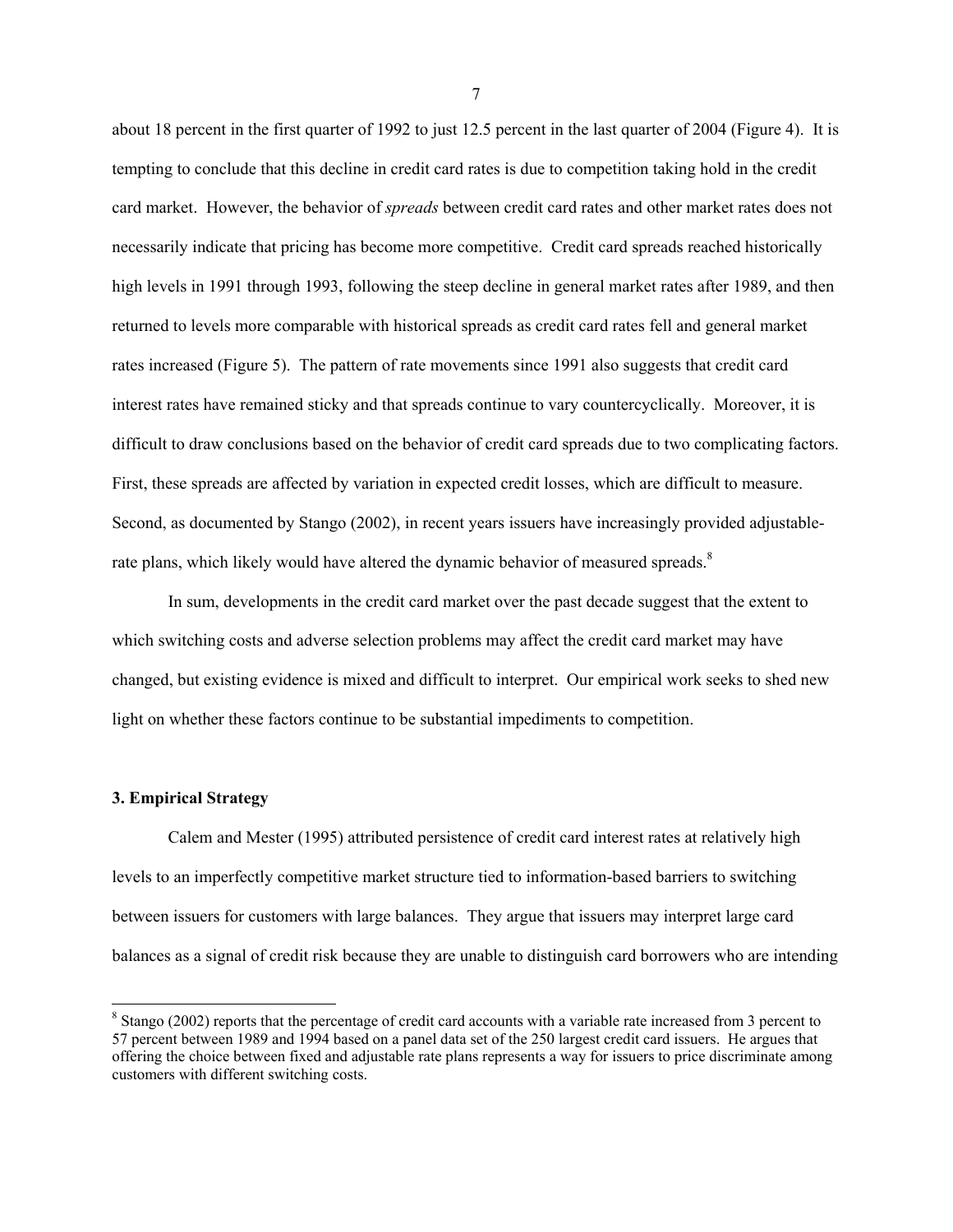to use a new card to increase their total debt outstanding (thus becoming overextended) and those who are planning just to switch their current balance to the new card. This creates a switching cost because higher balance borrowers are relatively likely to face rejection when they apply for another card; i.e., customers tend to be "locked-in" to their current issuer once they accumulate a sizable balance.<sup>9</sup> Adverse selection effects may compound these switching costs due to important information asymmetries between current and prospective issuers.<sup>10</sup> For instance, as noted, applicants seeking to accumulate more debt may include those who had been denied higher credit limits by their current issuer on the basis of private information.<sup>11</sup>

 A simple, stylized example can serve to illustrate the information-based switching cost and adverse selection hypotheses. Suppose that among the population of borrowers many will have the ability to repay one unit of principal, plus interest, but not two units, but that this would not deter these borrowers from borrowing two units and then defaulting. Then issuers will impose a credit limit of one unit and those borrowing the unit will have difficulty switching to another issuer, because that would require seeking additional credit by applying for a new card. Over time, issuers may be able to distinguish which of their own borrowers are less likely to borrow more than they can repay and may grant them higher credit limits, making these borrowers even less likely to switch to another issuer.

Calem and Mester (1995) tested the information-based switching cost hypothesis using data from the 1989 Survey of Consumer Finances (SCF).<sup>12</sup> They found that households with larger balances were

1

 $9^9$  One could argue that individuals simply might reapply until they find an issuer willing to grant them a card. However, such a process would not be costless. There is the potential for a reduced credit rating resulting from multiple inquiries into the consumer's credit record, and the time and effort expended on the application process. There may also be a psychological cost associated with rejection for credit. Issuers must also bear costs associated with evaluating applications.

 $10$  Mester (1994) presents and analyzes a theoretical model of adverse selection in credit card markets.

<sup>&</sup>lt;sup>11</sup> Consumer credit histories available from credit reporting agencies do not indicate changes in credit limits, and even current limits are sometimes not reported (Avery, Calem, and Canner, 2003).

<sup>&</sup>lt;sup>12</sup> The SCF is a triennial survey of U.S. households sponsored by the Board of Governors of the Federal Reserve System in cooperation with the U.S. Department of the Treasury and conducted by the Survey Research Center at the University of Michigan. The survey provides detailed information on U.S. families' assets and liabilities and their use of financial services, income, and housing and demographic characteristics, as of the date of the interview.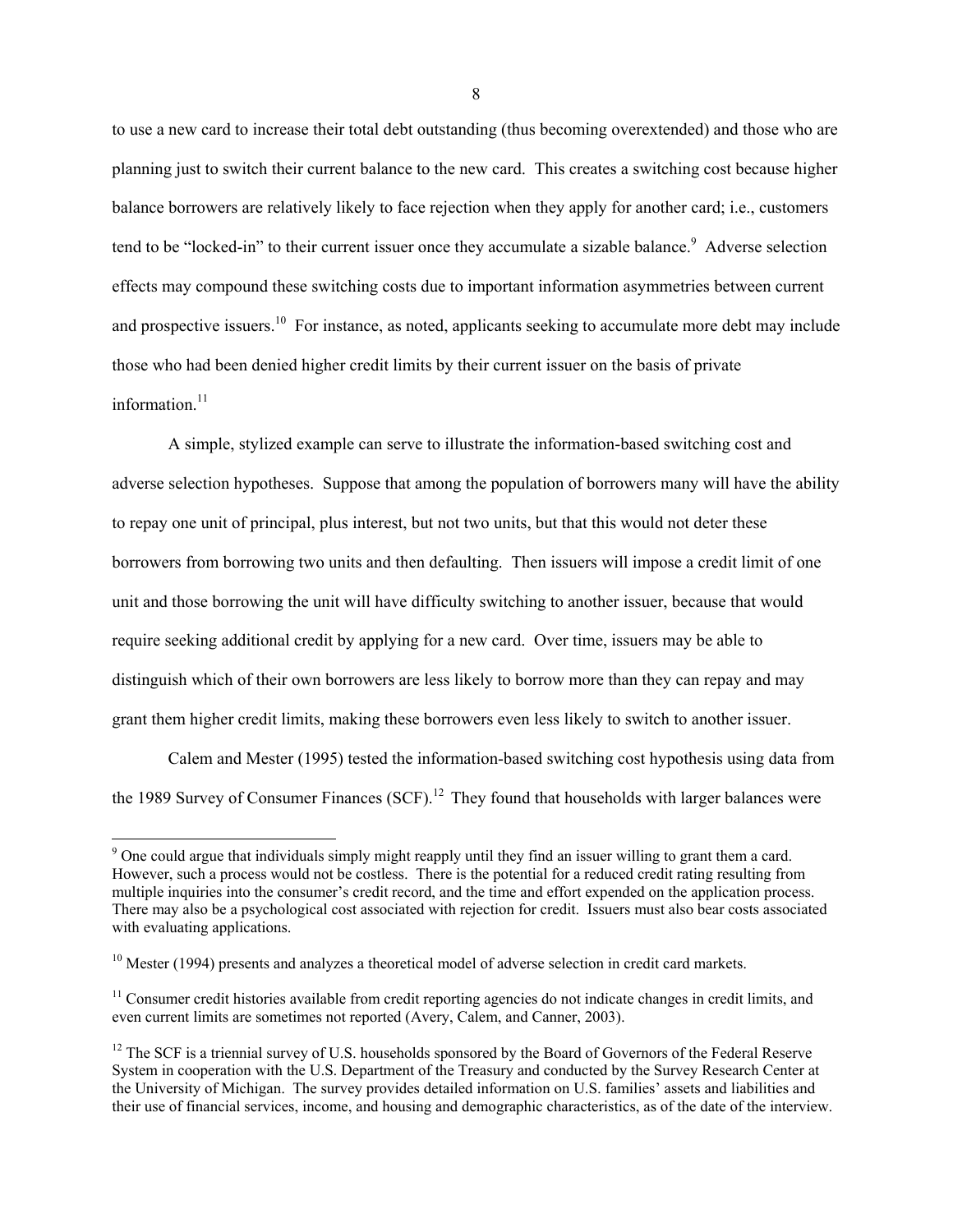more likely to be rejected or to be granted a lower-than-desired credit limit when applying for new credit, and were more likely to have experienced payment problems, consistent with information-based switching costs and adverse selection problems in the credit card market.

Our empirical strategy for investigating the degree to which this argument may still apply has two parts. First, we revisit the Calem and Mester (1995) analysis of the probability of being denied access to credit and compare the results obtained using 1998 and 2001 Survey of Consumer Finance data with those based on 1989 SCF data.<sup>13</sup> If information-based barriers to switching have become less important, then pre-existing levels of household credit card debt should be less associated with credit denial in 1998 and 2001 than in 1989. Further, we explore the robustness of the results to using information that was available in the 1998 and 2001 SCF but that was unavailable in the 1989 SCF used by Calem and Mester (1995). Specifically, rather than asking simply whether the respondent had been denied credit, the 1998 and 2001 surveys first determined whether credit had been applied for and then whether credit had been denied. Thus, the denial regression can be better specified with the 1998 and 2001 data. We also perform tests that are better able to control for potential endogeneity problems and reverse causality, namely, we repeat our analysis for subgroups of households that are less likely to be subject to temporary negative liquidity shocks and therefore be credit constrained.

Our second test is entirely new and focuses on pricing effects attributable to switching costs among high-balance customers, using new data in the 1998 and 2001 SCF on card interest rates. This test also relies on "pseudo credit scores" that we calculate for each SCF respondent using an imputation equation based on data from a major national credit bureau. Credit scores are summary measures of an individual's credit risk based on records maintained in credit bureau files. Such information includes number and types of credit accounts of the individual; dates opened and closed; outstanding balances on open accounts; payment histories, including occurrences of delinquency; credit line utilization rates; and

1

<sup>&</sup>lt;sup>13</sup> We also investigated the probability of experiencing debt repayment difficulties, but for the sake of brevity focus on the more direct test involving probability of being credit constrained. (The results pertaining to repayment difficulties are available from the authors.)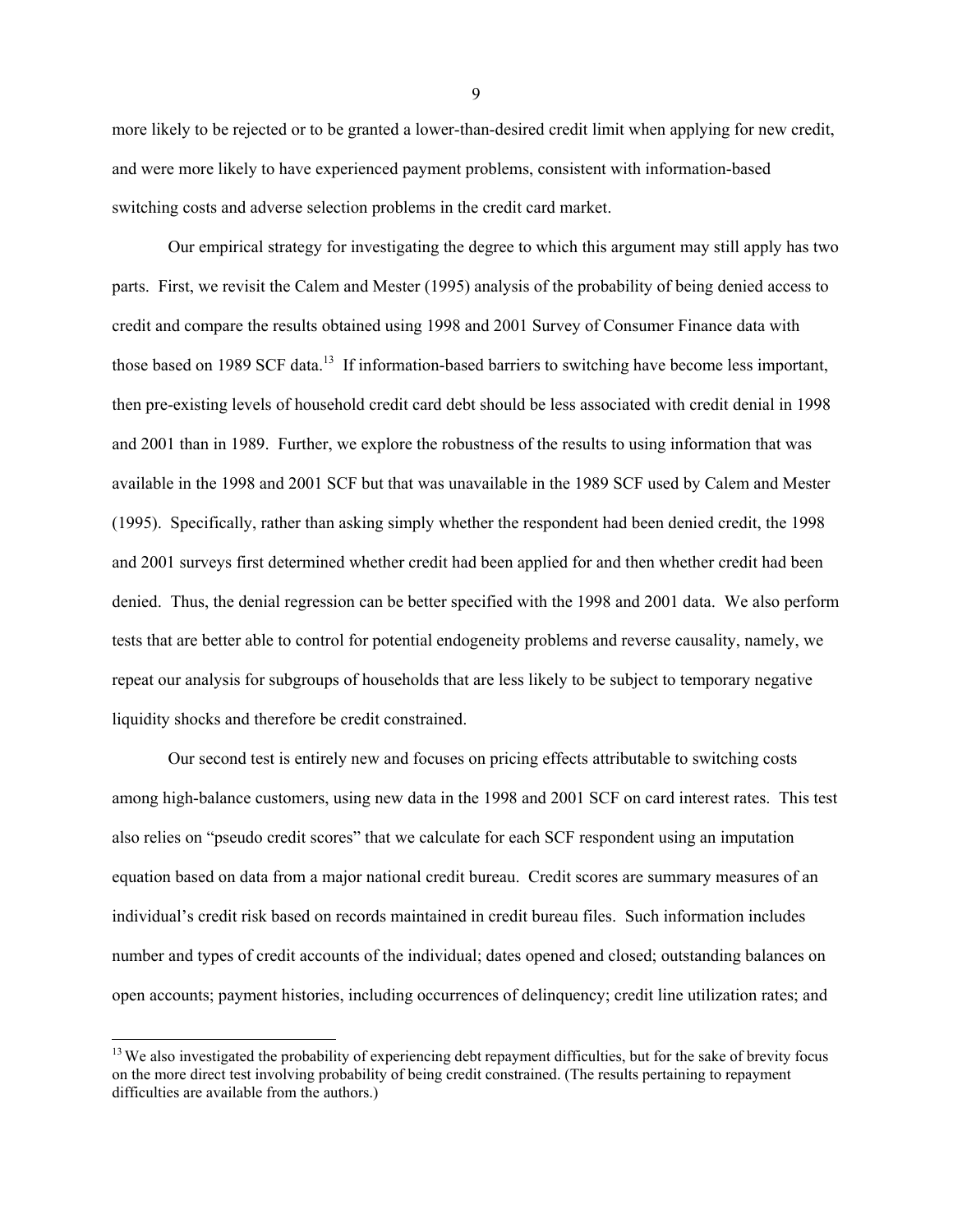incidences of "major derogatory" such as bankruptcy filing, legal judgment, or debt collection. It is standard practice for credit card issuers to use credit scores to determine which applications to accept and the terms to assign.

The intuition behind this test is that the relationship between credit card interest rates and account balances would be affected, in a predictable manner, by the informational structure of the market. In the absence of informational impediments to switching, competitive rates should be available to those households expending sufficient search effort, so-called shoppers, with a lower competitive rate for lower-risk households, as measured by the pseudo credit score. Under these circumstances, the credit card interest rate will decline with card balance, since larger balances imply greater benefit from search. It will decline quickly for shoppers to the most competitive available rate (presuming search costs are low), and less quickly for non-shoppers to a rate above the competitive level. However, if there are information-based switching costs and adverse selection effects, they would impede the decline toward a competitive rate as credit card balance increases. Instead, the interest rate may decline only gradually, or it might not decline at all and/or may rise as balance increases.

Importantly, these effects of informational impediments to competition – in particular, the potential for the interest rate to rise with the card balance – may be greater for non-shoppers and those with higher credit risk (i.e., lower credit scores). Aggressive shopping by consumers perceived as low credit risks may overcome switching costs to some degree, since issuers may remain relatively confident that such customers can manage larger card balances or are likely to transfer their balances rather than add to them.

An important potential problem in both of our tests is the possibility of reverse causality and the potential endogeneity of credit card balances, which is included as a regressor. The theory of information-based barriers to switching says that high credit card balance is a signal of elevated credit risk and, therefore, leads to denial of applications and higher interest rates. But there is a possibility that when households are denied credit and are then faced with liquidity shocks, they resort to borrowing on their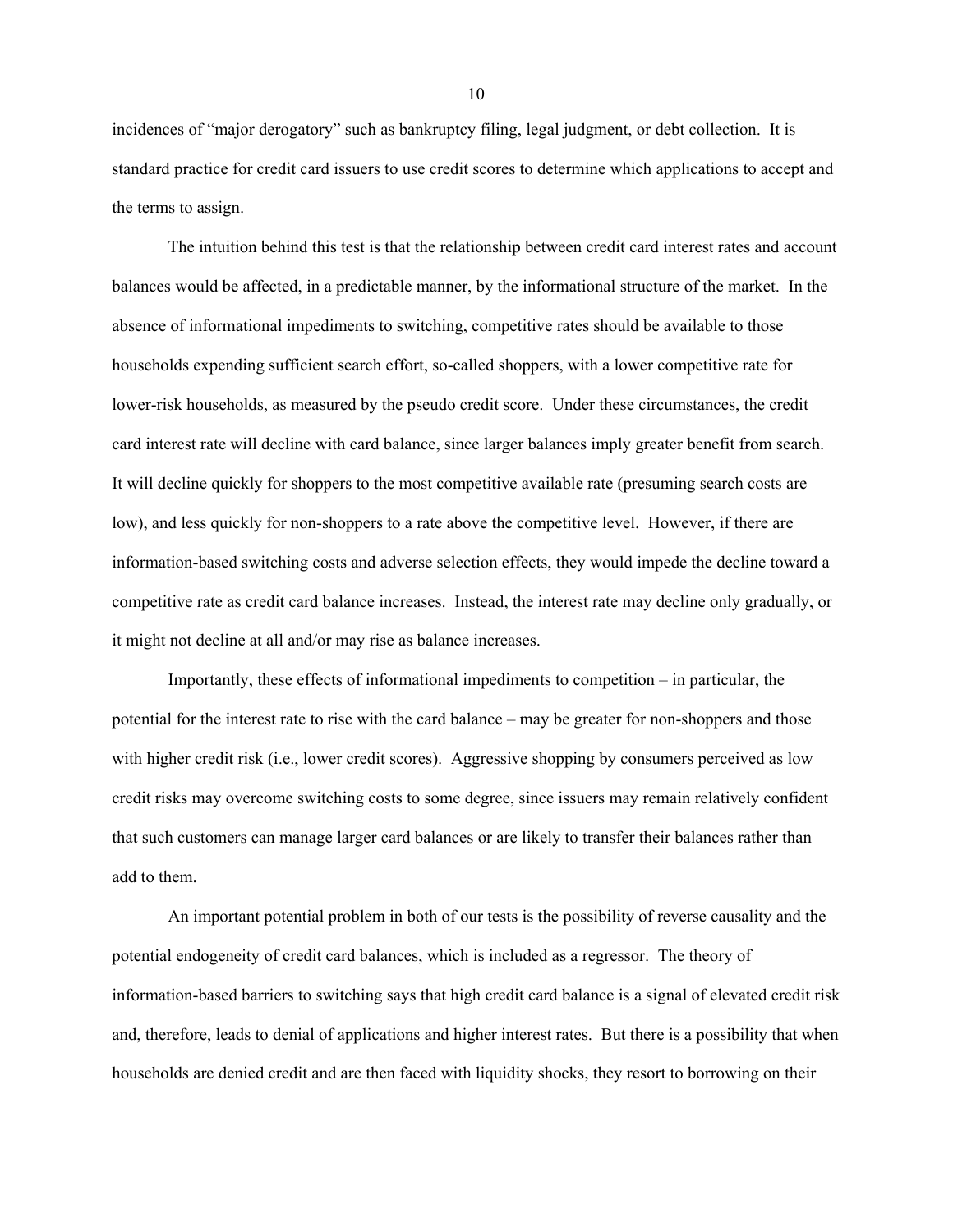credit cards. In this case, a positive relationship between credit card balance and the probability of credit denial would not indicate information-based barriers to switching. Alternatively, if the borrower's credit constraints apply to credit card borrowing as well, then the probability of credit denial might be associated (ceteris paribus) with lower credit card balances.

While this is a potential issue, it may not be a significant problem. First, households with large revolving balances tend to maintain their level of card borrowing over long periods of time. A regression of credit card balance on credit card balance lagged five years (and a constant term) using the Panel Study of Income Dynamics data from 1984, 1989, 1994, and 1999 yields a coefficient of 0.59 on lagged balances, which implies a coefficient of 0.90 (=  $0.59^{1/5}$ ) based on annual intervals.<sup>14</sup> This high persistence suggests that, by and large, credit card debt is more associated with medium- or long-term financing (e.g., life-cycle smoothing) than with short-term and unanticipated liquidity shocks. Second, the ability of consumers to substitute card borrowing for other types of credit is limited; for instance, card borrowing typically cannot take the place of an auto loan or home purchase loan.<sup>15</sup> The ubiquity of credit card debt, despite the relatively high interest rates charged, is itself evidence that cheaper alternatives are imperfect substitutes. Finally, it by no means contradicts our proposed information-driven switching cost to observe that causality may sometimes run from credit denial to increased credit card borrowing. Consider, for example, a household that is rejected for a debt consolidation loan because the lender is unsure whether the borrower will end up simply adding to existing balances. Were the household then to increase its credit card borrowing following rejection, the lender would see evidence to justify its reluctance to lend.

 Nonetheless, it is important that we try to address this potential issue in our empirical work. To this end, we identify subsamples of households that may be expected to be less subject to temporary

 $14$  Including time dummies in the regression to control for trend yields a coefficient of 0.61, which implies a coefficient of 0.91 at annual levels. The authors thank Wenli Li for providing these results.

<sup>&</sup>lt;sup>15</sup> To the contrary, households might reduce their credit card balances after having applications denied because of excessive card debt and they might increase card borrowing after successfully being approved for credit. Therefore, our regression equation might underestimate the impact of informational barriers to switching.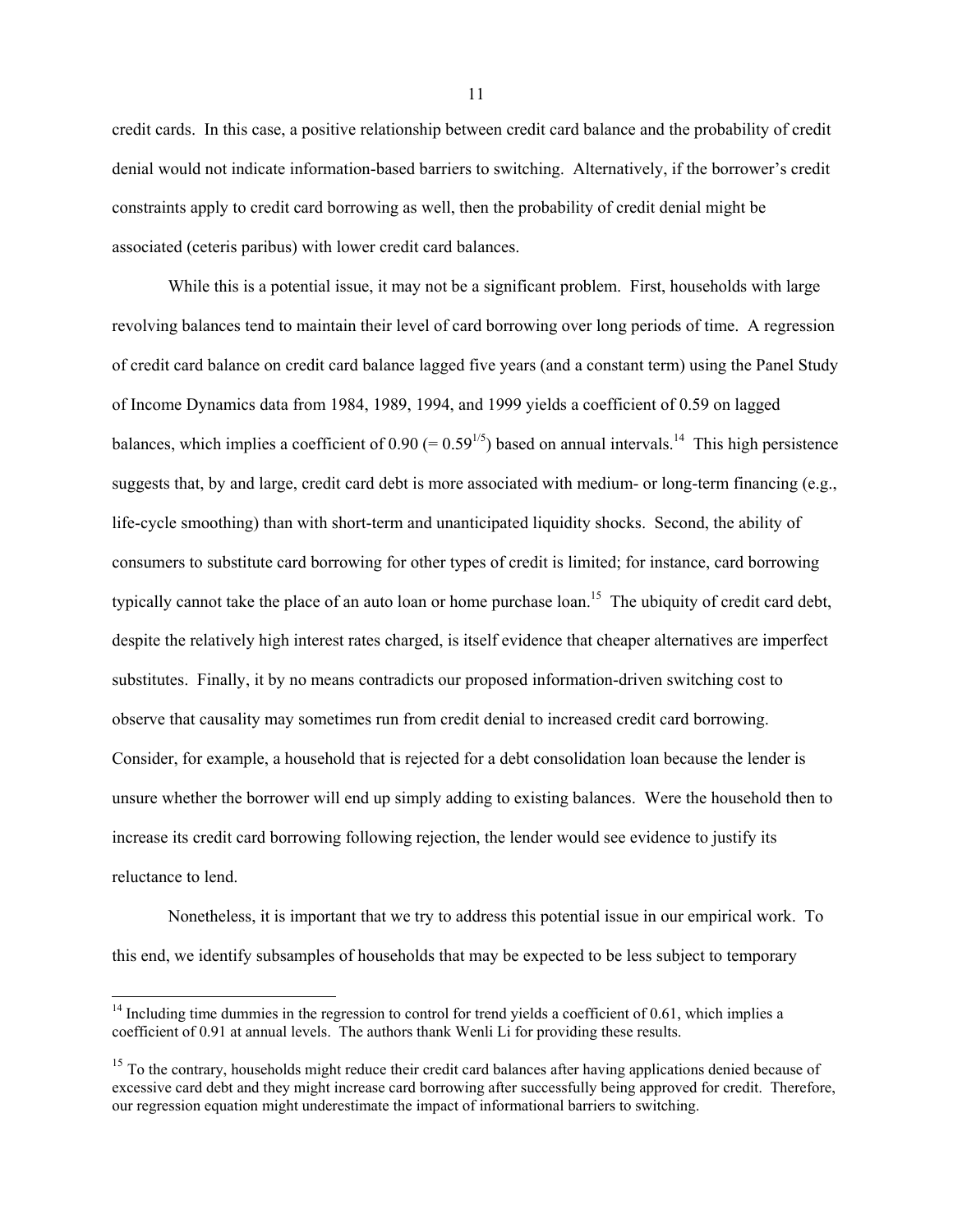liquidity shocks given their financial condition and, thus less subject to the problem of reverse causality. We find that our results for the entire sample hold qualitatively on these subsamples as well.

With respect to our second test, which investigates the relationship between credit card interest rate and credit card balance, the possibility of reverse causality is less of an issue. To the extent that liquidity constrained households are higher risk and therefore pay higher rates, this would be controlled for in our credit card interest rate regressions by the pseudo credit score, which includes credit card balances as a factor. Also, to the extent that higher rates induce households to borrow less, the bias in the interest rate regression induced by the potential endogeneity of credit card balances would be against finding evidence of information-based barriers to switching. Nonetheless, we investigate whether our interest-rate results are robust across the subgroups of households that are less likely to be subject to temporary liquidity problems.

### **4. Credit Card Balance and Likelihood of Being Credit Constrained**

*Specification and variables*. We first address whether there has been a change in the informational structure of the credit card market by revisiting the original Calem and Mester (1995) analysis using the 1998 and 2001 Surveys of Consumer Finance and comparing the results to those obtained by Calem and Mester (1995), who used the 1989 SCF. Within this context, we expand and refine Calem and Mester's (1995) specification of control variables for the analysis and the sample construction, as described below. Specifically, we estimate the probit model:

 $TURNDOWN = g(CCBAL, DELINQUENT, **X1**).$  (1)

1

TURNDOWN indicates whether a household is credit-constrained and equals 1 if at least once during the five-year period preceding the particular SCF survey, the household submitted an application for credit and had the application denied, in whole or in part, and equals 0 otherwise.<sup>16</sup> CCBAL denotes

<sup>&</sup>lt;sup>16</sup>The SCF asked: "In the past five years, has a particular lender or creditor turned down any request you (or your husband/wife) made for credit, or not given you as much credit as you applied for?" In 1998 and 2001, the SCF additionally inquired whether the respondent household had made any applications for credit.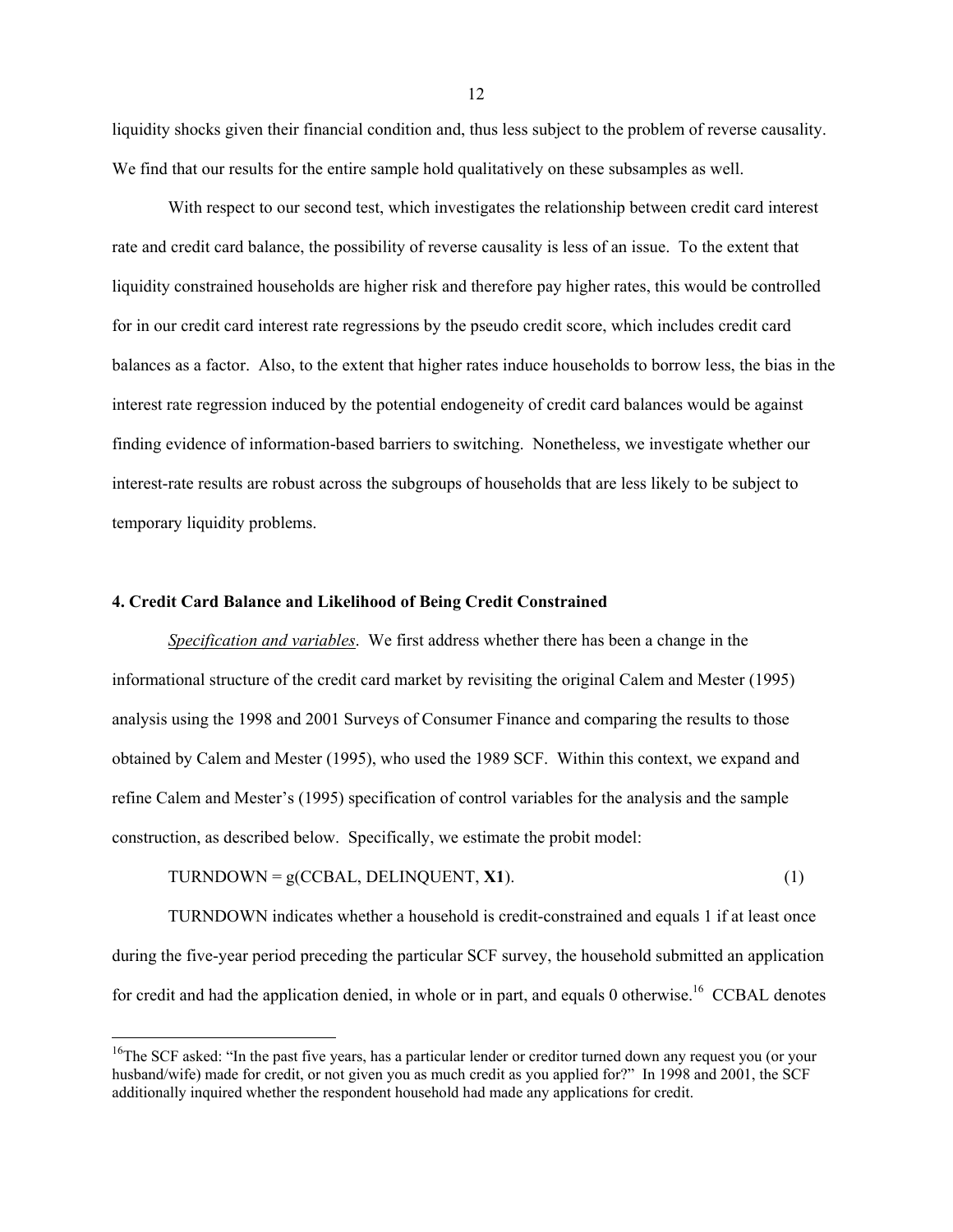total revolving balance on bank credit cards.<sup>17</sup> A positive relationship between CCBAL and TURNDOWN suggests that applicants with large amounts of card debt have difficulty transferring the debt because the debt is viewed as a signal of credit risk, consistent with informational barriers to switching. We believe that this interpretation is valid even though TURNDOWN applies to any application for credit, not just card credit. For a variety of types of credit in addition to card credit, such as unsecured personal loans and lines of credit, cash-out refinance loans, and home equity loans and lines of credit, the potential lender must consider whether a loan applicant intends to add to or transfer existing card balances. Moreover, we have no other reason to expect a positive relationship between CCBAL and TURNDOWN after controlling for the other household financial variables described below.

DELINQUENT is included in equation (1) to control for the influence of applicant credit history on the disposition of loan applications; it equals 1 if within the past year the household fell behind in a payment, and 0 otherwise.

The vector **X1** controls for a variety of economic, demographic, and attitudinal factors that may correlate with a household's demand for credit or with a lender's perception of default risk. Table 1 presents the definitions of all variables used in (1) and in the analysis discussed in the following section, along with the sample means and standard deviations of these variables. Many of the variables in **X1** are identical to variables used in Calem and Mester (1995) and require little elaboration. These include the ratio of monthly home and auto expenses, including mortgage payments, home equity loan payments, and auto loan payments to income (MEXP\_INC); the number of years that the head of the household has been at his/her current job (CUREMP); the number of years at the current address (CURADD); a dummy variable identifying homeowners (HOMEOWN); a dummy variable identifying non-white respondents (RACE); and years of schooling of the head of the household (EDU). Also following Calem and Mester (1995), we include the household's total available credit line on bank credit cards; i.e., total credit limit

l

<sup>&</sup>lt;sup>17</sup> The SCF asked respondents to report the "balance still owed" on their bank-type credit card accounts "after the last payment was made on these accounts." Throughout the paper, we equate credit card debt with the dollar amount reported in response to this question.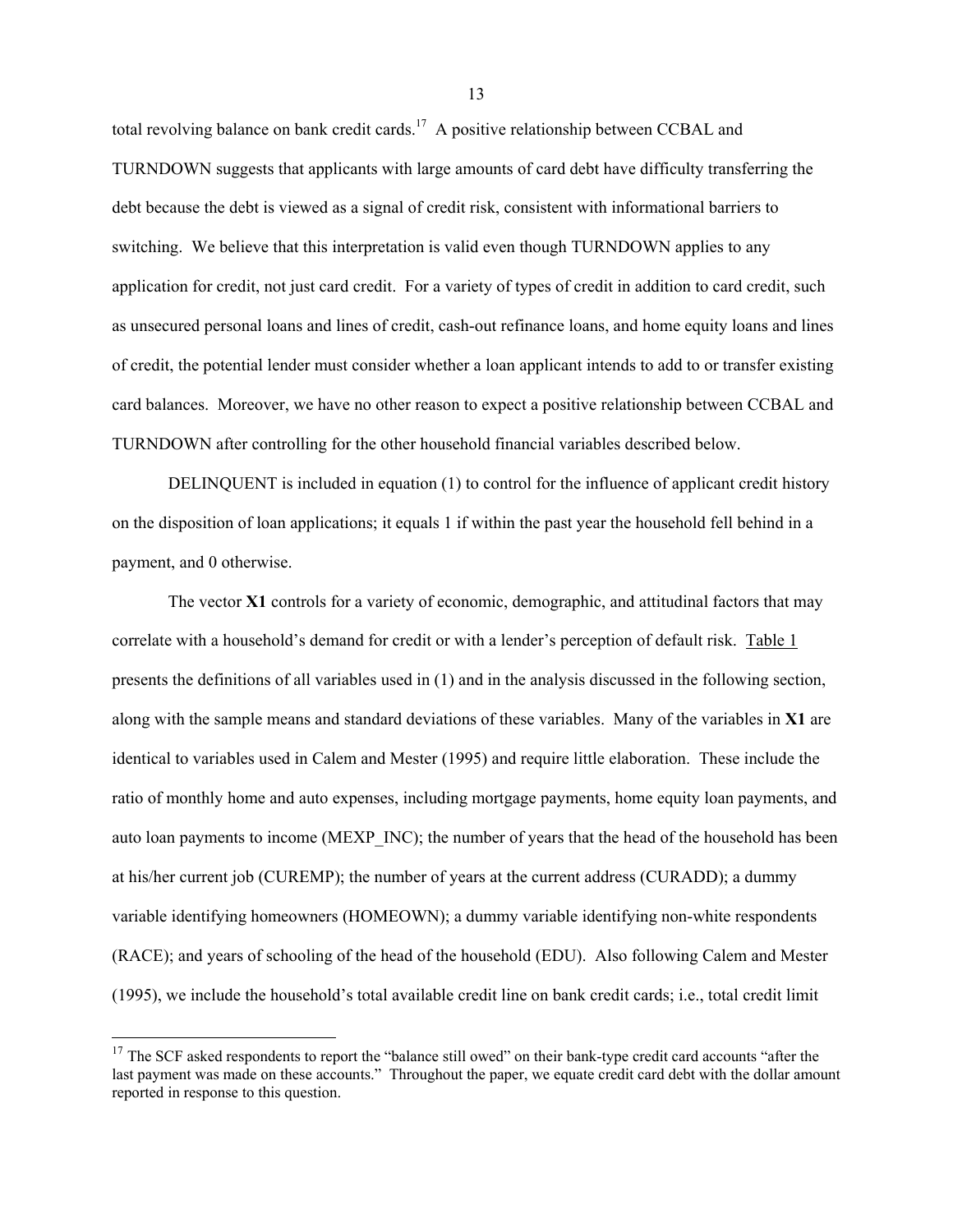net of outstanding debt (AVAILBAL); and three indicators of the respondent's attitude toward credit (ATT\_INST, ATT\_VACA, and ATT\_JEWE). The latter represent, respectively, attitude toward installment credit generally, toward borrowing to finance a vacation, and toward borrowing to finance the purchase of jewelry or furs, and equal 1 if the respondent believes it is a bad idea to borrow and 0 otherwise.

We have expanded and refined the set of control variables (**X1)** somewhat relative to Calem and Mester (1995). Here, we use a more comprehensive measure of non-liquid financial assets and in contrast to the original specification, we measure liquid assets (LIQ), non-liquid financial assets (NONLIQ), and income (INC) in logs, i.e., our specification includes *ln*(LIQ), *ln*(NONLIQ), and *ln*(INC). We define DEBT INC as the ratio of household debt to income. Here, household debt excludes home mortgage, home equity loans, and automobile loans, since the monthly payments on these are included in MEXP INC. Note that households with higher levels of non-auto consumer debt relative to their income may be viewed as greater credit risks when applying for new loans, due to the debt burdens they already carry. In addition, we include a new variable that identifies households with zero non-auto consumer debt (ZERO DEBT). The relationship between the debt ratio and TURNDOWN may be discontinuous at zero debt; for instance applications for credit may be especially rare for households with zero debt. We also include a new variable (NO\_HEALTH\_INS) indicating whether anyone in the household is without health insurance, which could be related to delinquency risk, and we include a new variable (SELFEMP) indicating whether the head of household is self-employed, which could affect either credit demand or perceived risk.

We have included an expanded set of demographic variables relative to Calem and Mester (1995) that allow for interactions of household size, marital status, and age of the household head. Other factors held constant, larger households may have greater demand for credit, or they may be viewed as greater credit risks. Demand for credit and indicators used by lenders to measure credit risk may vary systematically with marital status. Therefore, we include the interaction of household size with the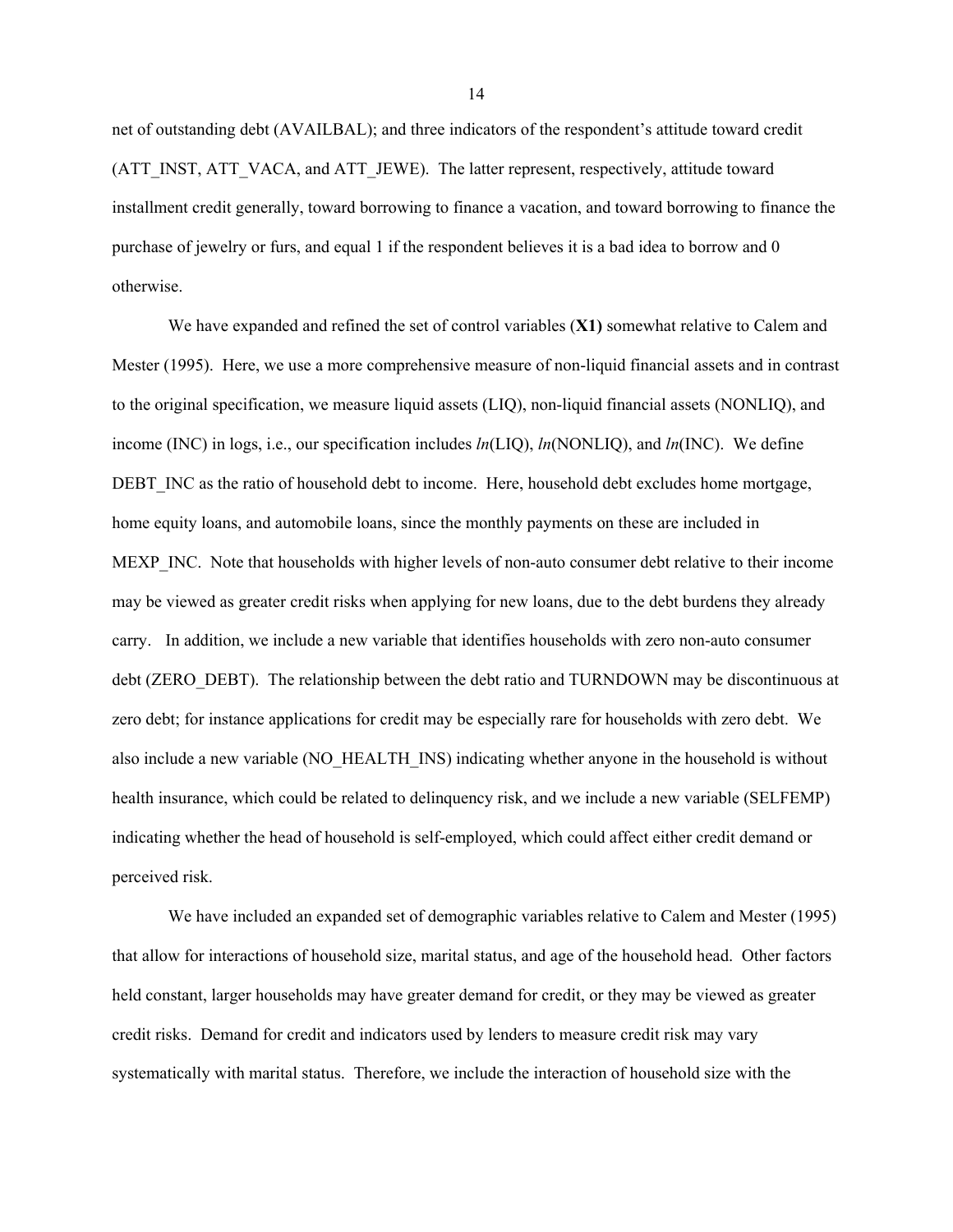marital status of the head of household. Thus, HSIZE M is household size if the head of household is married; HSIZE D is household size if the head of household is divorced or separated; and HSIZE S is household size if the head of household is widowed or has never married. We include eight dummy variables to control for marital status of the head of household (whether the head of household is married, divorced or separated, widowed, or had never been married) interacted with age. For example, MAR 0034 equals 1 if the head of household is married and 34 years old or younger.<sup>18</sup> These variables control for life-cycle effects on the demand for credit or on financial sophistication, which in turn may affect credit risk.<sup>19</sup>

*Addressing potential endogeneity problems.* As discussed above, we recognize that this test suffers from potential endogeneity between CCBAL and TURNDOWN. We therefore re-estimate equation (1) for three groups of households who are less likely to be subject to temporary liquidity problems. These groups are homeowners; households with total yearly income of at least \$30,000; and households with stock and bond holdings of at least \$2,000. If we find a positive relationship between TURNDOWN and CCBAL for these subgroups, this would be confirming evidence of information-based barriers to switching, as these subgroups are less likely to exhibit the potential reverse causality problem.

Our regressions may also be subject to a classic errors-in-variables form of endogeneity due to a mismatch in the time windows used in defining CCBAL and TURNDOWN. Ideally, one would want to observe the value of CCBAL at the time of the credit application to which TURNDOWN corresponds. Instead, TURNDOWN indicates whether the household experienced a rejection for credit any time in the

 $18$  The base regression refers to the head of household who is married and over 64 years old. We include MAR 0034, MAR 3554, and MARI 5564 to distinguish heads of household who are married and are 34 years old or younger, between 35 and 54, and between 55 and 64, respectively. We include DIV\_0034 and DIV\_3554 to distinguish heads of household who are divorced and 34 years old or younger, or between 35 and 54, respectively. We include SNG\_0034 and SNG\_3554 to distinguish heads of household who are widowed or never married and are 34 years old or younger or between 35 and 54. We include NMAR 5564 and NMAR 65 to distinguish heads of household who are not married and are between 55 and 64 or at least 65 years old. Note that these people may be divorced, widowed, or never married.

<sup>&</sup>lt;sup>19</sup> Calem and Mester (1995) control for household size, marital status, and age, but do not allow for interactions. In addition, Calem and Mester (1995) control for whether the head of the household is male or female. This variable is highly correlated with marital status and appears to have little additional explanatory power, so we have excluded it.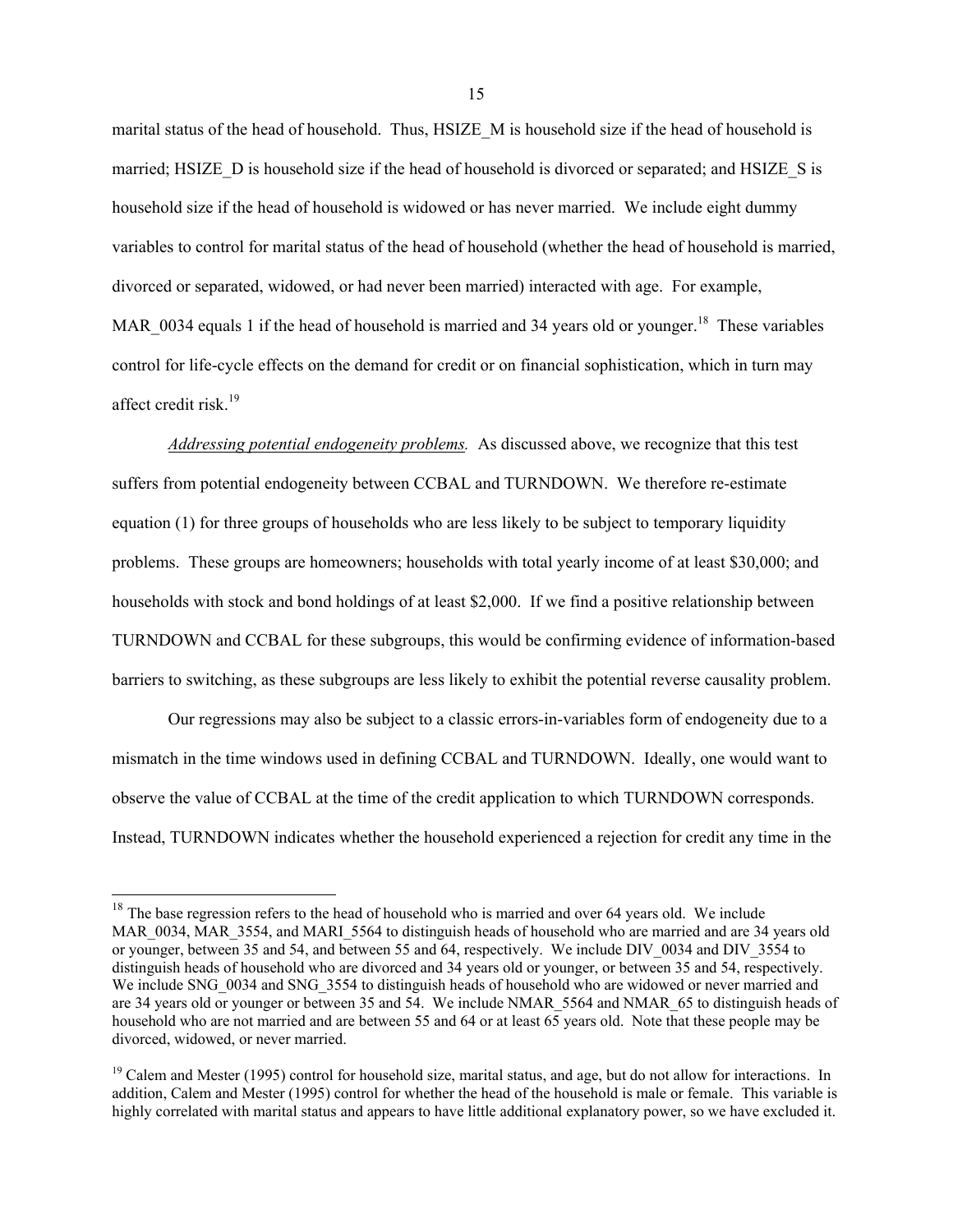*past* five years, while CCBAL measures *current* credit card balances, which may differ from the balances held at the time of application for credit.

To a considerable degree, the impact of this timing mismatch is alleviated by the high persistence of a household's credit card debt, as discussed above. More important, the timing mismatch would, if anything, bias the coefficient on credit card balance in our credit denial regressions downward, not upward, and therefore would tend to work against finding evidence in favor of information-based barriers to switching. To see this, consider three cases. First, suppose the household had been hit by a temporary liquidity shock in the past and applied for credit. The bank would have observed a high credit card balance and possibly rejected the application. By the time of the SCF survey, however, the household might have paid down the temporarily high credit card balance, and so we would observe in the data a low CCBAL associated with a credit denial. Next, suppose the household applied for credit and was approved, and then faced a temporary liquidity shock that raised its credit card balance at the time of the survey. This again would bias the coefficient on credit card balance toward zero. Last, consider a household that faced a long-term liquidity shock in the past and raised its credit card borrowing in response. In this case, the information in the SCF regarding the household's credit quality would be valid and the mis-timing would not create a bias in the regression.

As is the case with CCBAL, the relationship between TURNDOWN and DELINQUENT is subject to measurement error and potential endogeneity. Again, there are some mitigating considerations; for instance, for many households, payment problems persist over long periods. Moreover, even if the borrower was not delinquent on any credit at the time of application for credit, current payment problems might be related to other financial circumstances (such as over-indebtedness) that were responsible for rejection of the application.

There is also a potential endogeneity issue with respect to the debt-to-income ratio DEBT\_INC. A household's current ratio of consumer debt-to-income depends on whether it was credit constrained in the past. So, the estimated coefficient on DEBT\_INC may understate the degree to which indebtedness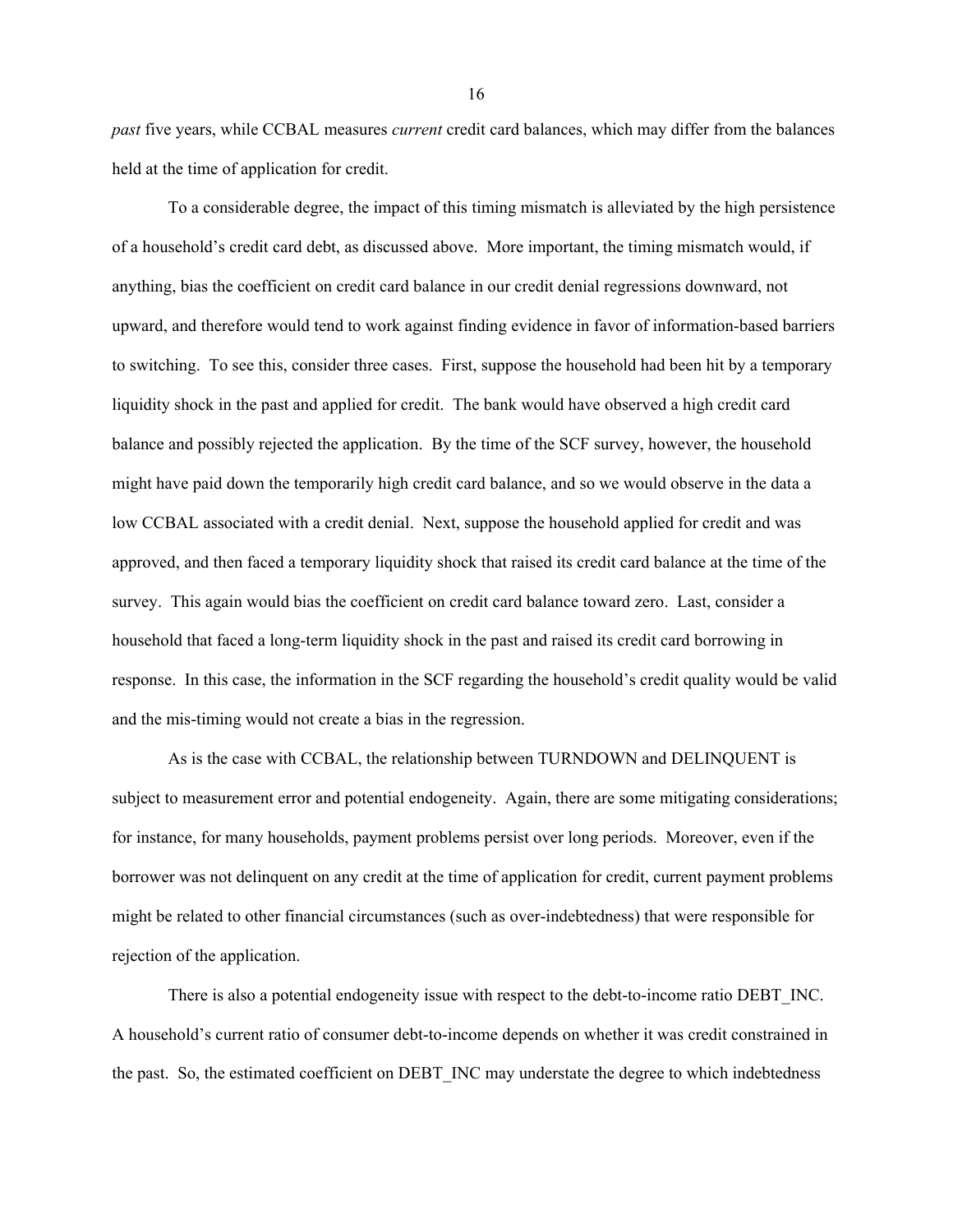reduces a household's current access to credits. Similarly, there may be a causality problem with HOMEOWN, since a household might have been rejected for mortgage credit at some point within the past five years, which would lead to  $HOMEOWN = 0$  and simultaneously,  $TURNDOWN = 1$ . Thus, equation (1) may exaggerate the extent to which homeownership reduces credit constraints.

*The SCF design and estimation*. The SCF uses a dual-frame sample design that overlays a standard geographically based random sample with a special sample of relatively wealthy households.<sup>20</sup> Weights are provided for combining observations from the two samples to allow for inferences pertaining to the full U.S population. Calem and Mester (1995) do not make use of these weights, but simply exclude households with incomes over \$250,000 or with more than \$1 million in stocks, bonds, and liquid assets. To improve efficiency and better align our sample with the credit card portfolios of U.S. banks, we include in the sample all households with at least one bank credit card, and apply the population weights in our regressions. $^{21}$ 

Beginning with the 1989 survey, missing data in the SCF have been imputed using a multiple imputation model.<sup>22</sup> Each missing value in the survey is imputed five times, resulting in five replicate data sets, referred to as "implicates." Calem and Mester (1995) focused on the first implicate, and verified consistency of the results across individual implicates. Here, we pool the five implicates and adjust the estimates of the standard errors of the regression coefficients for multiple imputation, following the procedure described in Kennickell (2000). Essentially, the standard error of the regression coefficient is the average over the five implicates of the standard error of the regression coefficient, i.e., the sigma, for each implicate, plus an adjustment for the sample variance of the sigmas across the implicates.

-

 $20$  See Kennickell (2000) for details.

 $21$  For completeness, we also estimated the original specifications, applying the original sample restrictions and without weighting, using the 1989, 1998, and 2001 SCF data. Qualitatively the results match those discussed in the paper. We also estimated the regressions using the 1995 survey data. These results are similar to those obtained using the 1998 data.

 $22$  See Kennickell (1991, 1998) for details.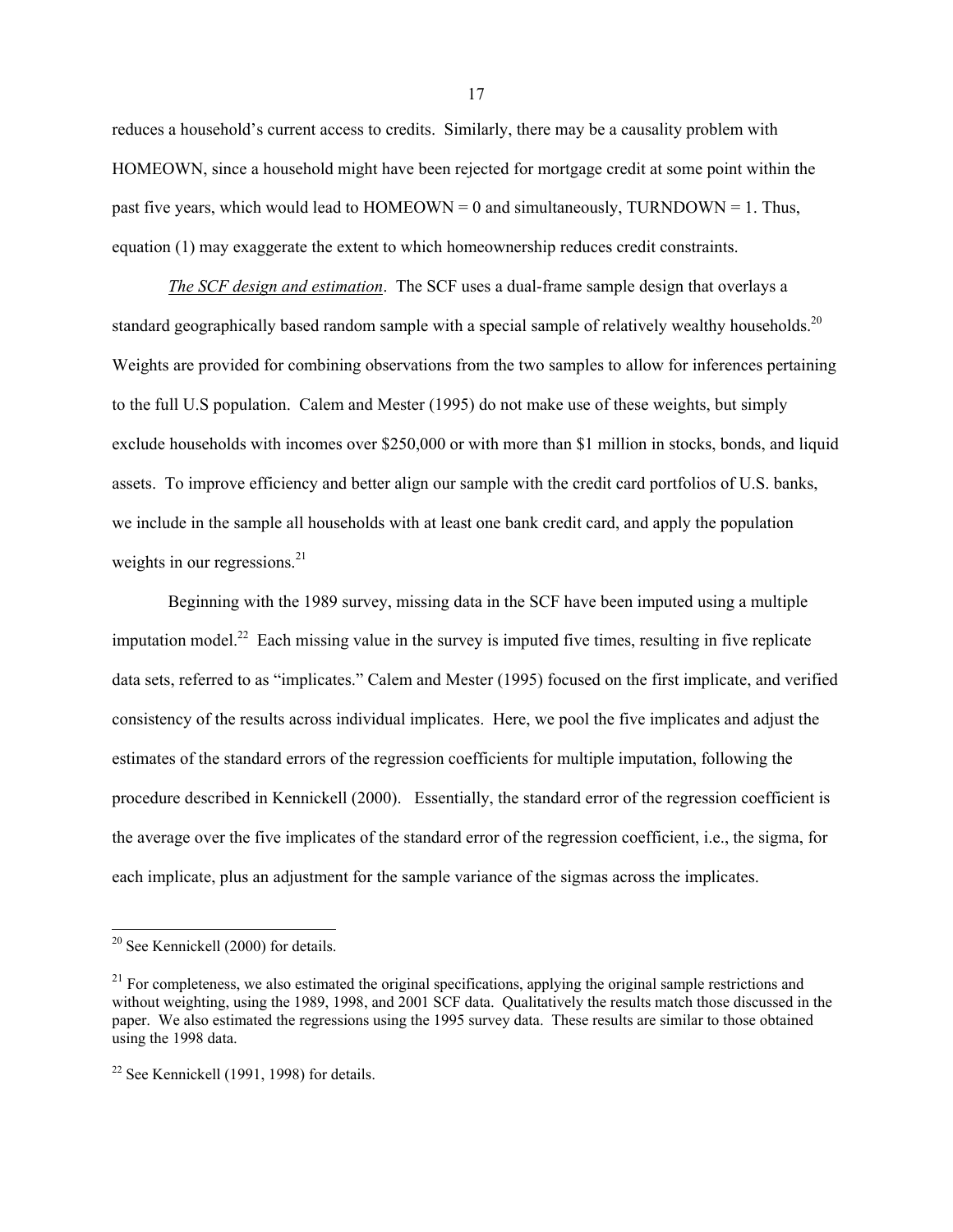*Results for the full sample*. Table 2 presents our estimates of equation (1) for the full sample of households with at least one bank credit card. The main finding is that, as was true in 1989, there remains a significant positive relationship between credit card balances (CCBAL) and being credit constrained (TURNDOWN) in both 1998 and in 2001. This finding is consistent with a continuing role of informational barriers to switching between issuers for borrowers with existing large credit card balances. The estimated coefficient on CCBAL declines in magnitude over time, but the decline is not statistically significant.<sup>23, 24</sup> In 2001, the estimates suggest that the probability of being credit constrained increases about a half percentage point for each \$1,000 increase in credit card debt.

 Many of the control variables, including income, homeownership status, and incidence of recent delinquency, exhibit relationships to TURNDOWN that are consistent across survey years with respect to the sign and the magnitude or statistical significance of the estimated coefficient.<sup>25</sup> We find relatively little consistency over time, however, in relationships between household demographic variables and likelihood of being denied for credit.

*Results for the subsamples*. Table 3 presents our estimates of the coefficient on credit card balances (CCBAL) in equation (1) for the subsamples of homeowners; households with income of \$30,000 or more per year; and households with stock and bond holdings of \$2,000 or more. We also show the coefficient on CCBAL for the full sample as reported in Table 2 to aid in comparisons.<sup>26</sup> As can be seen, there is a consistent positive relationship between credit card balances (CCBAL) and the

<sup>&</sup>lt;sup>23</sup> Such a decline might reflect some erosion of informational barriers, or it simply might reflect instability due to colinerarity of CCBAL with *ln*(LIQ) (the estimated coefficient on *ln*(LIQ) increases in absolute value over time).

<sup>&</sup>lt;sup>24</sup> We find that the coefficient on CCBAL in 1989 is statistically different from zero but at a lower level than in Calem and Mester (1995). Apparently with our changes to the specification, more of the relationship between credit card balances and the likelihood of being denied for credit is being captured by the DEBT\_INC and ZERO\_DEBT variables.

<sup>&</sup>lt;sup>25</sup> One notable difference is that the ratio of non-auto consumer debt to income (DEBT\_INC) is positively related to TURNDOWN only in 1989. A possible explanation is that with the expansion of lending to low-credit-quality borrowers during the second half of the 1990s, this variable became more closely tied to demand for credit as opposed to lack of access to credit.

 $26$  For space considerations we report only the coefficient on CCBAL in Table 3. The complete estimation results are available from the authors.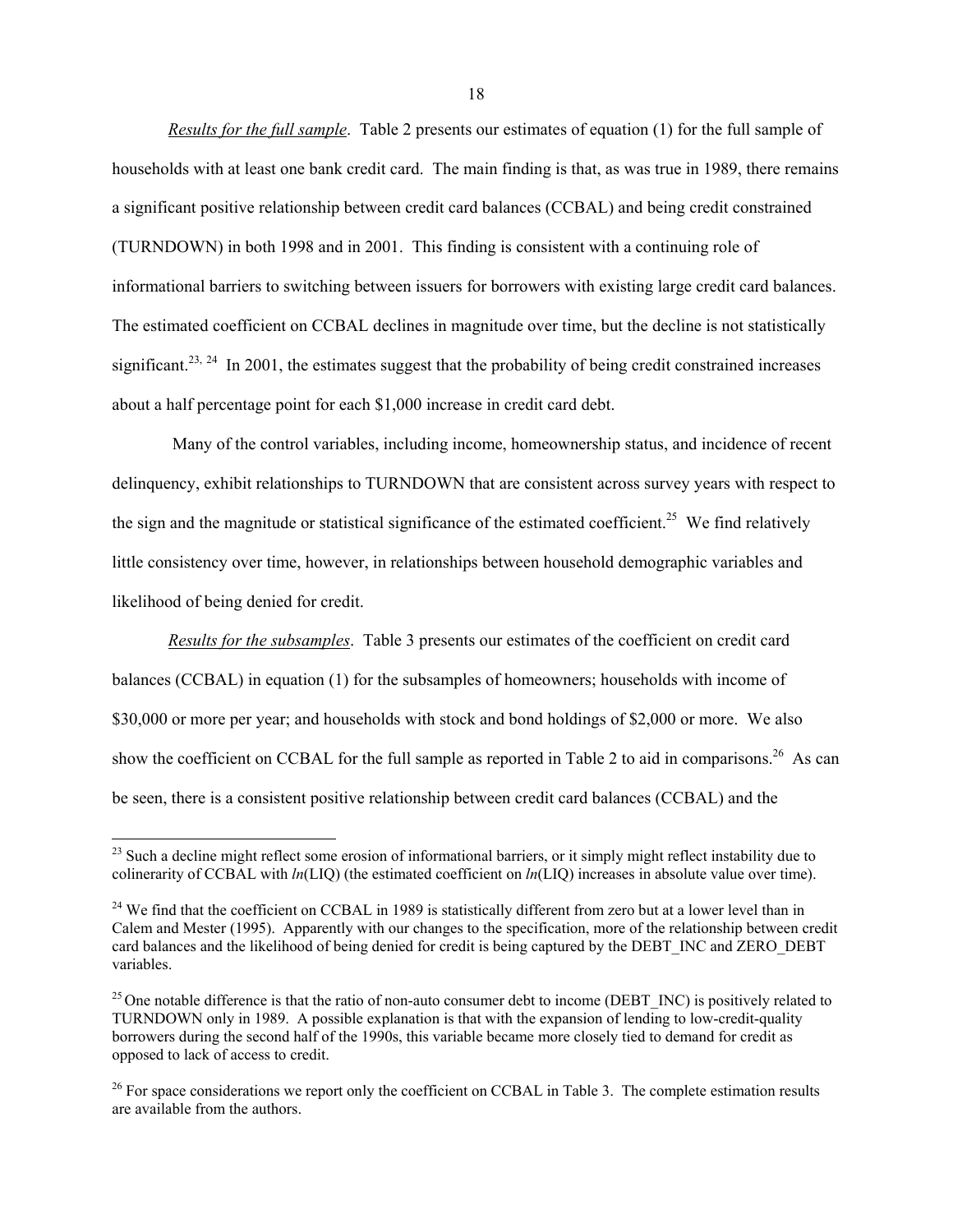likelihood of being denied for credit (TURNDOWN) over time, both for the full sample and in each subgroup. The magnitude of the estimated coefficient on CCBAL is similar across all years and subsamples, and it is statistically significant except in the case of households with higher stock and bond holdings in 1998.

*Restricting the sample to applicants for credit.* The 1998 and 2001 SCF data include additional information that we can use to refine the sample for which we estimate equation (1), at the cost of not being able to look at changes from 1989, since the information was not included in the 1989 survey. In particular, we estimate equation (1) including only those families that applied for credit in the past five years. This sample restriction mitigates the possibility that households with large credit balances appear to have a high likelihood of being denied credit because they more frequently apply for credit.

Results from estimating equation (1) using this refined sample for these two survey years are very similar to those for the full sample shown in Table 2. In particular, as shown in the last row of Table 3, the estimated coefficient on CCBAL is very close to that reported for the full sample, and remains statistically significant.<sup>27</sup> The observed similarity suggests that unobserved variation across households in credit demand does not have any material effect on our estimation of the specification in equation (1).

 *Credit card balance and likelihood of credit problems*. Calem and Mester (1995) also tested the relationship between CCBAL and DELINQUENT and found that households with larger card debt outstanding remain more likely to experience debt repayment difficulties, other factors held constant. We revisited this analysis as well for 1998 and 2001 and found a significant weakening of the relationship between credit card balance and delinquency. The estimated coefficient of CCBAL was much smaller in 1998 and 2001 compared to 1989, and in 2001 the estimated coefficient was not statistically significantly different from zero. The coefficient and standard error (in parentheses) for CCBAL was 0.0851 (0.0159) in 1989; 0.0181 (0.0065) in 1998; and 0.0071 (0.0075) in 200128 Moreover, likelihood ratio tests reject

 $27$  The complete regression results are omitted for brevity but are available from the authors upon request.

 $^{28}$  Again, the complete regression results are omitted for brevity but are available from the authors upon request.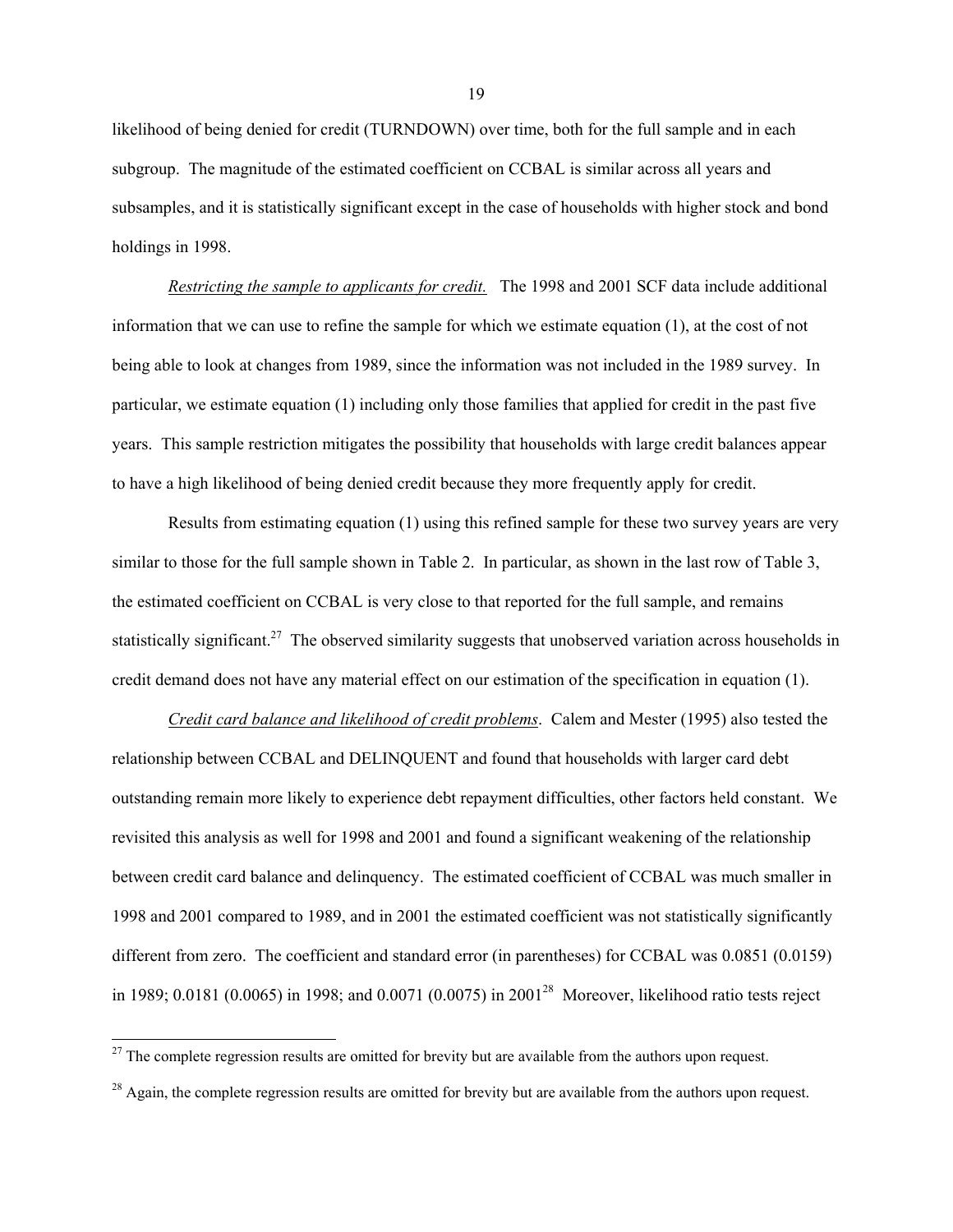the hypothesis of equality of coefficients between either 1998 or 2001 and 1989. These findings suggest that the ability of lenders to screen applicants for credit risk has improved over time, enabling them to fine tune the credit limit in accordance with a household's ability to repay. These results do not conflict with the evidence from equation (1), since they do not imply the absence of informational impediments to switching by high-balance customers, but only that lenders are better able to identify the level of credit card balance at which the informational issues become important. In other words, the informational barriers hypothesis suggests that households with large credit card balances will be subject to tighter credit standards by lenders in order to compensate for their perceived risk, which would unambiguously increase the likelihood of rejection for credit but would have a more ambiguous implication regarding the relationship between credit card balances and likelihood of delinquency.

### **5. A Test for Informational Barriers to Competition Using Credit Card Interest Rates**

The 1998 and 2001 SCF contain information on cardholders' credit card interest rates. Specifically, the survey asked: "What interest rate do you pay on the card where you have the largest balances?" or, for households with zero revolving balances, "What is the interest rate on the card you got most recently?" The SCF also asked: "When making major decisions about credit or borrowing, some people shop around for the very best terms while others don't. What number would your family be on the [1 to 5] scale [almost no shopping to a great deal of shopping]?" Based on the response to this question, we identify households as either non-shoppers (ranking themselves 1, 2, or 3) or shoppers (4 or 5).<sup>29</sup>

This information allows us to implement a new test of information-based switching costs and adverse selection in credit card markets that was not possible at the time of the Calem and Mester (1995) study. As discussed above, the test is based on the premise that the ability of higher-balance customers to obtain the lowest available interest rate through search would be impeded to the extent that informational barriers to switching are present. A positive or weak relationship between balance and interest rate (more

 $29$  Note that potential endogeneity of the shopping measure in a credit card interest rate regression is mitigated by the fact that the question pertains to shopping for *any* type of credit, not just card credit.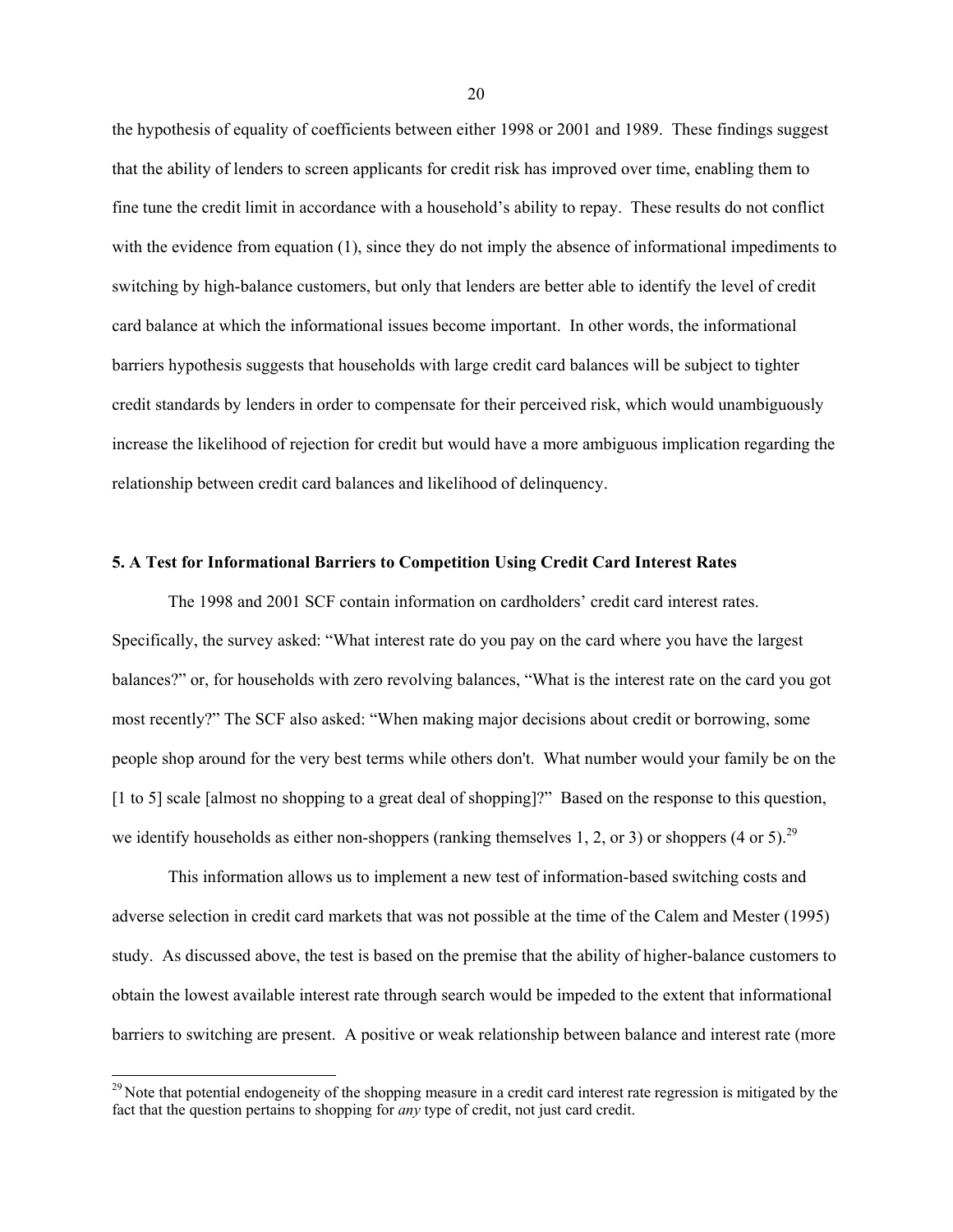likely to be observed for non-shopper and higher risk cohorts) would be evidence consistent with such impediments.

*Calculating the pseudo credit score*. The first step in implementing this test was to derive a pseudo credit score for SCF respondents, since a credit score variable is not part of the SCF data. To do this we used data in a nationally representative sample of individual credit records obtained by the Board of Governors of the Federal Reserve System from a major, national consumer credit reporting agency. This database contains credit scores of about 200,000 individuals along with their full credit records as of June 1999. The credit score provided is roughly comparable to a FICO score, with a lower score indicating greater credit risk (lower probability of repayment).<sup>30</sup>

We developed an empirical model of the score by regressing credit score on various characteristics of the individuals that were included in the credit record database, where we restricted the sample to individuals with at least one credit card. The characteristics that we chose to include were also those that would be available for respondents to the SCF. Some of the key predictive variables were indicators for 30-day delinquency and 60-day or longer delinquency within the past year; past bankruptcy; combined balance and utilization rate on bank card accounts; presence of a mortgage account in the credit file; and age of the individual. For 1998, the  $R^2$  for the imputation regression equation was 0.70. In the estimation sample, scores ranged from 506 at the  $1<sup>st</sup>$  percentile to 819 at the 99<sup>th</sup> percentile, with a median of 733 and mean of 715; predicted scores ranged from 561 at the  $1<sup>st</sup>$  percentile to 818 at the 99<sup>th</sup> percentile, with a median of 738 and a mean of 724. Proprietary data considerations constrain our ability to report further details of the specification or estimation results.

The estimated regression model was then applied to the individuals in our 1998 and 2001 SCF data sets. That is, we calculated the pseudo credit score for each individual as the predicted credit score

1

<sup>&</sup>lt;sup>30</sup> FICO scores are commercially available credit scores developed by Fair, Isaac and Company and have become the credit industry standard for evaluating consumer credit risk. FICO scores range from 200 to 900 with higher values representing better credit-quality or lower risk. The national median score for all households (with or without mortgages) is 725. A decline of 20 points in the score doubles the odds of default.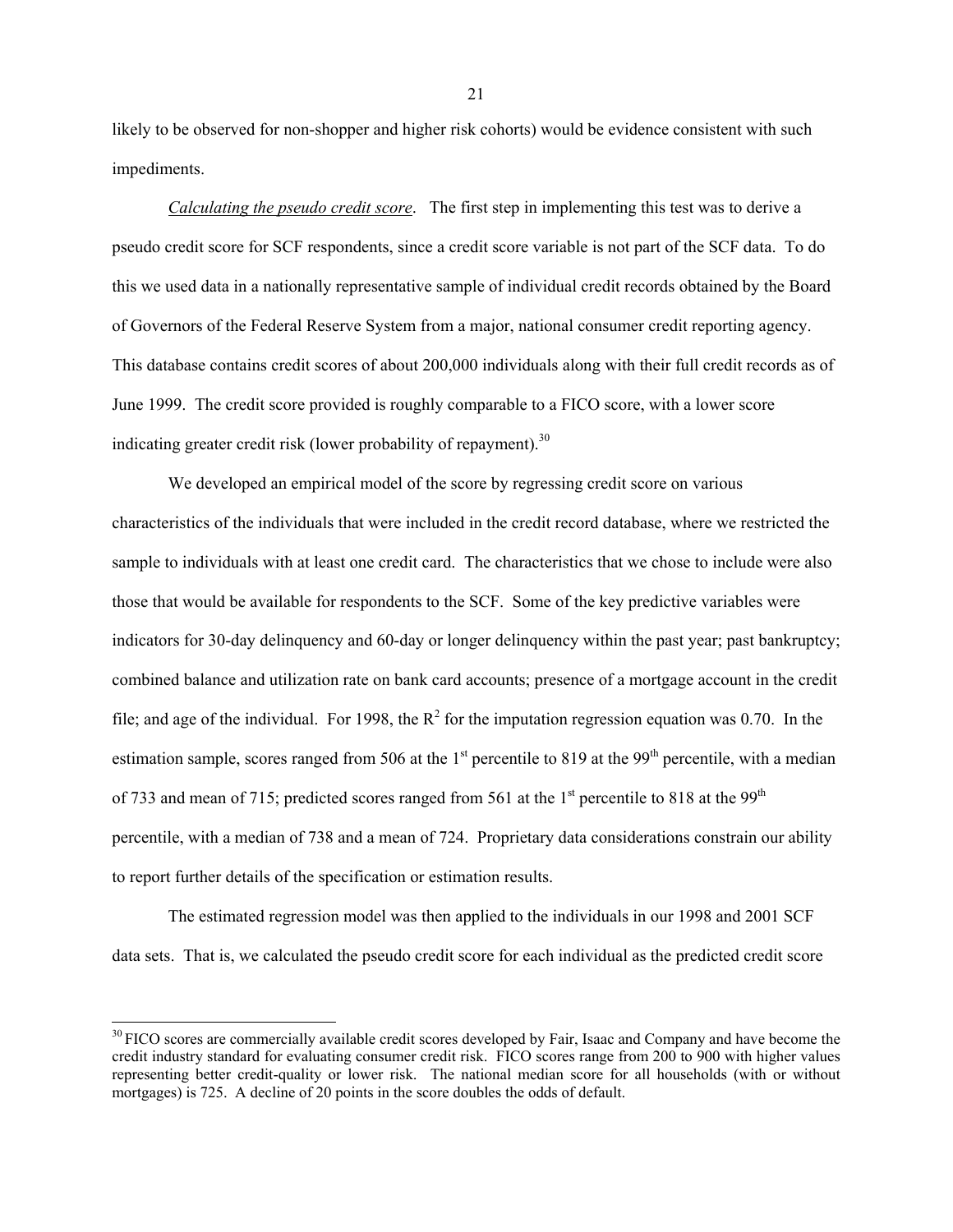**Xb**, where **X** consists of data on the variables included in the regression model and **b** is the vector of estimated coefficients.<sup>31</sup>

### *The relationship between credit card interest rate, balances, and credit score for the full sample*.

We examine the relationship between credit card interest rate and credit card balances, holding constant credit score and other characteristics. We expect that households who use bank credit cards for transaction purposes only would choose a card primarily on the basis of the annual fee and non-price amenities, and would have comparatively little reason to consider the interest rate. Therefore, we estimate separate models for households with and without a revolving balance. Those with zero revolving balance will be referred to henceforth as "non-revolvers," and those with positive balances will be referred to as "revolvers."<sup>32</sup>

For non-revolvers, we use OLS to estimate the model:

$$
RATE = \gamma_0 + \gamma_1 SHOP + SCORE \times \beta_1 Y + \gamma_2 SCORE^2 + \delta Z + \varepsilon.
$$
 (2)

RATE denotes the respondent's reported credit card interest rate, and SHOP is a dummy variable that equals 1 for shoppers (as defined above), and zero otherwise. The vector **Y** consists of SHOP and 1−SHOP, and the vector **Z** incorporates several control variables: log of household income (*ln*(INC)), years-of-education of the household head (EDU), and three age categorical variables (AGE\_3554, which equals 1 if the individual is 35 to 54 years old and 0 otherwise; AGE\_5564, which equals 1 if the individual is 55 to 64 years old and 0 otherwise; and AGE\_65, which equals 1 if the individual is 65 or older and 0 otherwise).<sup>33</sup> We do not a priori expect a relationship between general credit-shopping behavior and the credit card rate for non-revolvers, since, as noted, the card interest rate will not be their

<sup>&</sup>lt;sup>31</sup> The main limitation in attempting to predict scores and the main source of unexplained variation in scores in the imputation equation are lack of information in the SCF on episodes of delinquency more than one year old, accounts in collection, and derogatory public records (other than bankruptcy). Moreover, even delinquencies within the past year may be under-reported in the SCF.

 $32$  We continue to pool all five implicates and adjust standard errors for multiple imputation.

<sup>&</sup>lt;sup>33</sup> Table 1 includes definitions of these variables, along with their sample means and standard deviations. For the rate equations, CCBAL and INC are measured in units of 1989 dollars (not in \$1,000s of 1989 dollars.)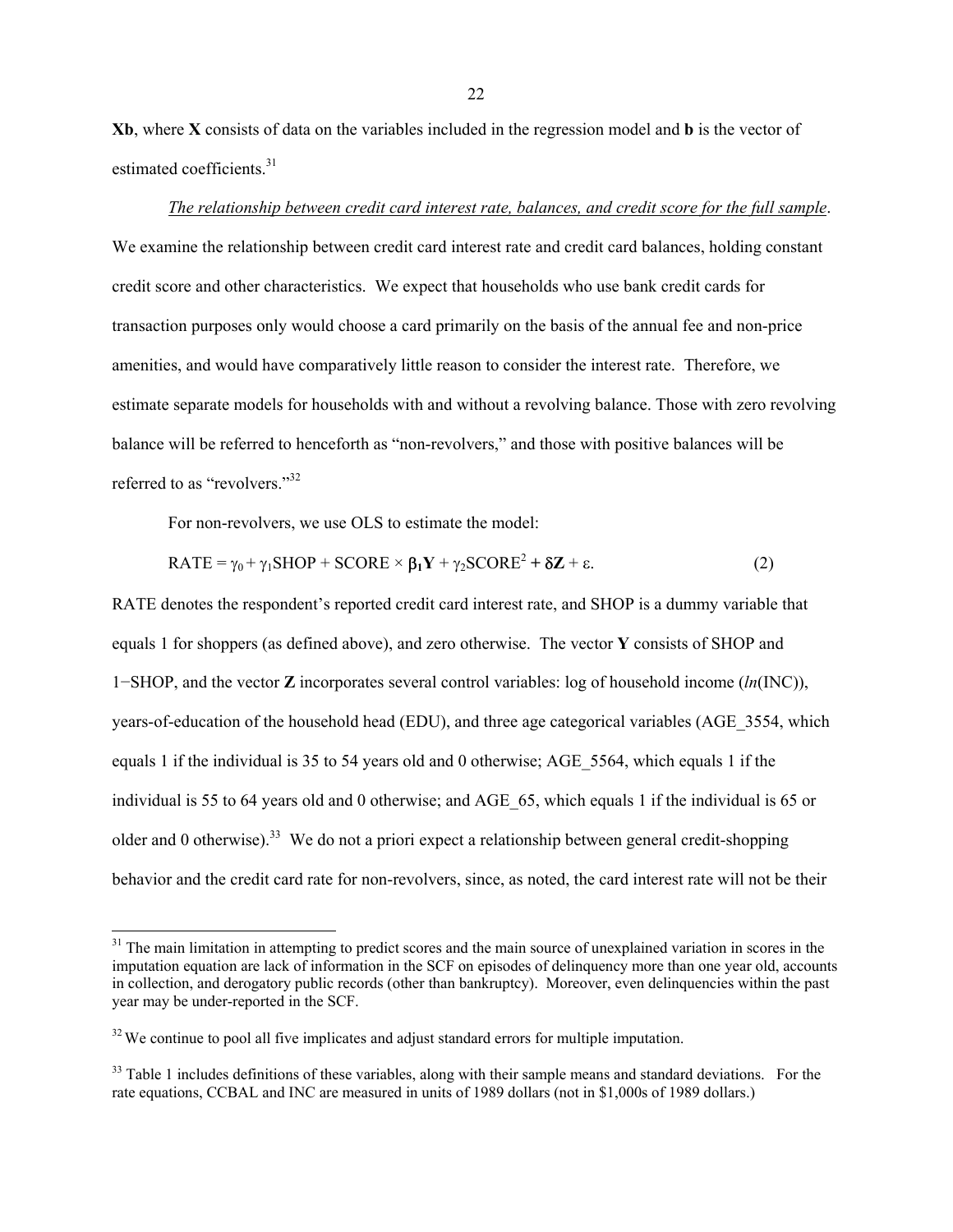primary focus. Similarly, it is difficult to predict the relationship between interest rates and credit scores for non-revolvers. For instance, those with high credit scores may hold high-rate cards that offer substantial non-price benefits. We allow for a non-monotonic relationship via inclusion of the pseudo credit score (SCORE) interacted with shopping characteristics, and the square of SCORE.

For revolvers, we use OLS to estimate the following model:

\n
$$
RATE = \gamma_0 + \gamma_1 \text{SHOP} + \text{SCORE} \times \beta_1 Y + \text{CCBAL} \times \beta_2 Y + \gamma_2 \text{SCORE}^2 + \gamma_3 \text{SCORE} \times \text{CCBAL} + \text{CCBAL}^2 \times \beta_3 Y + \gamma_4 \text{SCORE} \times \text{CCBAL}^2 + \delta Z + \varepsilon.
$$
\n

\n\n (3)\n

Here CCBAL again denotes revolving balance and **Y** and **Z** are the same as in (2). This model permits the relationship between credit card balances and interest rates to vary with the household's credit risk and shopping propensity.

Table 4 presents the estimation results. As indicated by the large difference in  $\mathbb{R}^2$  statistics, substantially more of the variation in interest rates is explained for revolvers compared to non-revolvers, consistent with the hypothesis that non-revolvers are relatively indifferent to the card interest rate.

 To investigate the relationship between credit card interest rate and credit card balance, we compute estimated derivatives and also plot the predicted interest rates. Table 5 presents the mean value (and the standard error of the mean) of the derivative of RATE with respect to SHOP, SCORE, and CCBAL for various subgroups of the households. Also shown is the cross-derivative of RATE with respect to CCBAL and SCORE.<sup>34</sup>

 Some informative patterns emerge. First, predicted interest rates show little relationship with score or shopping intensity for non-revolvers. As shown in Panel A of Table 5, the derivative of RATE with respect to SCORE is significant at the 10 percent level for shoppers in 1998, but is of a very small magnitude. It is insignificant for nonshoppers in 1998 and 2001 and for shoppers in 2001.<sup>35</sup> As shown

<sup>&</sup>lt;sup>34</sup> The derivatives will vary for each observation because the values of the independent variables vary over observations. We calculate the derivative for each observation in subgroup of households being considered (e.g., for shoppers), and then compute the mean of the derivative over all the observations in the subgroup. We also compute the standard error of this mean. Table 5 reports these means and standard errors.

<sup>&</sup>lt;sup>35</sup> Further analysis shows that the significantly positive relationship between RATE and SCORE for the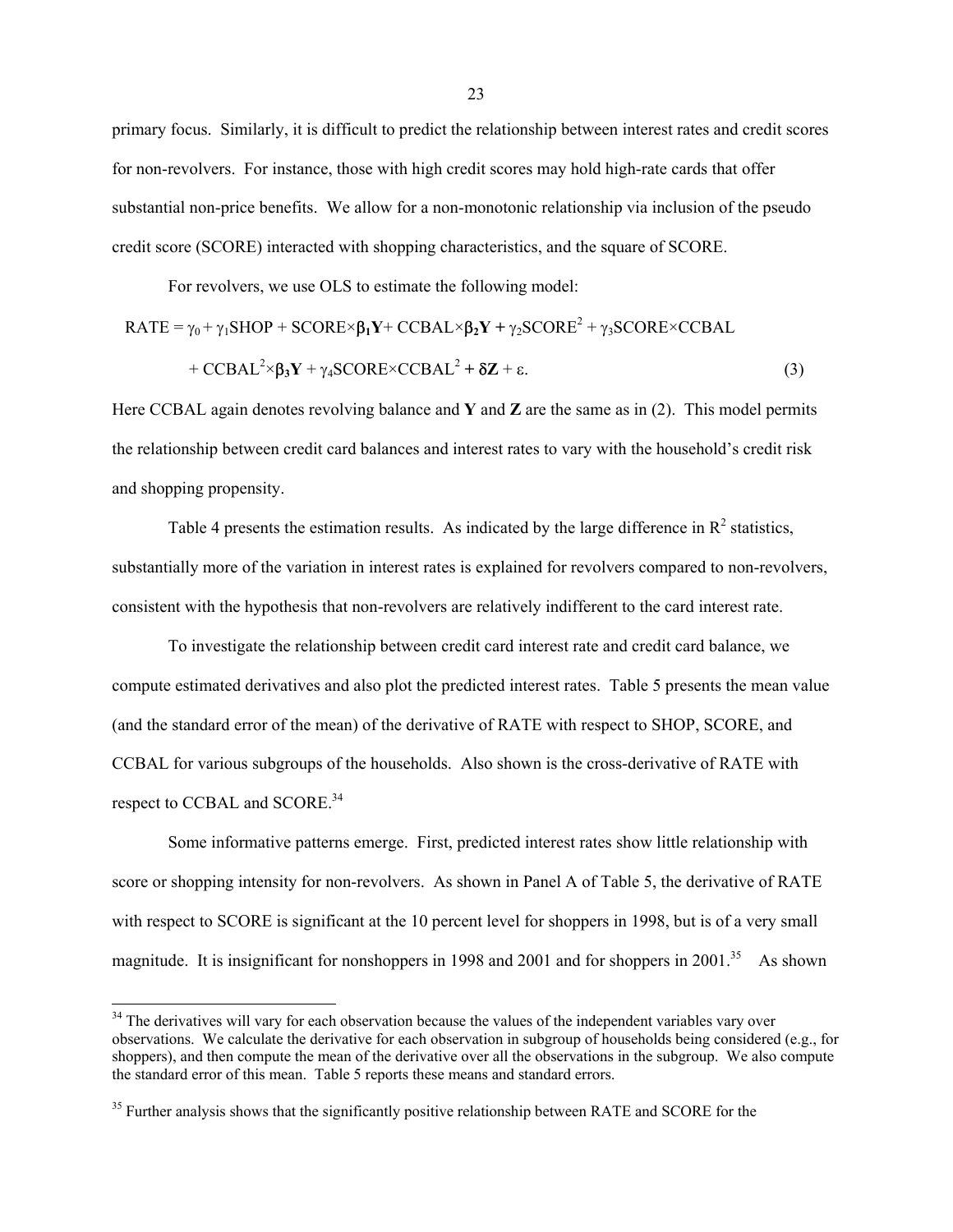in Panel B of Table 5, we find no significant difference in rate for non-revolving shoppers and nonrevolving non-shoppers – the derivative of RATE with respect to SHOP is insignificantly different from zero in both years. That there is little relationship between credit card interest rate and either score or shopping intensity for non-revolvers is consistent with what one would expect given that non-revolvers have little incentive to choose a card on the basis of the interest rate – they are more likely to be concerned with the annual fee or amenities such as cash-back on purchases.

 Second, in contrast to non-revolvers, higher scores for revolvers consistently are associated with lower interest rates, providing evidence of risk-based pricing. RATE and SCORE are significantly negatively related for revolvers, both shoppers and non-shoppers, in 1998 and 2001. Thus, higher creditquality borrowers tend to get lower interest rates, and the magnitude of the effect is substantial – a tenpoint rise in SCORE yields a 20 to 40 basis point decline in RATE. Moreover, the derivative of RATE with respect to SHOP indicates that revolvers who shop get a significantly lower rate than non-shopping revolvers – about 1 to 1.5 percentage points lower. This is consistent with what one would expect given that search is beneficial.

 Third, as explained earlier, if there were no informational barriers to switching among card issuers, one would expect to see a negative relationship between a respondent's credit card balance and credit card interest rate, especially for revolvers who shop, since a higher balance should induce more search. However, if informational barriers to switching exist, then we might find a reversal of the relationship between credit card balance and rate, in which the relationship turns positive at higher credit card balances as the informational barriers begin to impede the ability to switch to a lower rate. Moreover, if such barriers exist, we might expect them to be more severe for respondents who have less propensity to shop for rates in the first place (i.e., for non-shoppers) and for those with higher credit risk (i.e., lower scores). To investigate, we estimated the derivative of rate with respect to credit card balance

l

nonrevolvers occurs only for the higher credit-quality households. Evaluating the derivative across three subgroups defined by SCORE, we find that the derivative is insignificantly negative for households with SCORE less than 660; insignificantly positive for households with SCORE between 660 and 700; and significantly positive (at the 10 percent level) for households with SCORE greater than 700.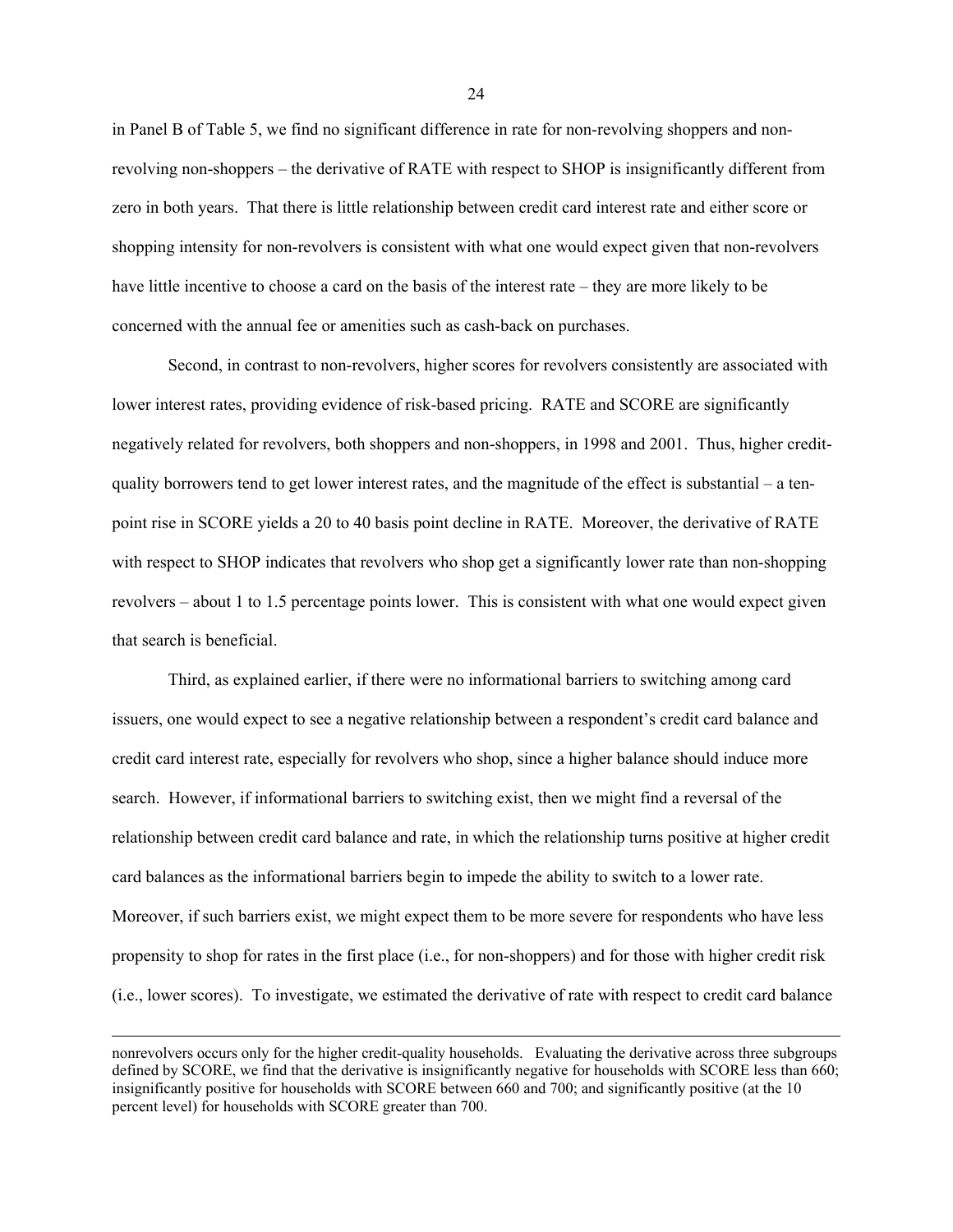(CCBAL), and looked at how that rate varied for different subgroups of borrowers based on credit score. The low-score group comprised revolvers with credit scores less than 660. The mid-score group comprised revolvers with credit scores between 660 and 700. The high-score group comprised borrowers with scores of 700 or more. In addition, we estimated the cross-derivative of RATE with respect to CCBAL and SCORE. This allows us to test whether the derivative of RATE with respect to CCBAL differs significantly by the level of score.

 Our results are presented in Panel C of Table 5. For higher risk cohorts (i.e., those with low scores), we find that the relationship between credit card interest rate and credit card balance is either insignificantly negative (for the shoppers) or insignificantly positive (for the non-shoppers), consistent with the existence of informational barriers to switching. For the most creditworthy borrowers (those with high scores), rate significantly declines with credit card balance for shoppers in both years, but for non-shoppers only in 1998. This is consistent with our a priori expectation that a positive or weak relationship between balance and interest rate is more likely to be observed for non-shoppers and low score (i.e., higher risk) cohorts. A statistical test is provided by the cross-derivative of RATE with respect to CCBAL and SCORE, shown in Panel D of Table 5. The cross derivative is significantly negative indicating that the difference we found in the relationship between RATE and CCBAL at low scores and at high scores is a statistically significant one.

 Figures 6 and 7 plot these estimated relationships for the 1998 and 2001 samples. The predicted interest rate for revolvers is plotted, respectively for shoppers and non-shoppers with specified credit scores, in relation to revolving balance amounts (for this graphical analysis, the control variables **Z** are held constant near their sample mean values: \$50,000 income, 14 years of schooling, and age between 35 and 54.) The selected credit scores roughly correspond to sub-prime (600 and 640), A− (680), prime (720), and super-prime (760) credits. Predictions from equation (3) are plotted for revolving balance amounts ranging from \$500 to \$10,000, in increments of \$500 (and for the starting value of \$1). Overall, the depicted relationships between rate and credit card balance support the view that informational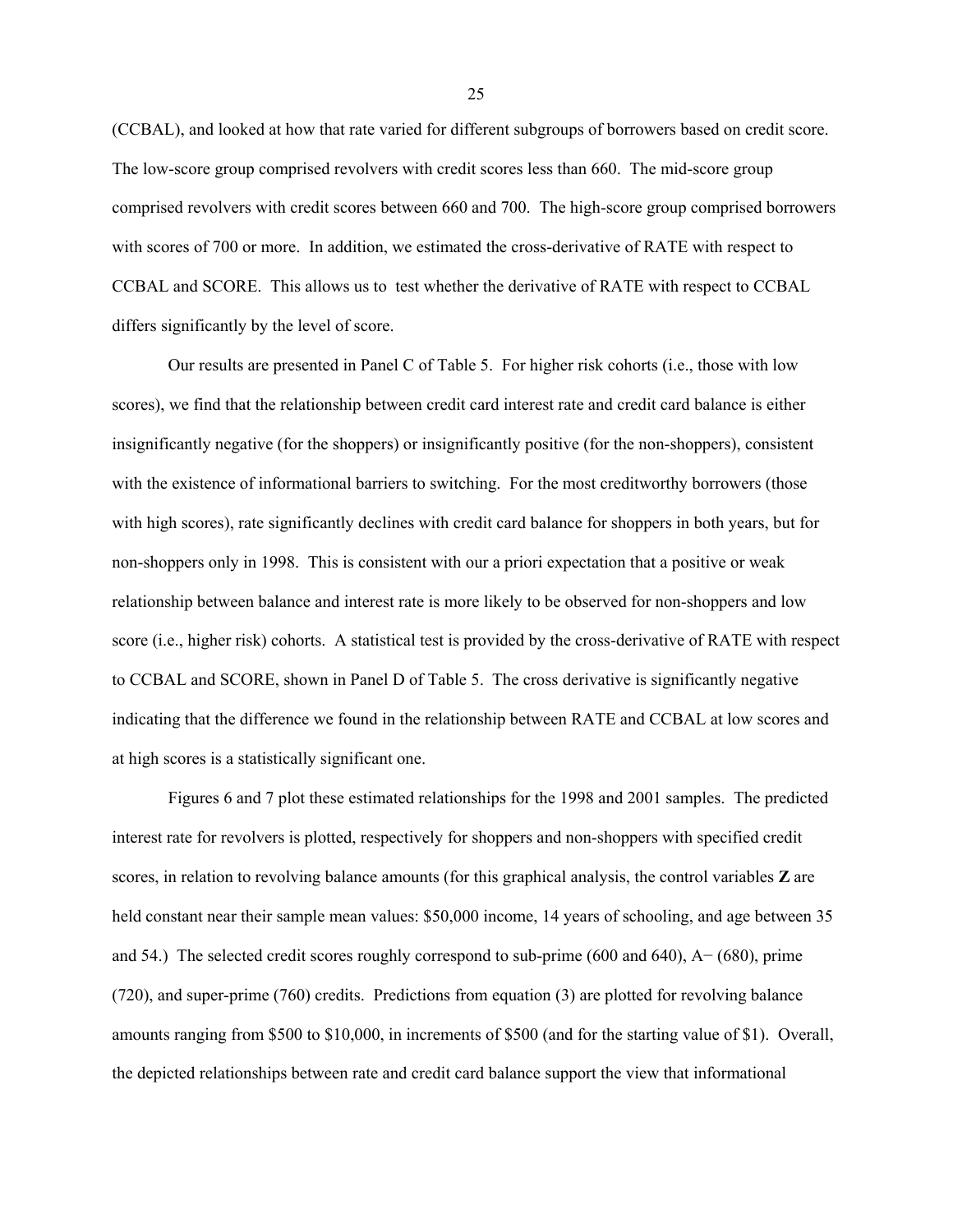barriers to switching impede the ability of credit card customers to obtain a competitive interest rate through search.

### *The relationship between credit card interest rate, balances, and credit score for the subsamples*.

We also calculated the derivatives reported in Table 5 for the full sample for the three subgroups of households expected to be less subject to temporary liquidity shocks: homeowners; households with yearly income of \$30,000 or more; and households with stock and bond holdings of \$2,000 or more. The results for the subgroups (which are available from the authors) are generally similar to those for the full sample, suggesting that reverse causality is not a significant problem.

### **6. Conclusions**

Previous studies have argued that the informational structure of the credit card market gives rise to consumer switching costs and to adverse selection effects that, in turn, create barriers to competition. In particular, Calem and Mester (1995) argue that the informational structure implies that high balance customers face a lower probability of approval on new credit applications.

The credit card market has evolved over the last decade. In particular, advances in credit scoring technology and data quality have led to widespread use of automated systems for the prescreening and solicitation of card applicants. Such advances may have improved issuers' ability to judge creditworthiness and lowered evaluation costs. Marketing innovations, such as the development of affinity card programs, also may have improved issuers' ability to attract higher credit-quality borrowers, which would also mitigate the adverse selection inherent in mass solicitation programs.

If so, then the economic significance of information-based barriers to switching should be reduced, enabling the market to become more competitive. In particular, if information-based barriers to switching have become less important, then pre-existing levels of household credit card debt should be less associated with credit denial in recent years in comparison to earlier years. To the contrary, we find the relationship between card balance and credit denial to be little changed since 1989. High-balance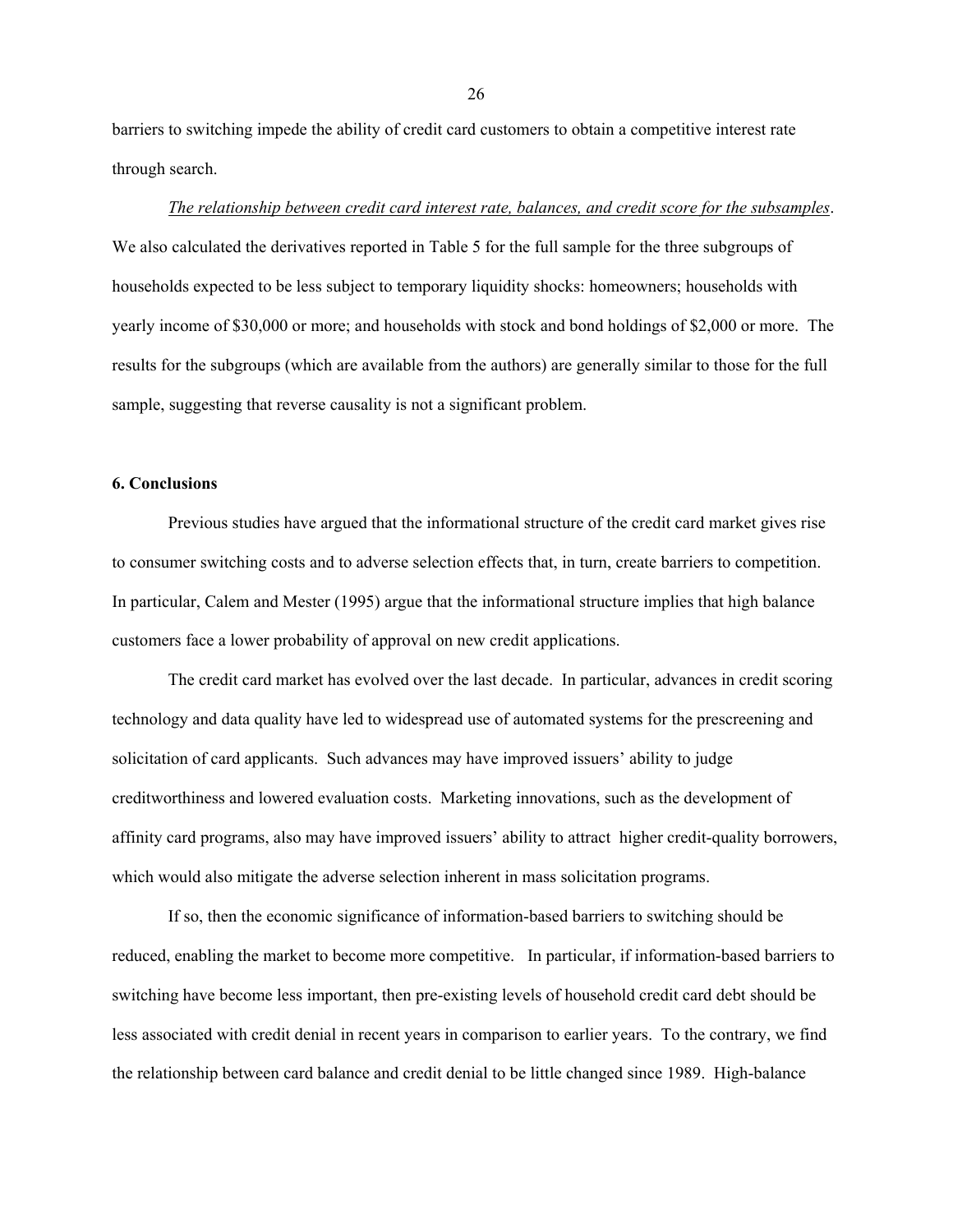households remain more likely to be rejected or to be granted a lower-than-desired credit limit when applying for new credit.

We further test for the continuing importance of informational barriers to switching by investigating pricing effects, using new information in the 1998 and 2001 SCF on credit card interest rates. For this analysis, we also rely on a pseudo credit score that we construct for each respondent to the SCF. We analyze the relationship between credit card balances and interest rates, controlling for other observable risk characteristics via the pseudo credit score. Particularly for consumers with lower scores, we find that a large credit card balance represents an impediment to obtaining a better interest rate.

Taken together, our findings suggest that information-based barriers to switching have remained relevant in the credit card market despite the many changes seen in the market over the past decade. These findings, viewed within the context of the substantial growth in credit card borrowing since 1989, suggest that informational barriers to competition persist, but the level of credit card balances at which they become effective may have increased, possibly in part due to technological improvements. While technological innovation may have greatly reduced search costs and improved credit screening capabilities, the persistence of switching costs and adverse selection may continue to afford market power to lenders with well-established customer relationships.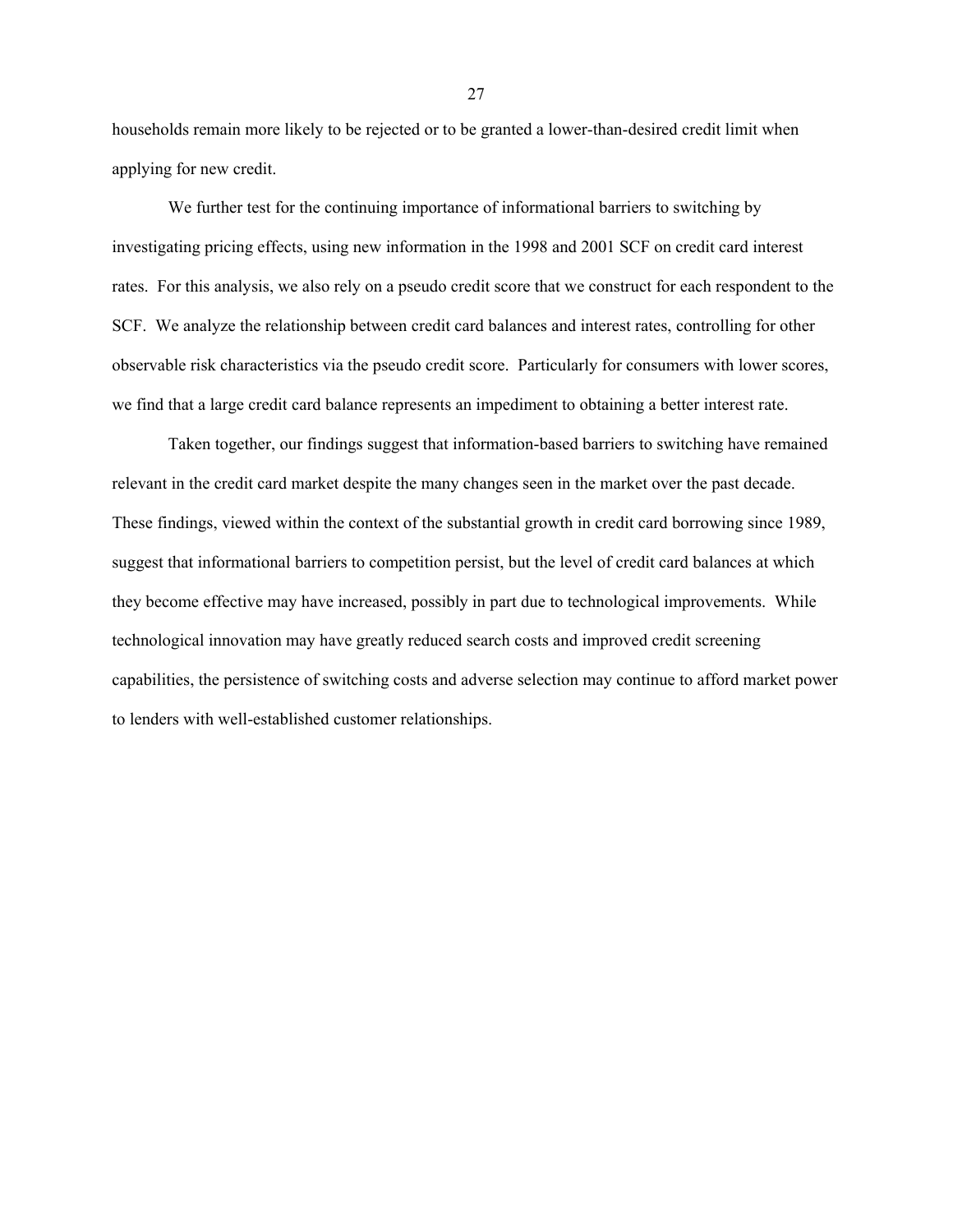### **References**

- Ausubel, Lawrence M., "The Failure of Competition in the Credit Card Market," *American Economic Review*, 81(1), March 1991, pp. 50-81.
- Ausubel, Lawrence M., "Adverse Selection in the Credit Card Market," Working Paper, University of Maryland, 1999.
- Avery, Robert B., Paul S. Calem, and Glenn B. Canner, "An Overview of Consumer Data and Credit Reporting," *Federal Reserve Bulletin*, 89, February 2003, pp. 47-73.
- Bailey, Jeff and Scott Kilman, "Here's What's Driving Some Lenders Crazy: Borrowers Who Think," *The Wall Street Journal*, February 20, 1998, p. A1.
- Black, Sandra E. and Donald P. Morgan, "Meet the New Borrowers," *Current Issues in Economics and Finance* 5(3), Federal Reserve Bank of New York, February 1999.
- Berlin, Mitchell and Loretta J. Mester, "Credit Card Rates and Consumer Search," *Review of Financial Economics*, 13, 2004, pp. 179-198.
- Calem, Paul S. and Loretta J. Mester, "Consumer Behavior and the Stickiness of Credit Card Interest Rates," *American Economic Review*, 85(5), December 1995, pp. 1327-1336.
- Crook, Jonathan, "Adverse Selection and Search in the Bank Credit Card Market," Credit Research Centre, University of Edinburgh, June 2002.
- Durkin, Thomas A., "Credit Cards: Use and Consumer Attitudes, 1970-2000," *Federal Reserve Bulletin*, 86, September 2000, pp. 623-634.
- Furletti, Mark, "Credit Card Pricing Developments and Their Disclosure," Discussion Paper, Payment Cards Center, Federal Reserve Bank of Philadelphia, January 2003.
- Gross, David, and Nicholas Souleles, "An Empirical Analysis of Personal Bankruptcy and Delinquency," *Review of Financial Studies*, 15, Spring 2002, pp. 319-347.
- Kennickell, Arthur B., "Revisions to the Variance Estimation Procedure for the SCF," Federal Reserve Board SCF Bibliography, October 2000, www.federalreserve.gov/pubs/oss/oss2/papers/ variance.pdf.
- Kennickell, Arthur B., "Imputation of the 1989 Survey of Consumer Finances: Stochastic Relaxation and Multiple Imputation," Federal Reserve Board SCF Bibliography, October 1991, www.federalreserve.gov/pubs/oss/oss2/papers/imp89.pdf.
- Kennickell, Arthur B., "Multiple Imputation in the Survey of Consumer Finances," Federal Reserve Board SCF Bibliography, September 1998, www.federalreserve.gov/pubs/oss/oss2/papers/impute98.pdf and www.federalreserve.gov/pubs/oss/oss2/papers/impute98.fig.pdf.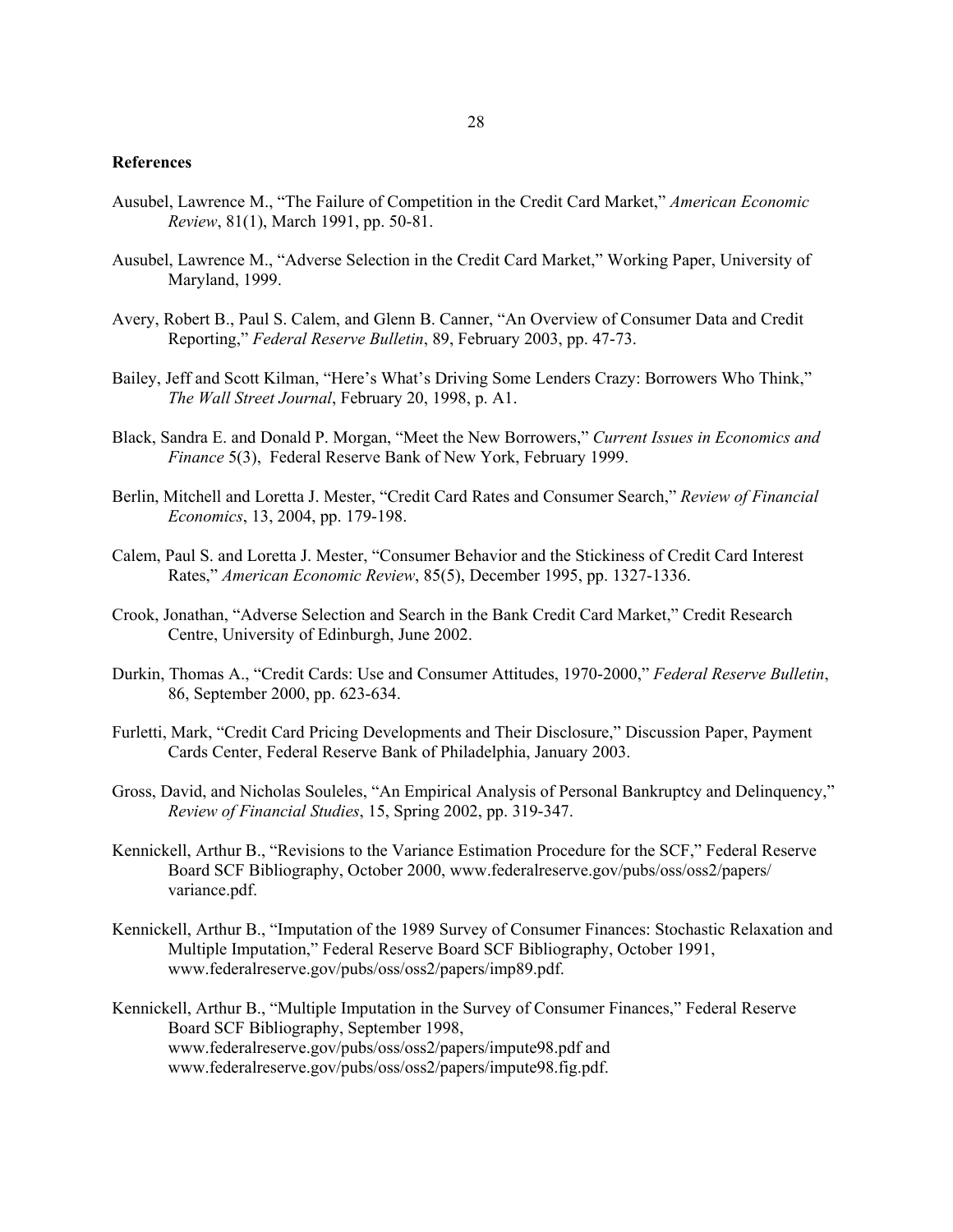Kerr, Sougata, and Lucia Dunn, "Consumer Search Behavior in the Changing Credit Card Market," Department of Economics, Ohio State University, September 2002.

Mester, Loretta J., "Why Are Credit Card Rates Sticky?" *Economic Theory*, 4, May 1994, pp. 505-530.

Stango, Victor, "Pricing with Consumer Switching Costs: Evidence from the Credit Card Market," *Journal of Industrial Economics* 50(4), December 2002, pp. 475-492.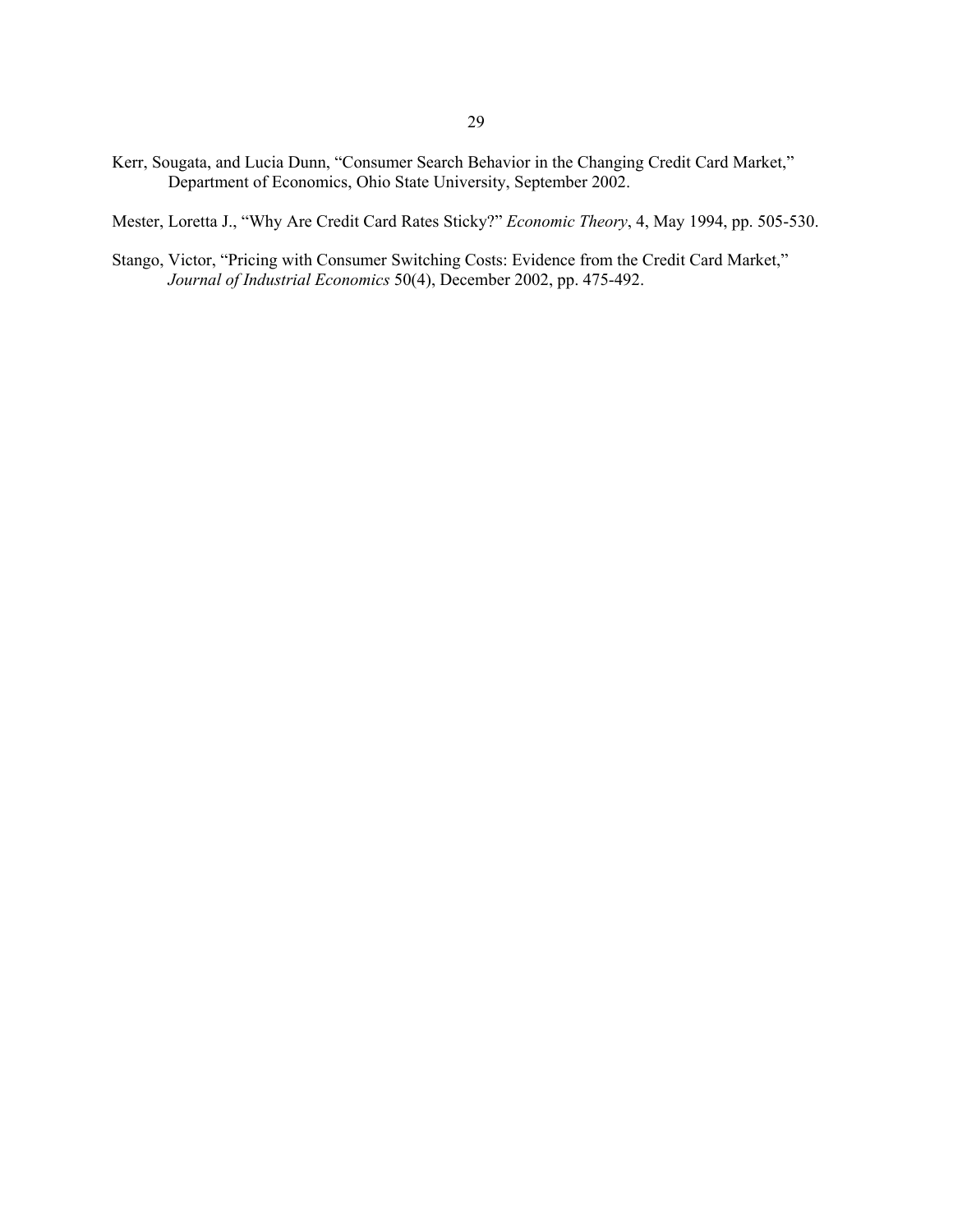## **Table 1. Variable Definitions, Means, and Standard Deviations**

All dollar amounts are in \$1,000 units and expressed in 1989 constant dollars.

| Variable          | <b>Definition</b>                                                                                                                                                           | 1989<br>No. $obs = 2085$<br>Mean<br>(Std. Dev.) | 1998<br>No. $obs = 3135$<br>Mean<br>(Std. Dev.) | 2001<br>No. $obs = 3396$<br>Mean<br>(Std. Dev.) |
|-------------------|-----------------------------------------------------------------------------------------------------------------------------------------------------------------------------|-------------------------------------------------|-------------------------------------------------|-------------------------------------------------|
| <b>TURNDOWN</b>   | 1 if household is turned down for credit, in whole or in<br>part, in past five years (credit constrained); 0<br>otherwise.                                                  | 0.1367<br>(0.3435)                              | 0.2063<br>(0.4046)                              | 0.1910<br>(0.3931)                              |
| <b>CCBAL</b>      | Household's bank credit card debt (after last payment),<br>in \$1000.                                                                                                       | 0.9555<br>(2.1217)                              | 1.7475<br>(4.1657)                              | 1.5475<br>(4.0101)                              |
| <b>DELINQUENT</b> | 1 if household was sometimes behind or missed<br>payments in past year; 0 otherwise.                                                                                        | 0.1336<br>(0.3402)                              | 0.1390<br>(0.3459)                              | 0.1204<br>(0.3254)                              |
| MEXP INC          | Major monthly expenditures (rent, property fees,<br>mortgage and home loan payments, home equity loan<br>payments auto leases and auto loan payments) divided<br>by income. | 0.2606<br>(0.9795)                              | 0.2657<br>(0.9443)                              | 0.2404<br>(0.3331)                              |
| <b>CUREMP</b>     | Years head of household has been at current job; coded<br>0 if unemployed and 1 if employed less than one year.                                                             | 7.9135<br>(9.4426)                              | 7.7214<br>(9.3117)                              | 8.3637<br>(10.2386)                             |
| <b>CURADD</b>     | Years the household has lived at current address.                                                                                                                           | 11.6418<br>(11.3908)                            | 13.8329<br>(11.4003)                            | 11.3914<br>(11.7482)                            |
| <b>HOMEOWN</b>    | 1 if household owns its home; 0 otherwise.                                                                                                                                  | 0.7320<br>(0.4429)                              | 0.7236<br>(0.4472)                              | 0.7313<br>(0.4433)                              |
| RACE              | 1 if nonwhite respondent; 0 otherwise.                                                                                                                                      | 0.1520<br>(0.3590)                              | 0.1526<br>(0.3596)                              | 0.1766<br>(0.3814)                              |
| EDU               | Head of household's highest grade of schooling<br>completed (0-17, with 17 representing graduate<br>school).                                                                | 13.6362<br>(2.7648)                             | 13.8573<br>(2.5192)                             | 13.7770<br>(2.6138)                             |
| <b>AVAILBAL</b>   | Total bank card credit line minus credit card balance<br>$(CCB)$ .                                                                                                          | 6.2097<br>(15.1371)                             | 12.1718<br>(19.7288)                            | 13.4451<br>(32.0173)                            |
| ATT INST          | 1 if respondent believes buying things on installment is<br>a "bad idea"; 0 otherwise.                                                                                      | 0.3054<br>(0.4606)                              | 0.3189<br>(0.4661)                              | 0.2734<br>(0.4457)                              |
| <b>ATT_VACA</b>   | 1 if respondent believes borrowing for a vacation trip<br>is "not all right"; 0 otherwise.                                                                                  | 0.8665<br>(0.3401)                              | 0.8459<br>(0.3610)                              | 0.8400<br>(0.3666)                              |
| <b>ATT JEWE</b>   | 1 if respondent believes borrowing for a jewelry<br>purchase is "not all right"; 0 otherwise.                                                                               | 0.9296<br>(0.2558)                              | 0.9360<br>(0.2447)                              | 0.9290<br>(0.2569)                              |
| LIQ               | Total household liquid assets, which includes<br>checking, savings, money market, and brokerage call<br>accounts.                                                           | 17.7954<br>(136.1364)                           | 16.9173<br>(119.7808)                           | 22.3983<br>(187.8333)                           |
| ln(LIQ)           | In of LIQ.                                                                                                                                                                  | 1.4724<br>(1.4097)                              | 1.4987<br>(1.3820)                              | 1.6013<br>(1.4636)                              |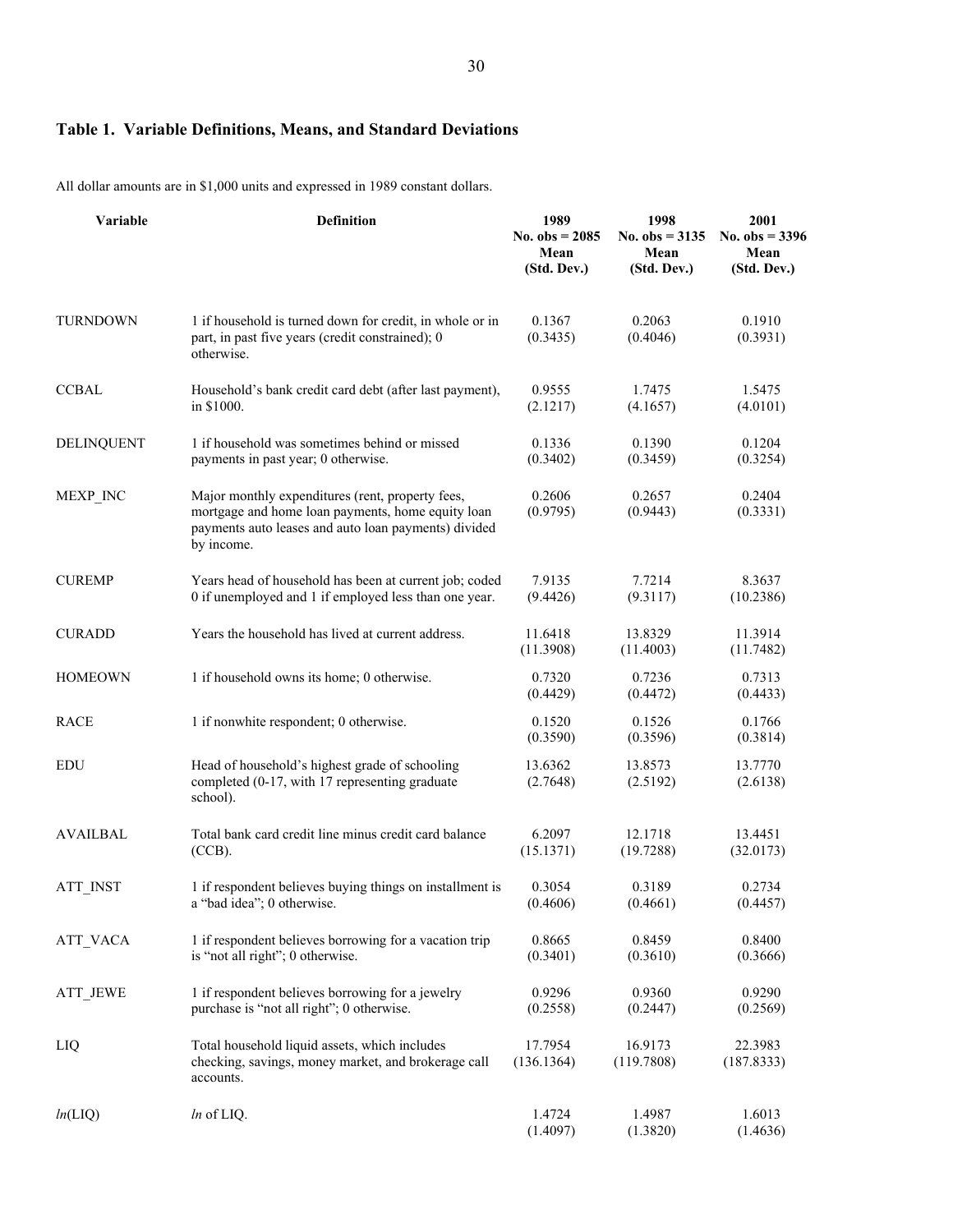| Variable         | <b>Definition</b>                                                                                                                                                                                                                                                                                                                                           | 1989<br>No. $obs = 2085$<br>Mean<br>(Std. Dev.) | 1998<br>No. $obs = 3135$<br>Mean<br>(Std. Dev.) | 2001<br>No. $obs = 3396$<br>Mean<br>(Std. Dev.) |
|------------------|-------------------------------------------------------------------------------------------------------------------------------------------------------------------------------------------------------------------------------------------------------------------------------------------------------------------------------------------------------------|-------------------------------------------------|-------------------------------------------------|-------------------------------------------------|
| <b>NONLIQ</b>    | Total household non-liquid financial assets: which<br>includes CD's, mutual funds, stocks, bonds, quasi-<br>liquid retirement accounts (IRAs, thrift-type plans,<br>future pensions), cash value of whole life insurance,<br>cash value of life insurance, other financial assets<br>(trusts, annuities, royalties, deferred compensation,<br>loans, etc.). | 82.9064<br>(368.3914)                           | 135.5211<br>(835.5451)                          | 165.3109<br>(883.6243)                          |
| ln(NONLIQ)       | In of NONLIQ.                                                                                                                                                                                                                                                                                                                                               | 2.5503<br>(1.9655)                              | 2.9237<br>(2.0847)                              | 2.9670<br>(2.2110)                              |
| <b>INC</b>       | Total household income, in \$1000.                                                                                                                                                                                                                                                                                                                          | 55.1229<br>(211.5673)                           | 55.1741<br>(237.3152)                           | 62.6720<br>(197.4599)                           |
| ln(INC)          | In of INC.                                                                                                                                                                                                                                                                                                                                                  | 3.5703<br>(0.8286)                              | 3.5730<br>(0.8525)                              | 3.6226<br>(0.9005)                              |
| DEBT INC         | Household non-housing and non-auto debt (excludes<br>mortgages, home equity credit, other residential debt,<br>and auto loans) divided by income.                                                                                                                                                                                                           | 0.1328<br>(0.5675)                              | 0.2305<br>(1.6534)                              | 0.1702<br>(0.8623)                              |
| <b>ZERO DEBT</b> | 1 if DEBT INC is equal to 0; 0 otherwise.                                                                                                                                                                                                                                                                                                                   | 0.3390<br>(0.4734)                              | 0.3430<br>(0.4747)                              | 0.3727<br>(0.4835)                              |
| NO HEALTH INS    | 1 if not everyone in the household has health insurance<br>(public or private); 0 otherwise.                                                                                                                                                                                                                                                                | 0.1098<br>(0.3127)                              | 0.1466<br>(0.3537)                              | 0.1371<br>(0.3439)                              |
| <b>SELFEMP</b>   | 1 if either respondent or spouse is self-employed; 0<br>otherwise.                                                                                                                                                                                                                                                                                          | 0.1553<br>(0.3622)                              | 0.1593<br>(0.3659)                              | 0.1689<br>(0.3747)                              |
| HSIZE M          | Number of individuals in household if the head of<br>household is married or living with a partner; 0<br>otherwise.                                                                                                                                                                                                                                         | 2.2688<br>(1.8783)                              | 2.0773<br>(1.8065)                              | 2.0559<br>(1.7949)                              |
| HSIZE D          | Number of individuals in household if the head of<br>household is divorced or separated;<br>0 otherwise.                                                                                                                                                                                                                                                    | 0.2270<br>(0.7066)                              | 0.2328<br>(0.6945)                              | 0.2571<br>(0.7573)                              |
| HSIZE_S          | Number of individuals in household if the head of<br>household is widowed or never married;<br>0 otherwise.                                                                                                                                                                                                                                                 | 0.2896<br>(0.7934)                              | 0.2971<br>(0.7671)                              | 0.2994<br>(0.7599)                              |
| <b>MAR 0034</b>  | 1 if head of household is married or living with a<br>partner and is 34 years old or younger;<br>0 otherwise.                                                                                                                                                                                                                                               | 0.1645<br>(0.3707)                              | 0.1270<br>(0.3330)                              | 0.1248<br>(0.3305)                              |
| <b>MAR 3554</b>  | 1 if head of household is married or living with a<br>partner and is 35 to 54 years old; 0 otherwise.                                                                                                                                                                                                                                                       | 0.3093<br>(0.4622)                              | 0.3229<br>(0.4676)                              | 0.3250<br>(0.4684)                              |
| <b>MAR 5564</b>  | 1 if head of household is married and living with a<br>partner and is 55 to 64 years old; 0 otherwise.                                                                                                                                                                                                                                                      | 0.1029<br>(0.3038)                              | 0.0983<br>(0.2978)                              | 0.0919<br>(0.2889)                              |
| DIV_0034         | 1 if head of household is divorced or separated and 34<br>years old or younger; 0 otherwise.                                                                                                                                                                                                                                                                | 0.0162<br>(0.1263)                              | 0.0157<br>(0.1242)                              | 0.0135<br>(0.1154)                              |
| DIV_3554         | 1 if head of household is divorced or separated and 35<br>to 54 years old; 0 otherwise.                                                                                                                                                                                                                                                                     | 0.0754<br>(0.2641)                              | 0.0806<br>(0.2723)                              | 0.0857<br>(0.2799)                              |
| SNG_0034         | 1 if head of household is widowed or never married<br>and 34 years old or younger;<br>0 otherwise.                                                                                                                                                                                                                                                          | 0.0605<br>(0.2383)                              | 0.0590<br>(0.2357)                              | 0.0633<br>(0.2436)                              |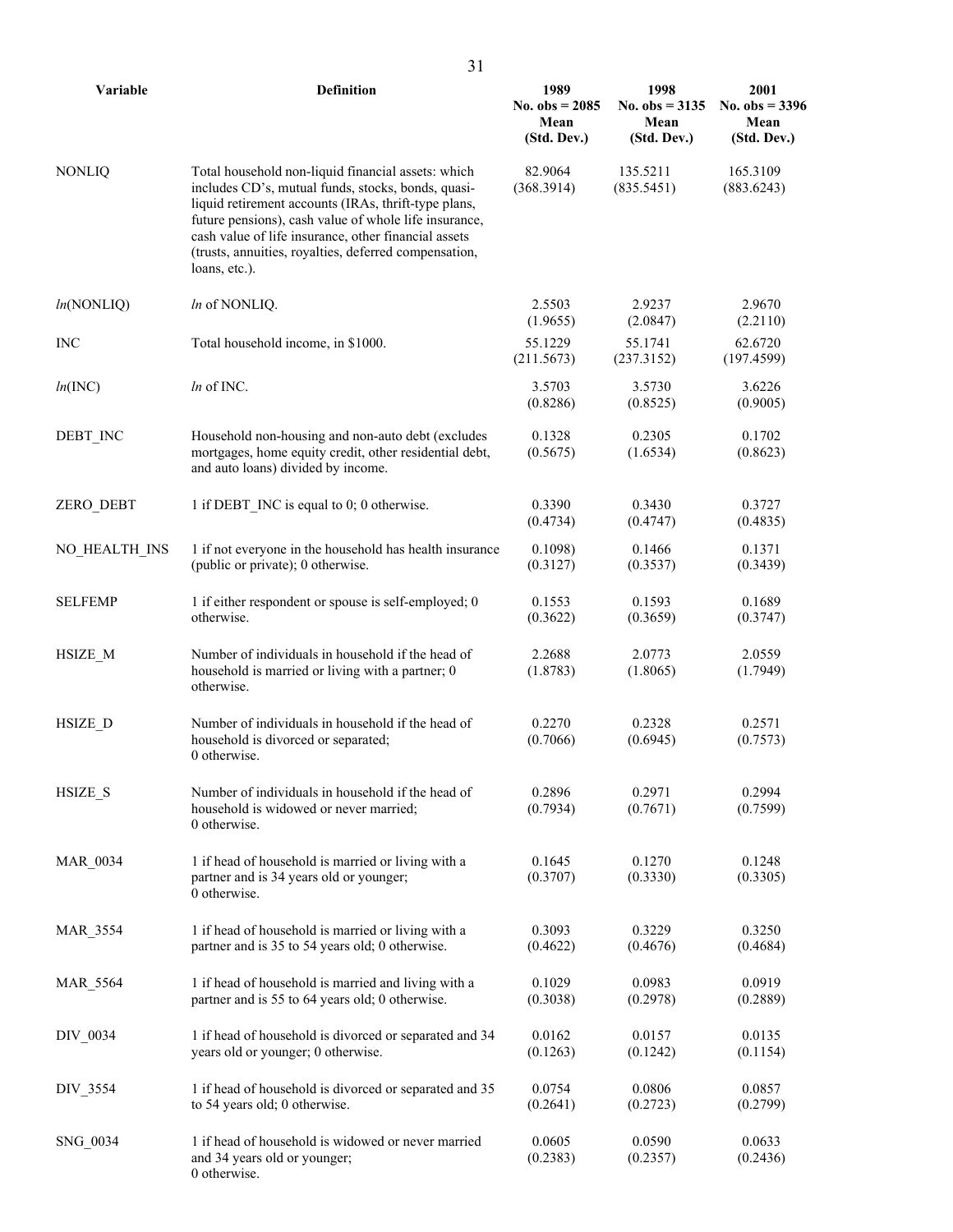| Variable         | <b>Definition</b>                                                                                                                                                                                                                                                                                | 1989<br>No. $obs = 2085$<br>Mean<br>(Std. Dev.) | 1998<br>No. $obs = 3135$<br>Mean<br>(Std. Dev.) | 2001<br>No. $obs = 3396$<br>Mean<br>(Std. Dev.) |
|------------------|--------------------------------------------------------------------------------------------------------------------------------------------------------------------------------------------------------------------------------------------------------------------------------------------------|-------------------------------------------------|-------------------------------------------------|-------------------------------------------------|
| SNG 3554         | 1 if head of household is widowed or never married                                                                                                                                                                                                                                               | 0.0334                                          | 0.0540                                          | 0.0506                                          |
|                  | and 35 to 54 years old; 0 otherwise.                                                                                                                                                                                                                                                             | (0.1798)                                        | (0.2260)                                        | (0.2191)                                        |
| <b>NMAR 5564</b> | 1 if head of household is not married and not living<br>with a partner and 55 to 64 years old;<br>0 otherwise.                                                                                                                                                                                   | 0.0411<br>(0.1985)                              | 0.0468<br>(0.2112)                              | 0.0464<br>(0.2103)                              |
| NMAR 65          | 1 if head of household is not married and not living<br>with a partner and 65 years or older;<br>0 otherwise.                                                                                                                                                                                    | 0.0847<br>(0.2784)                              | 0.0827<br>(0.2754)                              | 0.0726<br>(0.2595)                              |
| <b>RATE</b>      | For households with revolving credit card balance,<br>interest rate on card with largest balance; otherwise,<br>interest rate on most recently acquired card; in basis<br>points                                                                                                                 | N/A                                             | 1446.549<br>(450.544)                           | 1433.324<br>(504.593)                           |
| <b>SHOP</b>      | 1 if respondent/household does more than a moderate<br>amount of shopping when making major decisions<br>about credit or borrowing (i.e., if respondent answers 4<br>or 5 to SCF question);<br>0 if hardly any to moderate shopping (i.e., if<br>respondent answers 1, 2, or 3 to SCF question). | 0.395<br>(0.489)                                | 0.373<br>(0.478)                                | 0.392<br>(0.485)                                |
| <b>SCORE</b>     | SCF respondent's pseudo credit score, imputed using a                                                                                                                                                                                                                                            | 723.331                                         | 723.967                                         | 715.376                                         |
|                  | regression equation estimated with credit bureau data.                                                                                                                                                                                                                                           | (55.988)                                        | 55.479                                          | (59.351)                                        |
| AGE 3554         | 1 if head of household is 35 to 54 years old;                                                                                                                                                                                                                                                    | 0.418                                           | 0.457                                           | 0.461                                           |
|                  | 0 otherwise.                                                                                                                                                                                                                                                                                     | (0.498)                                         | 0.499                                           | (0.499)                                         |
| AGE 5564         | 1 if head of household is 55 to 64 years old;                                                                                                                                                                                                                                                    | 0.144                                           | 0.145                                           | 0.138                                           |
|                  | 0 otherwise.                                                                                                                                                                                                                                                                                     | (0.398)                                         | 0.384                                           | (0.381)                                         |
| AGE 65           | 1 if head of household is 65 years or older;                                                                                                                                                                                                                                                     | 0.197                                           | 0.196                                           | 0.199                                           |
|                  | 0 otherwise.                                                                                                                                                                                                                                                                                     | (0.409)                                         | (0.405)                                         | (0.401)                                         |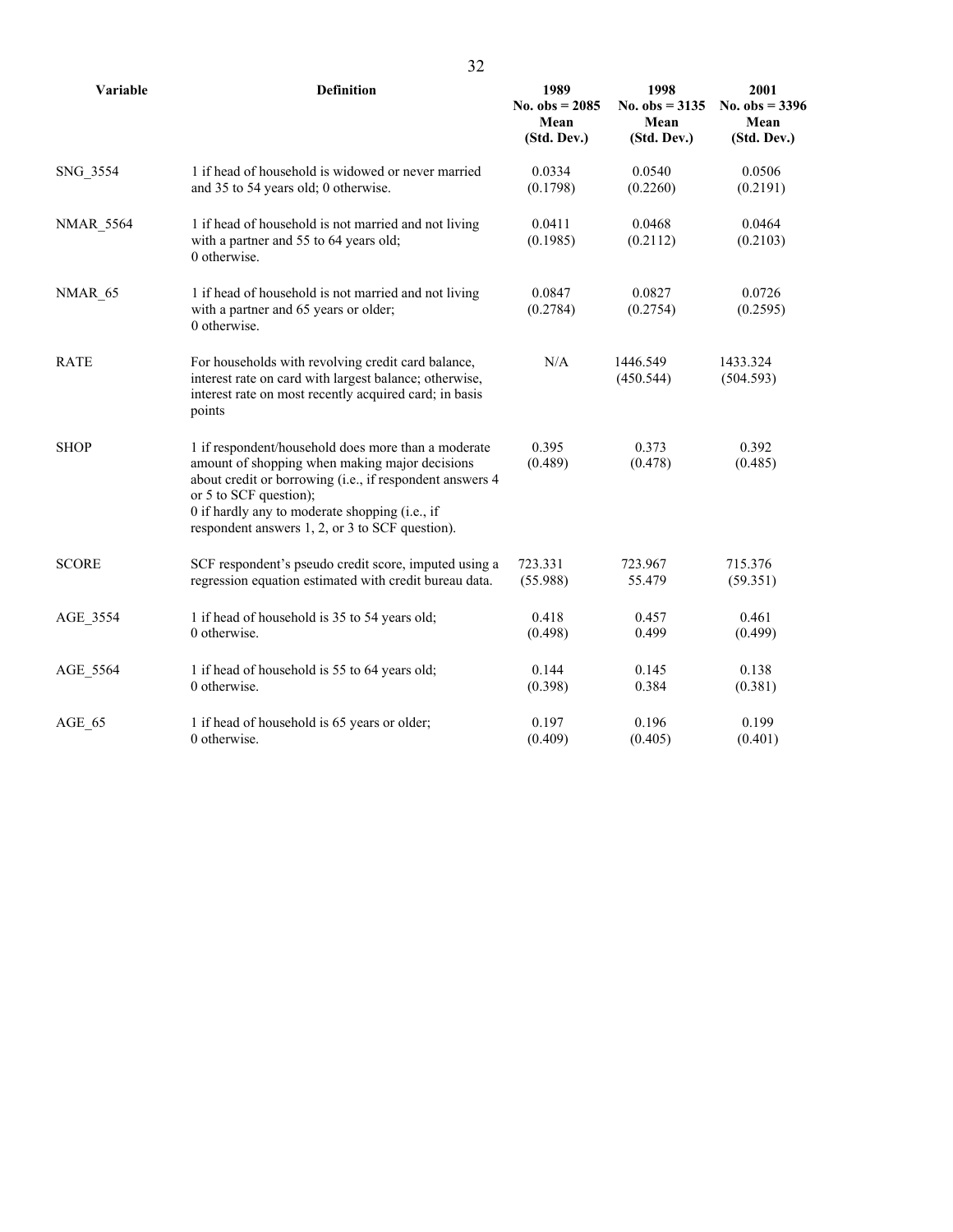### **Table 2. Relationship Between Credit Card Balances and the Likelihood of Being Turned Down For Credit for 1989, 1998, and 2001**

### **Dependent Variable: TURNDOWN = Turned Down for Credit in the Last 5 Years**

Dollar amounts measured in \$1,000 and in 1989 constant dollars (based on the GDP chain-weighted price deflator). Estimated using population-weighted data. Includes respondents with at least one bank credit card.

|                   |               |                 | 1989<br>$N = 2085$ |               |            |                 | 1998<br>$N = 3135$ |               |            |           | 2001<br>$N = 3396$        |               |
|-------------------|---------------|-----------------|--------------------|---------------|------------|-----------------|--------------------|---------------|------------|-----------|---------------------------|---------------|
| Variable          |               | <b>Estimate</b> | <b>Std Error</b>   | <b>T-Stat</b> |            | <b>Estimate</b> | <b>Std Error</b>   | <b>T-Stat</b> |            |           | <b>Estimate Std Error</b> | <b>T-Stat</b> |
| Intercept         | ***           | $-2.4353$       | 0.4379             | $-5.5612$     | ***        | $-0.9864$       | 0.3085             | $-3.1970$     | ***        | $-1.5313$ | 0.2931                    | $-5.2238$     |
| <b>CCBAL</b>      |               | 0.0270          | 0.0161             | 1.6792        | ***        | 0.0352          | 0.0068             | 5.1633        | ***        | 0.0266    | 0.0069                    | 3.8529        |
| <b>DELINQUENT</b> | $***$         | 0.3698          | 0.1068             | 3.4628        | ***        | 0.5126          | 0.0755             | 6.7897        | $***$      | 0.5494    | 0.0759                    | 7.2356        |
| MEXP_INC          |               | 0.0478          | 0.0310             | 1.5397        |            | 0.0424          | 0.0707             | 0.5995        | $***$      | 0.3514    | 0.0913                    | 3.8476        |
| <b>CUREMP</b>     | $***$         | $-0.0160$       | 0.0056             | $-2.8415$     | ***        | $-0.0103$       | 0.0040             | $-2.6092$     | $\ast\ast$ | $-0.0076$ | 0.0036                    | $-2.0883$     |
| <b>CURADD</b>     | $\ast$        | $-0.0100$       | 0.0057             | $-1.7408$     | ***        | $-0.0128$       | 0.0045             | $-2.8324$     | ***        | $-0.0143$ | 0.0043                    | $-3.2818$     |
| <b>HOMEOWN</b>    | $\ast$        | $-0.1772$       | 0.1025             | $-1.7280$     | ***        | $-0.2080$       | 0.0739             | $-2.8147$     | ***        | $-0.2430$ | 0.0706                    | $-3.4408$     |
| <b>RACE</b>       | ***           | 0.5157          | 0.0984             | 5.2392        |            | 0.0303          | 0.0769             | 0.3941        |            | $-0.0058$ | 0.0736                    | $-0.0789$     |
| <b>EDU</b>        | $\ast$ $\ast$ | 0.0369          | 0.0174             | 2.1216        |            | $-0.0174$       | 0.0136             | $-1.2722$     |            | 0.0201    | 0.0137                    | 1.4674        |
| <b>AVAILBAL</b>   | $* *$         | $-0.0125$       | 0.0061             | $-2.0623$     | ***        | $-0.0086$       | 0.0027             | $-3.1927$     | $\ast\ast$ | $-0.0064$ | 0.0025                    | $-2.5265$     |
| <b>ATT INST</b>   |               | 0.0147          | 0.0891             | 0.1648        |            | $-0.0343$       | 0.0666             | $-0.5148$     |            | 0.0756    | 0.0665                    | 1.1362        |
| <b>ATT VACA</b>   |               | 0.0024          | 0.1173             | 0.0208        | ***        | $-0.2454$       | 0.0792             | $-3.1002$     |            | $-0.1080$ | 0.0766                    | $-1.4102$     |
| <b>ATT JEWE</b>   |               | 0.1301          | 0.1518             | 0.8572        |            | 0.0513          | 0.1157             | 0.4433        |            | 0.0343    | 0.1113                    | 0.3085        |
| ln(LIQ)           |               | $-0.0475$       | 0.0408             | $-1.1636$     | **         | $-0.0771$       | 0.0344             | $-2.2425$     | ***        | $-0.1497$ | 0.0307                    | $-4.8798$     |
| ln(NONLIQ)        |               | $-0.0486$       | 0.0330             | $-1.4718$     | $**$       | $-0.0443$       | 0.0206             | $-2.1460$     | ***        | $-0.0714$ | 0.0200                    | $-3.5746$     |
| ln(INC)           | $\ast$ $\ast$ | 0.1812          | 0.0783             | 2.3139        | $\ast\ast$ | 0.1182          | 0.0584             | 2.0252        | $***$      | 0.2394    | 0.0587                    | 4.0810        |
| DEBT_INC          | ***           | 0.4360          | 0.1095             | 3.9831        |            | 0.0351          | 0.0451             | 0.7800        |            | 0.0140    | 0.0581                    | 0.2408        |
| <b>ZERO DEBT</b>  | $***$         | $-0.3918$       | 0.1162             | $-3.3705$     | ***        | $-0.4931$       | 0.0919             | $-5.3647$     | ***        | $-0.4613$ | 0.0810                    | $-5.6978$     |
| NO_HEALTH_INS     |               | 0.0863          | 0.1154             | 0.7477        |            | 0.0263          | 0.0810             | 0.3246        |            | 0.1028    | 0.0858                    | 1.1982        |
| <b>SELFEMP</b>    | ***           | 0.4266          | 0.1083             | 3.9379        | ***        | 0.2299          | 0.0822             | 2.7963        |            | 0.0777    | 0.0838                    | 0.9270        |
| HSIZE M           |               | $-0.0399$       | 0.0372             | $-1.0727$     | ***        | 0.0765          | 0.0293             | 2.6114        |            | 0.0073    | 0.0291                    | 0.2501        |
| HSIZE_D           |               | 0.1031          | 0.0841             | 1.2260        | ***        | 0.1822          | 0.0665             | 2.7403        |            | $-0.0361$ | 0.0586                    | $-0.6168$     |
| HSIZE S           |               | 0.0105          | 0.0725             | 0.1442        |            | 0.0157          | 0.0585             | 0.2679        |            | 0.0293    | 0.0581                    | 0.5035        |
| <b>MAR 0034</b>   | ***           | 0.6506          | 0.2463             | 2.6419        | ***        | 0.6457          | 0.1790             | 3.6074        | $\ast$     | 0.2916    | 0.1502                    | 1.9418        |
| <b>MAR 3554</b>   | $***$         | 0.5562          | 0.2393             | 2.3245        | $***$      | 0.4064          | 0.1664             | 2.4423        |            | 0.1674    | 0.1393                    | 1.2022        |
| <b>MAR_5564</b>   |               | 0.3530          | 0.2528             | 1.3965        | $***$      | 0.4232          | 0.1793             | 2.3605        |            | 0.1150    | 0.1699                    | 0.6766        |
| DIV 0034          |               | $-0.4911$       | 0.5035             | $-0.9754$     | ***        | 0.8583          | 0.2905             | 2.9545        | $\ast$     | 0.4788    | 0.2755                    | 1.7379        |
| DIV_3554          |               | 0.3100          | 0.3232             | 0.9592        | $***$      | 0.5562          | 0.2283             | 2.4364        | $\ast$     | 0.3759    | 0.2068                    | 1.8176        |
| SNG 0034          |               | 0.1913          | 0.3311             | 0.5777        | ***        | 0.9640          | 0.2265             | 4.2562        |            | 0.2974    | 0.2069                    | 1.4376        |
| SNG_3554          |               | 0.0886          | 0.3398             | 0.2607        | ***        | 0.5965          | 0.2283             | 2.6124        |            | 0.2181    | 0.2141                    | 1.0189        |
| <b>NMAR_5564</b>  |               | 0.5931          | 0.3083             | 1.9238        | $\ast\ast$ | 0.4736          | 0.2293             | 2.0654        |            | 0.3064    | 0.2018                    | 1.5183        |
| NMAR 65           |               | $-0.1042$       | 0.3229             | $-0.3225$     |            | $-0.3088$       | 0.2742             | $-1.1264$     |            | $-0.3608$ | 0.2454                    | $-1.4702$     |

Significantly different from zero at significance level: \*10%, \*\*5%, \*\*\*1%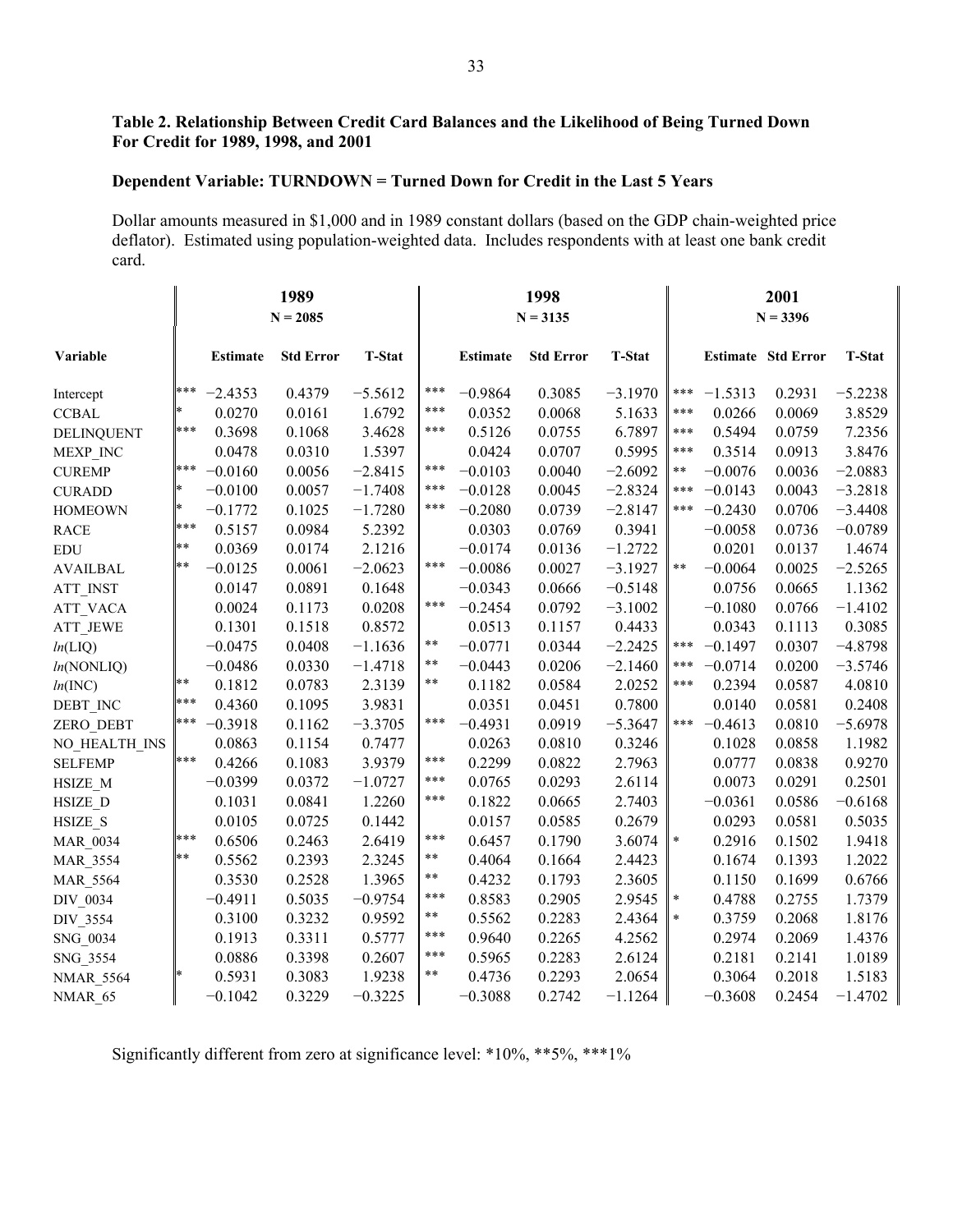### **Table 3. Coefficient on Credit Card Balances (CCBAL) for Full Sample and for Subsamples of Households for 1989, 1998, and 2001**

### **Dependent Variable: TURNDOWN = Turned Down for Credit in the Last 5 Years**

Dollar amounts measured in \$1,000 and in 1989 constant dollars (based on the GDP chain-weighted price deflator). Estimated using population-weighted data. Includes respondents with at least one bank credit card.

|                                                                                                                                    |                | 1989<br><b>Coeff on CCBAL</b> |                       |            |               |                | 1998<br><b>Coeff on CCBAL</b> |                 |                            |               | 2001<br><b>Coeff on CCBAL</b> |       |                 |                     |               |
|------------------------------------------------------------------------------------------------------------------------------------|----------------|-------------------------------|-----------------------|------------|---------------|----------------|-------------------------------|-----------------|----------------------------|---------------|-------------------------------|-------|-----------------|---------------------|---------------|
|                                                                                                                                    | No. of<br>Obs. |                               | <b>Estimate Error</b> | <b>Std</b> | <b>T-Stat</b> | No. of<br>Obs. |                               | <b>Estimate</b> | <b>Std</b><br><b>Error</b> | <b>T-Stat</b> | No. of<br>Obs.                |       | <b>Estimate</b> | <b>Std</b><br>Error | <b>T-Stat</b> |
| Full Sample                                                                                                                        | 2085           | $\ast$                        | 0.0270                | 0.0161     | 1.679         | 3135           | $***$                         | 0.0352          | 0.0068                     | 5.163         | 3396                          | $***$ | 0.0266          | 0.0069              | 3.853         |
| Homeowners                                                                                                                         | 1696           | $\ast$                        | 0.0325                | 0.0174     | 1.870         | 2405           | $***$                         | 0.0290          | 0.0081                     | 3.591         | 2596                          | $***$ | 0.0300          | 0.0073              | 4.083         |
| Households with<br>yearly income of<br>\$30,000 or more                                                                            | 1524           | ***                           | 0.0727                | 0.0191     | 3.807         | 2297           | ***                           | 0.0253          | 0.0080                     | 3.151         | 2474                          | $***$ | 0.0178          | 0.0076              | 2.357         |
| Households with<br>stock and bond<br>holdings of<br>\$2,000 or more                                                                | 974            | $***$                         | 0.0938                | 0.0312     | 3.010         | 1378           |                               | 0.0200          | 0.0165                     | 1.210         | 1432                          | $***$ | 0.0232          | 0.0089              | 2.596         |
| Households that<br>applied for credit<br>within the past 5<br>years (this is<br>available only in<br>the 1998 and<br>2001 surveys) |                |                               |                       |            |               | 2197           | $***$                         | 0.0334          | 0.0075                     | 4.482         | 2356                          | $***$ | 0.0235          | 0.0070              | 3.340         |

Significantly different from zero at significance level: \*10%, \*\*5%, \*\*\*1%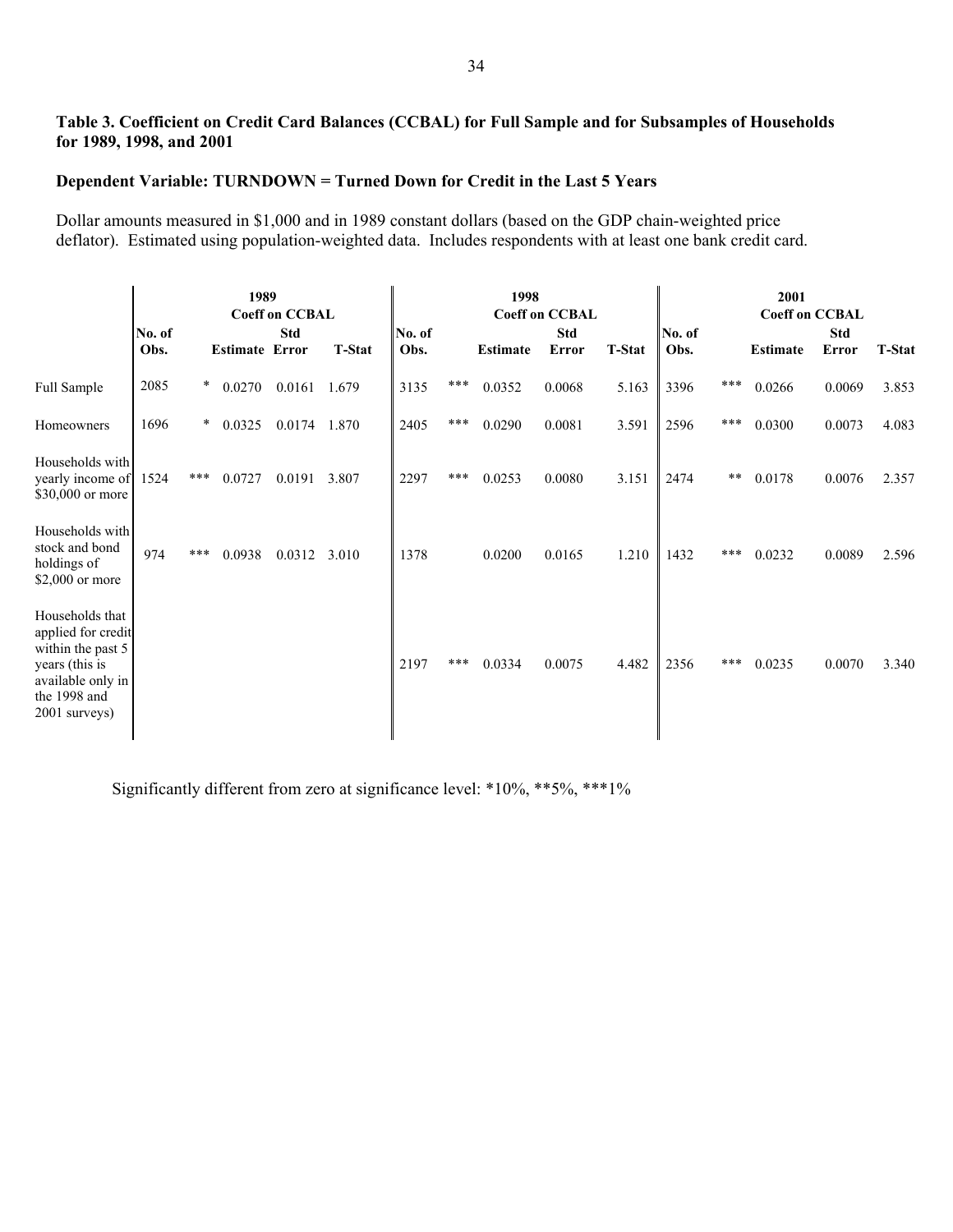#### **Table 4. Interest Rate Regressions**

#### **Non-revolvers**

RATE =  $\gamma_0 + \gamma_1$ SHOP + SCORE ×  $\beta_1 Y + \gamma_2$ SCORE<sup>2</sup> +  $\delta Z + \epsilon$  (2)

|              |                    |        |                 | 1998<br>$n=1867$ | 2001<br>$n=2006$ |                 |                  |               |  |
|--------------|--------------------|--------|-----------------|------------------|------------------|-----------------|------------------|---------------|--|
| Parameter    | Variable           |        | <b>Estimate</b> | <b>Std Error</b> | <b>T-Stat</b>    | <b>Estimate</b> | <b>Std Error</b> | <b>T-Stat</b> |  |
| $\gamma_0$   | Intercept          |        | 6088.5970       | 3292.4832        | 1.8492           | $-935.9888$     | 1945.4029        | $-0.4811$     |  |
| $\gamma_1$   | <b>SHOP</b>        |        | $-527.3563$     | 487.2155         | $-1.0824$        | $-617.1571$     | 416.6157         | $-1.4814$     |  |
| $\beta_{11}$ | <b>SCORE×SHOP</b>  |        | $-12.0037$      | 9.1445           | $-1.3127$        | 7.2973          | 5.5041           | 1.3258        |  |
| $\beta_{12}$ | $SCOREX(1-SHOP)$   |        | $-12.6693$      | 9.0897           | $-1.3938$        | 6.5226          | 5.5038           | 1.1851        |  |
| $\gamma_2$   | SCORE <sup>2</sup> |        | 0.0088          | 0.0063           | 1.3825           | $-0.0046$       | 0.0039           | $-1.1783$     |  |
| $\delta_1$   | ln(INC)            |        | $-23.6646$      | 14.4380          | $-1.6391$        | 10.8249         | 14.5110          | 0.7460        |  |
| $\delta_2$   | EDU                | $\ast$ | 7.4366          | 4.4104           | 1.6862           | $-2.9325$       | 5.1118           | $-0.5737$     |  |
| $\delta_3$   | AGE 3554           | $\ast$ | 60.3627         | 35.8299          | 1.6847           | $-3.1289$       | 38.7530          | $-0.0807$     |  |
| $\delta_4$   | AGE 5564           | $* *$  | 92.9645         | 45.5156          | 2.0425           | 74.8815         | 61.8253          | 1.2112        |  |
| $\delta_5$   | AGE 65             |        | 78.0862         | 50.6560          | 1.5415           | 17.3119         | 52.8904          | 0.3273        |  |
|              | Adjusted $R^2$ =   |        |                 | 0.0140           |                  |                 | 0.0054           |               |  |

#### **Revolvers**

 $RATE = \gamma_0 + \gamma_1 SHOP + SCORE \times \beta_1 Y + CCBAL \times \beta_2 Y + \gamma_2 SCORE^2 + \gamma_3 SCORE \times CCBAL$  $+ \text{CCBAL}^2 \times \beta_3 Y + \gamma_4 \text{SCORE} \times \text{CCBAL}^2 + \delta Z + \epsilon$  (3)

**1998** 2001 **n=1265 n=1265 n=1390 Parameter Variable Estimate** Std Error **T-Stat | Estimate** Std Error **T-Stat** γ<sup>0</sup> Intercept −65.5972 1724.9426 −0.0380 472.6754 1673.9713 0.2824  $\gamma_1$  SHOP \*\*\* 1073.3659 369.7840 2.9027 −45.8841 367.4816 −0.1249  $\beta_{11}$  SCORE×SHOP 1 5.2827 5.2049 1.0149 7.3644 5.0105 1.4698 β<sup>12</sup> SCORE×(1−SHOP) 6.9002 5.1352 1.3437 7.4758 4.9453 1.5117  $\beta_{21}$  CCBAL×SHOP \*\*\* 0.2448 0.0764 3.2062 0.1179 0.0718 1.6421 β<sup>22</sup> CCBAL×(1−SHOP) \*\*\* 0.2568 0.0756 3.3949 \* 0.1273 0.0686 1.8537  $\gamma_2$  SCORE<sup>2</sup> −0.005656 0.003793 −1.4912 \* −0.006862 0.003724 −1.8426  $\gamma_3$  SCORE×CCBAL \*\*\* −0.0004018 0.0001122 −3.5799 \* −0.0001896 0.0001041 −1.8222<br>B  $\beta_{31}$  CCBAL<sup>2</sup>×SHOP  $-7.5485\times10^{-6}$  $2.9522\times10^{-6}$  -2.5569 \* -3.2795×10<sup>-6</sup>  $1.753\times10^{-6}$  -1.8710  $\beta_{32}$  CCBAL<sup>2</sup>×(1-SHOP) \*\*\*  $-7.6448\times10^{-6}$  $2.8972\times10^{-6}$  -2.6386 \*\* -3.3936×10<sup>-6</sup>  $1.693\times10^{-6}$  -2.0046  $\gamma_4$  SCORE×CCBAL<sup>2</sup> \*\*\* 1.23×10<sup>-8</sup>  $4.5\times10^{-9}$ 2.7602 \*\*  $5.1\times10^{-9}$  $2.6\times10^{-9}$  1.9801 δ<sup>1</sup> *ln(*INC) \* −33.8362 20.1906 −1.6758 \*\*\* −68.1592 21.1262 −3.2263  $\delta_2$  EDU \* −11.0859 5.9897 −1.8508 \*\* −15.7189 6.5692 −2.3928  $\delta_3$  AGE\_3554 1.3880 30.7368 34.4412 0.8924 52.1658 37.5835 1.3880  $\delta_4$  AGE\_5564 \*\* 119.6250 50.7668 2.3564 31.7622 52.5001 0.6050  $\delta_5$  AGE\_65 93.8584 63.1564 1.4861 \* 165.7024 95.6139 1.7330 Adjusted  $R^2$ 0.0940 0.0960

Significantly different from zero at significance level: \*10%, \*\*5%, \*\*\*1%

Adjusted  $R^2$ s are the average across the five estimations corresponding to the five implicates.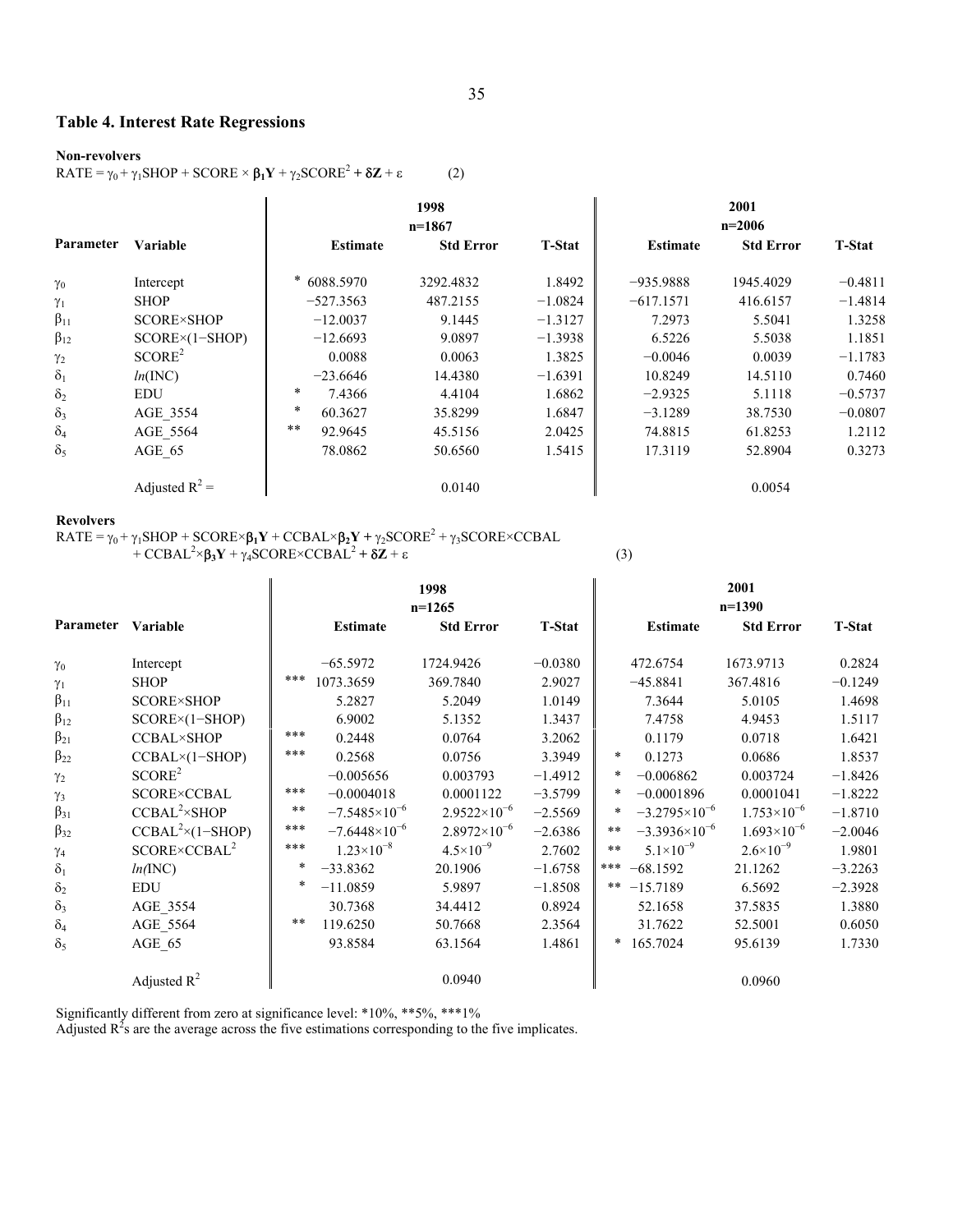### **Table 5. Derivatives of the Interest Rate Regressions**

|  |  | Mean values and standard errors of the means in each subgroup                     |  |
|--|--|-----------------------------------------------------------------------------------|--|
|  |  | <b>Danal A. Dorivative of eradit card interest rate with respect to eradit so</b> |  |

| Panel A. Derivative of credit card interest rate with respect to credit score |                                                                                                                                             |                       |           |                   |                                                                                                                                                                                     |  |  |  |  |
|-------------------------------------------------------------------------------|---------------------------------------------------------------------------------------------------------------------------------------------|-----------------------|-----------|-------------------|-------------------------------------------------------------------------------------------------------------------------------------------------------------------------------------|--|--|--|--|
|                                                                               |                                                                                                                                             | <b>Non-revolvers:</b> |           | <b>Revolvers:</b> |                                                                                                                                                                                     |  |  |  |  |
|                                                                               | $\partial$ RATE<br>$\frac{\delta S}{\delta \text{SCORE}} = \beta_{11} \text{SHOP} + \beta_{12} (1 - \text{SHOP}) + 2 \gamma_2 \text{SCORE}$ |                       |           |                   | $\frac{\upsilon \text{rA1E}}{\partial \text{SCORE}} = \beta_{11}\text{SHOP} + \beta_{12}(1-\text{SHOP}) + 2\gamma_2 \text{SCORE} + \gamma_3 \text{CCBAL} + \gamma_4 \text{CCBAL}^2$ |  |  |  |  |
|                                                                               |                                                                                                                                             | 1998                  | 2001      | 1998              | 2001                                                                                                                                                                                |  |  |  |  |
| <b>Shoppers</b>                                                               | Est                                                                                                                                         | $1.162*$              | 0.5225    | $-3.256***$       | $-2.478***$                                                                                                                                                                         |  |  |  |  |
|                                                                               | Std err                                                                                                                                     | 0.6301                | 0.5788    | 0.4831            | 0.5055                                                                                                                                                                              |  |  |  |  |
|                                                                               | T-stat                                                                                                                                      | 1.849                 | 0.903     | $-6.739$          | $-4.902$                                                                                                                                                                            |  |  |  |  |
| Non-shoppers Est                                                              |                                                                                                                                             | 0.5814                | $-0.3217$ | $-1.765***$       | $-2.141***$                                                                                                                                                                         |  |  |  |  |
|                                                                               | Std err                                                                                                                                     | 0.6370                | 0.5298    | 0.3633            | 0.3477                                                                                                                                                                              |  |  |  |  |
|                                                                               | T-stat                                                                                                                                      | 0.913                 | $-0.607$  | $-4.859$          | $-6.159$                                                                                                                                                                            |  |  |  |  |

### **Panel B. Derivative of credit card interest rate with respect to shopping propensity**

|                                        |                          | <b>Non-revolvers:</b><br>$\partial$ RATE<br>$\frac{}{\partial \text{SHOP}} = \gamma_1 + (\beta_{11} - \beta_{12}) \text{ SCORE}$ |                               | <b>Revolvers:</b><br>$\partial$ RATE<br>$\frac{\rho_{12}}{\rho_{23}} = \gamma_1 + (\beta_{11} - \beta_{12}) \text{SCORE} + (\beta_{21} - \beta_{22}) \text{CCBAL} + (\beta_{31} - \beta_{32}) \text{CCBAL}^2$ |                                  |  |  |
|----------------------------------------|--------------------------|----------------------------------------------------------------------------------------------------------------------------------|-------------------------------|---------------------------------------------------------------------------------------------------------------------------------------------------------------------------------------------------------------|----------------------------------|--|--|
|                                        |                          | 1998                                                                                                                             | 2001                          | 1998                                                                                                                                                                                                          | 2001                             |  |  |
| <b>Shoppers</b><br>and<br>Non-shoppers | Est<br>Std err<br>T-stat | $-25.49$<br>23.91<br>$-1.066$                                                                                                    | $-38.65$<br>24.42<br>$-1.582$ | $-90.80***$<br>29.72<br>$-3.055$                                                                                                                                                                              | $-146.8***$<br>31.59<br>$-4.648$ |  |  |

### **Panel C. Derivative of credit card interest rate with respect to credit card balance for three score categories**

|                 |         | <b>Revolvers:</b> |                  |                   |                                                                                                                                                                                                                                                                                                                                                                                                                                                                                                                 |                  |                   |
|-----------------|---------|-------------------|------------------|-------------------|-----------------------------------------------------------------------------------------------------------------------------------------------------------------------------------------------------------------------------------------------------------------------------------------------------------------------------------------------------------------------------------------------------------------------------------------------------------------------------------------------------------------|------------------|-------------------|
|                 |         | $\partial$ RATE   |                  |                   | $\frac{\circ \cdots \circ \circ \circ \circ \circ \circ \circ \circ \circ \circ}{\partial \text{CCBAL}} = \beta_{21}\text{SHOP} + \beta_{21}(1-\text{SHOP}) + 2\beta_{31}\text{SHOP} \times \text{CCBAL} + 2\beta_{32}(1-\text{SHOP}) \times \text{CCBAL} + \gamma_3 \text{SCORE} + 2\gamma_4 \text{SCORE} \times \text{CCBAL} + \gamma_5 \text{SCORE} + \gamma_6 \text{SCORE} + \gamma_7 \text{SCORE} + \gamma_8 \text{CORE} + \gamma_9 \text{SCORE} + \gamma_9 \text{SCORE} + \gamma_9 \text{SCORE} + \gamma$ |                  |                   |
|                 |         |                   | 1998             |                   |                                                                                                                                                                                                                                                                                                                                                                                                                                                                                                                 | 2001             |                   |
|                 |         | $Score =$<br>Low  | $Score =$<br>Mid | $Score =$<br>High | $Score =$<br>Low                                                                                                                                                                                                                                                                                                                                                                                                                                                                                                | $Score =$<br>Mid | $Score =$<br>High |
|                 |         |                   |                  |                   |                                                                                                                                                                                                                                                                                                                                                                                                                                                                                                                 |                  |                   |
| <b>Shoppers</b> | Est     | $-0.0011$         | $-0.0217***$     | $-0.0417***$      | $-0.0008$                                                                                                                                                                                                                                                                                                                                                                                                                                                                                                       | $-0.0097$        | $-0.0201**$       |
|                 | Std err | 0.0079            | 0.0064           | 0.0084            | 0.0083                                                                                                                                                                                                                                                                                                                                                                                                                                                                                                          | 0.0065           | 0.0086            |
|                 | T-stat  | $-0.140$          | $-3.394$         | $-4.942$          | $-0.097$                                                                                                                                                                                                                                                                                                                                                                                                                                                                                                        | $-1.497$         | $-2.333$          |
| Non-shoppers    | Est     | 0.0105            | $-0.0102*$       | $-0.0345***$      | 0.0105                                                                                                                                                                                                                                                                                                                                                                                                                                                                                                          | $-0.0017$        | $-0.0119$         |
|                 | Std err | 0.0079            | 0.0058           | 0.0094            | 0.0073                                                                                                                                                                                                                                                                                                                                                                                                                                                                                                          | 0.0057           | 0.0097            |
|                 | T-stat  | 1.333             | $-1.764$         | $-3.671$          | 1.440                                                                                                                                                                                                                                                                                                                                                                                                                                                                                                           | $-0.297$         | $-1.224$          |

### **Panel D. Cross-derivative of credit card interest rate**

|                                          |        | <b>Revolvers:</b><br>$\partial$ RATE<br>$\partial \text{CCBAL} \, \partial \text{SCORE}$ | $\tau=\gamma_3+\gamma_4{\rm CCBAL}$ |
|------------------------------------------|--------|------------------------------------------------------------------------------------------|-------------------------------------|
|                                          |        | 1998                                                                                     | 2001                                |
| Shoppers and Est<br>Non-shoppers Std err | T-stat | $-0.00031***$<br>0.000085<br>$-3.649$                                                    | $-0.00015*$<br>0.000090<br>$-1.722$ |

Significantly different from zero at significance level: \*10%, \*\*5%, \*\*\*1%

Categories: Score low is  $0 \leq$  Score  $\leq$  660; Score mid is 660  $\leq$  Score  $\leq$  700; Score high is 700  $\leq$  Score.

Derivative is evaluated for each observation in the subgroup using values of all variables for that observation. Mean of the derivative is calculated for all observations in the subgroup, and standard error of the mean is calculated. Means and standard errors are reported in the table RATE is measured in basis points.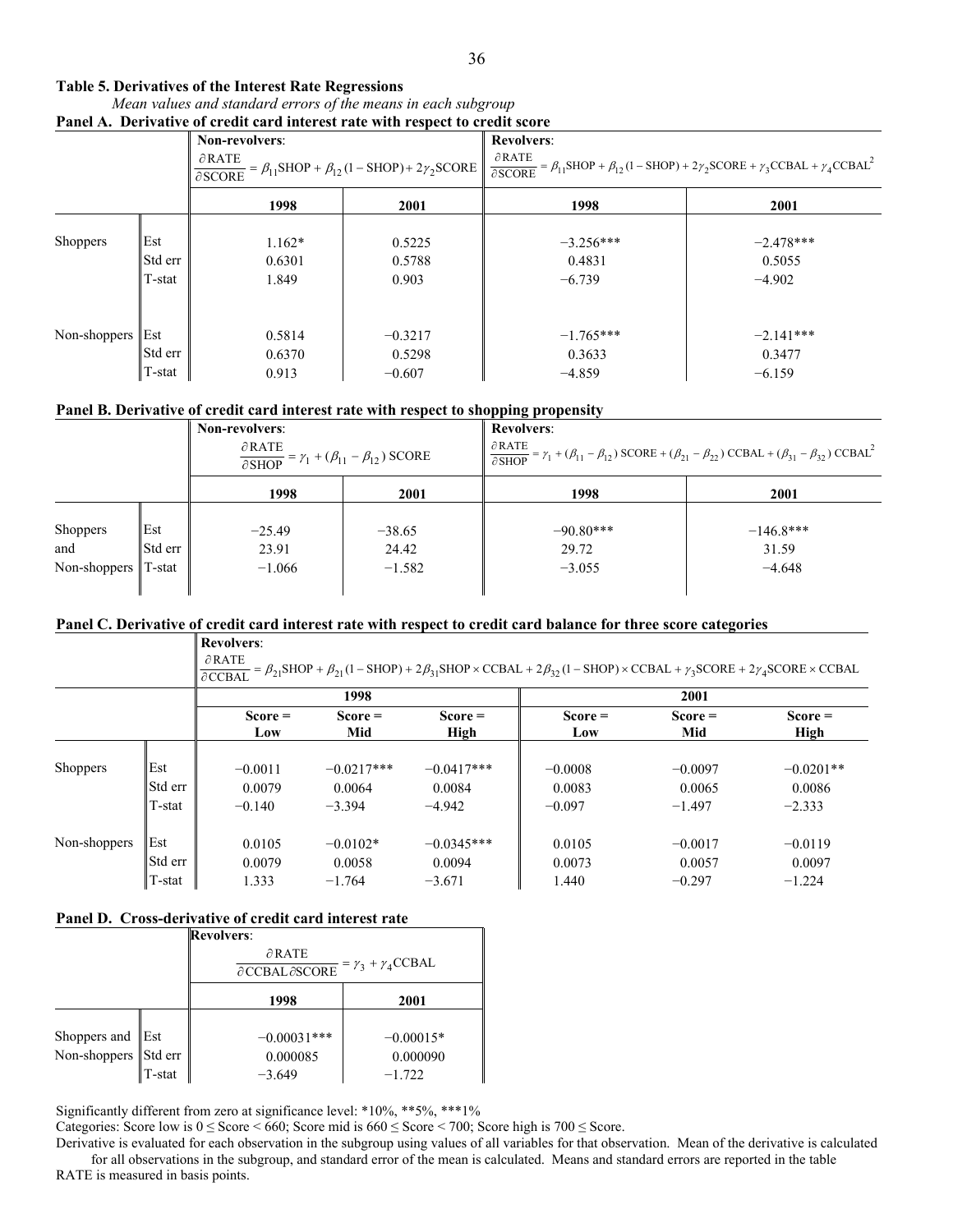



Note: Shaded areas represent economic recessions. Source: Federal Reserve Board and Bureau of Economic Analysis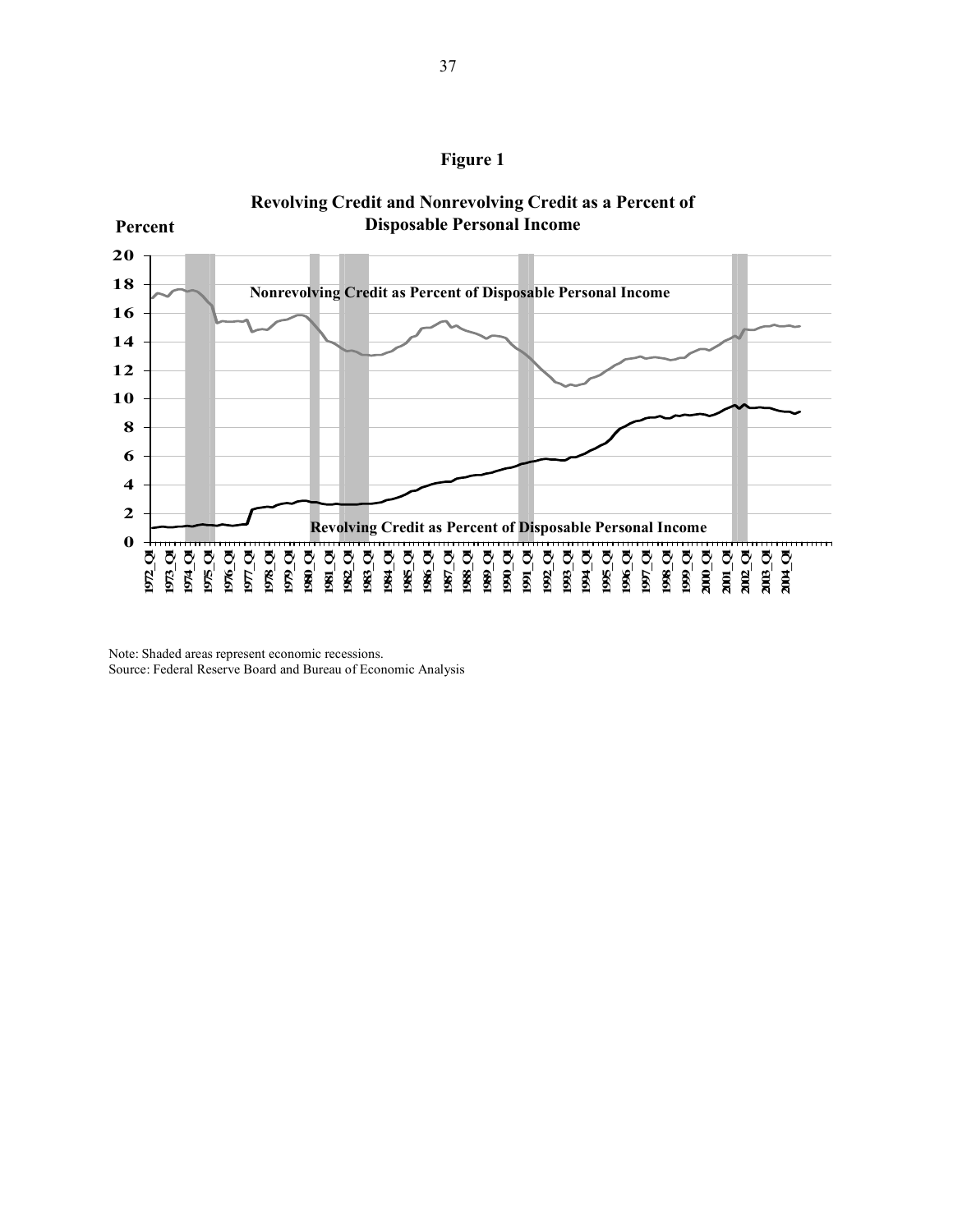

**Revolving Credit and Nonrevolving Credit as a Percent of**

**Figure 2**

Note: Shaded areas represent economic recessions. Source: Federal Reserve Board and Bureau of Economic Analysis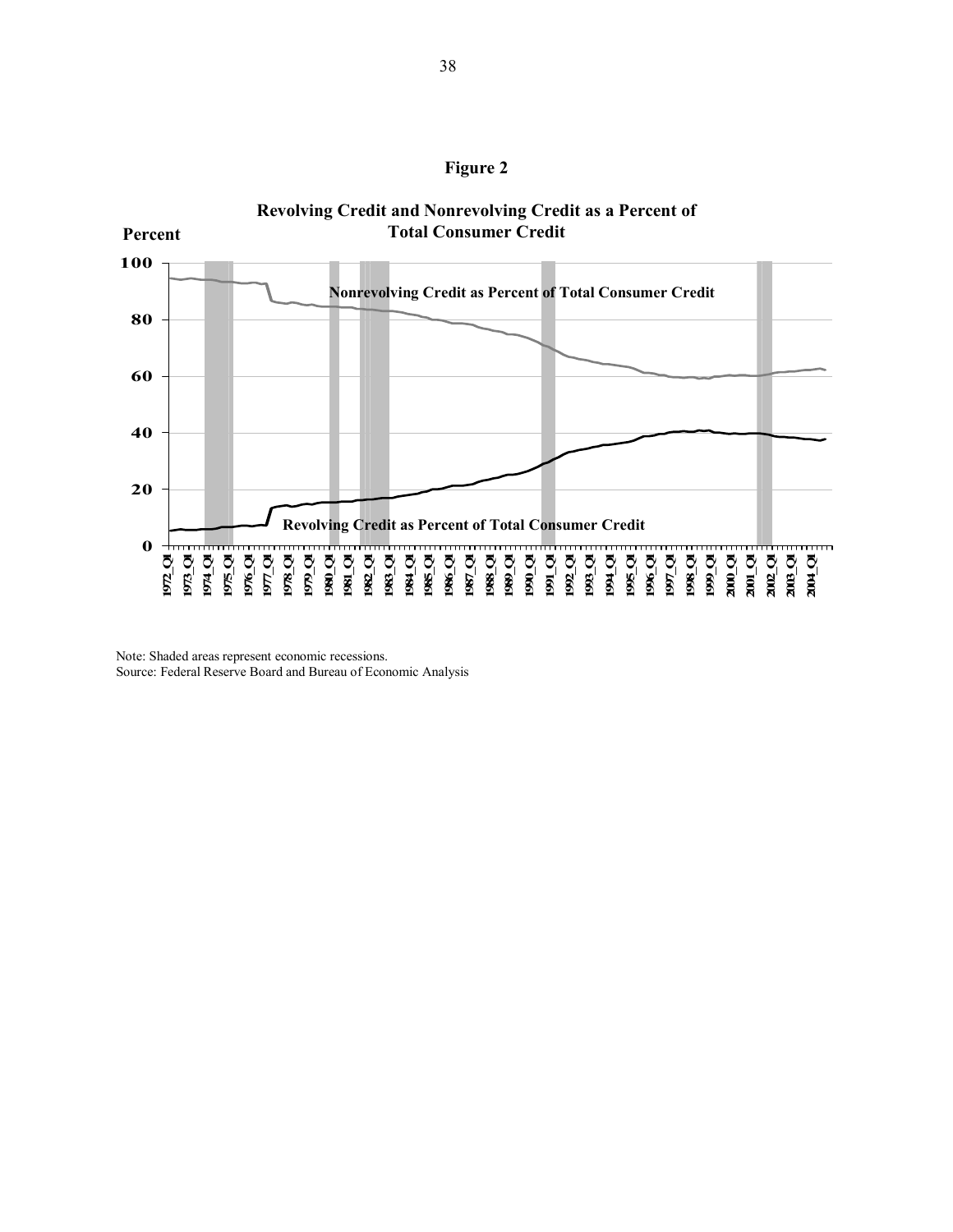

# **Delinquency and Charge-off Rates on Credit Cards and Other Consumer Debt**



Note: Shaded areas represent economic recessions. Source: Federal Reserve Board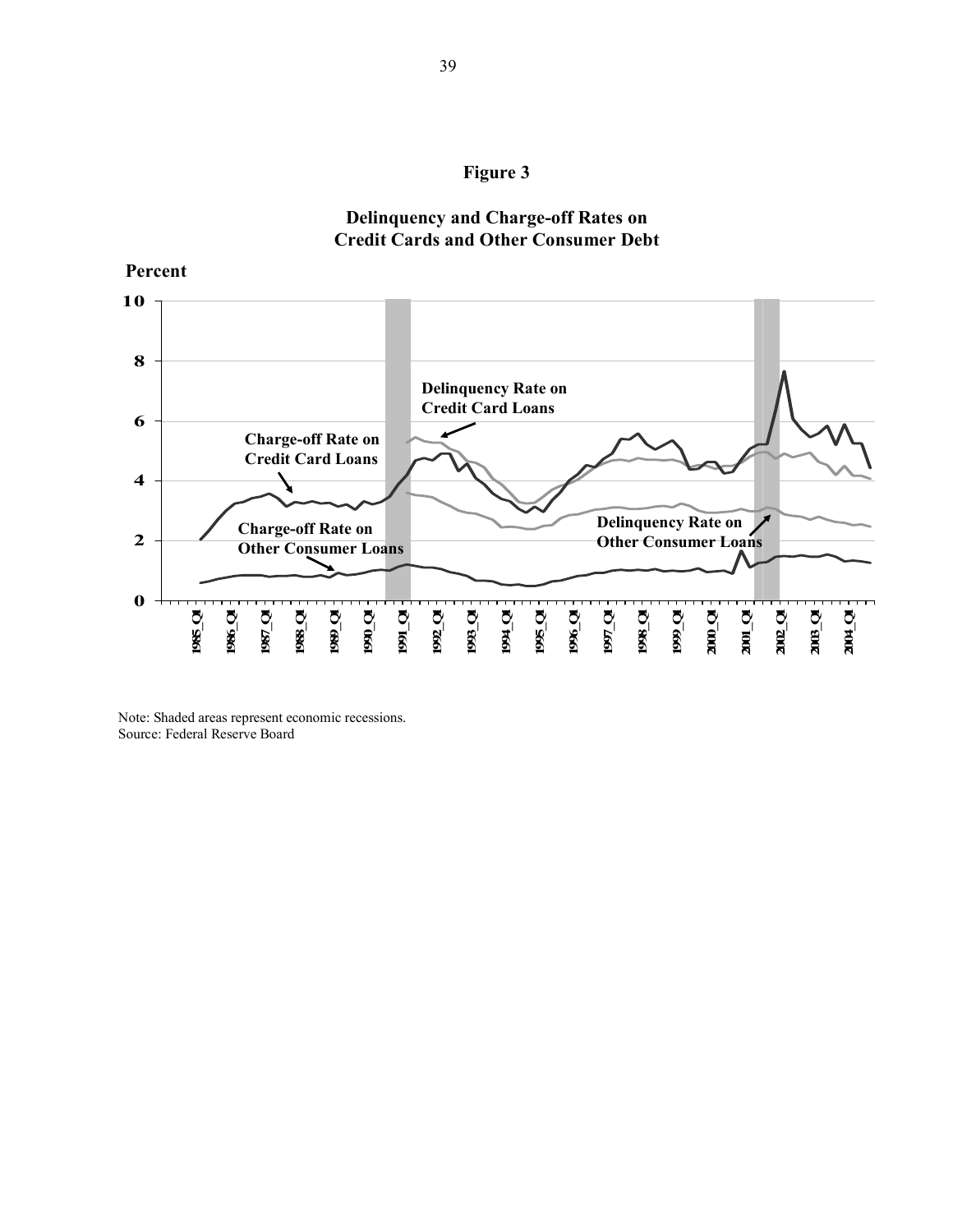





Note: Shaded areas represent economic recessions.

Source: Commercial Bank Interest Rates: Credit Card Plans:All Accounts (NSA,%), 24-Month Personal Loan Rate (NSA, %), 6-Month CD Rate, Secondary Market (%), 3-Month Treasury Bill Rate, Secondary Market (%), Federal Reserve Board and Haver Analytics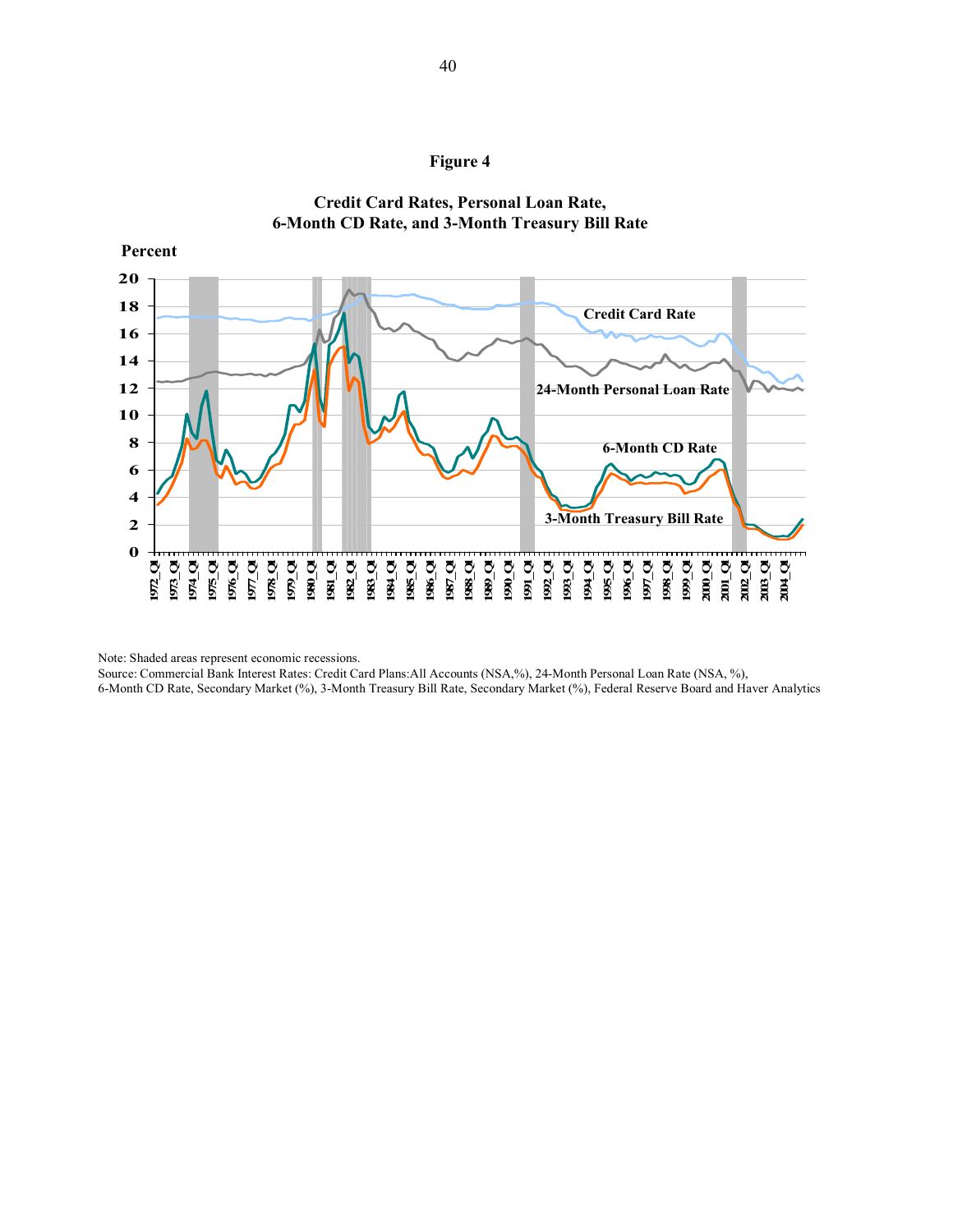



# **Spread Between Credit Card Rate and Personal Loan Rate, 6-Month CD Rate,**

Note: Shaded areas represent economic recessions.

Source: Commercial Bank Interest Rates: Credit Card Plans: All Accounts (NSA,%), 24-Month Personal Loan Rate (NSA, %), 6-Month CD Rate, Secondary Market (%), 3-Month Treasury Bill Rate, Secondary Market (%), Federal Reserve Board and Haver Analytics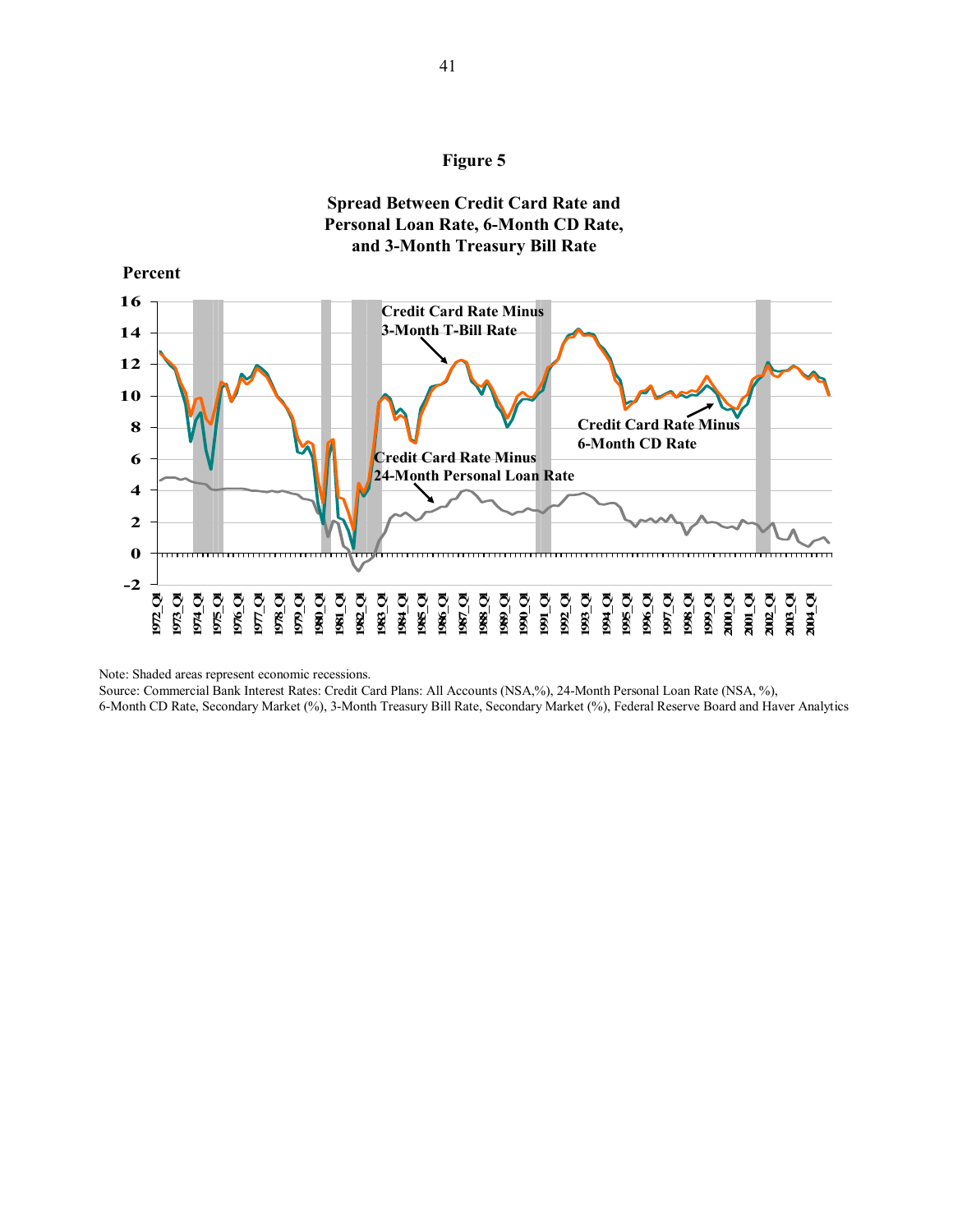